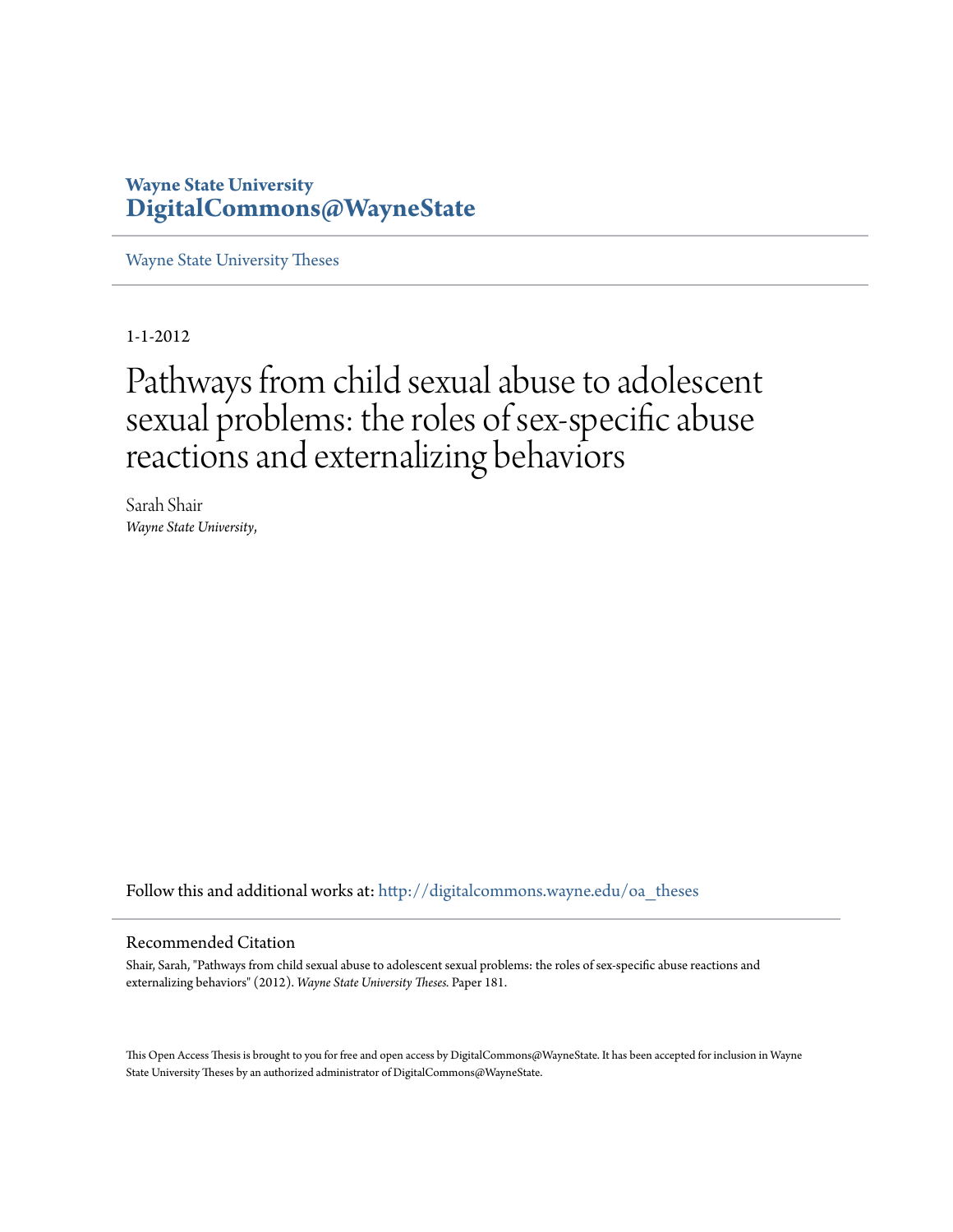# PATHWAYS FROM CHILD SEXUAL ABUSE TO ADOLESCENT SEXUAL PROBLEMS: THE ROLES OF SEX-SPECIFIC ABUSE REACTIONS AND EXTERNALIZING BEHAVIORS

by

## **SARAH R. SHAIR**

## **THESIS**

## Submitted to the Graduate School

## of Wayne State University,

## Detroit, Michigan

in partial fulfillment of the requirements

for the degree of

## **MASTER OF ARTS**

2012

MAJOR: PSYCHOLOGY (Clinical)

Approved by:

Advisor

Date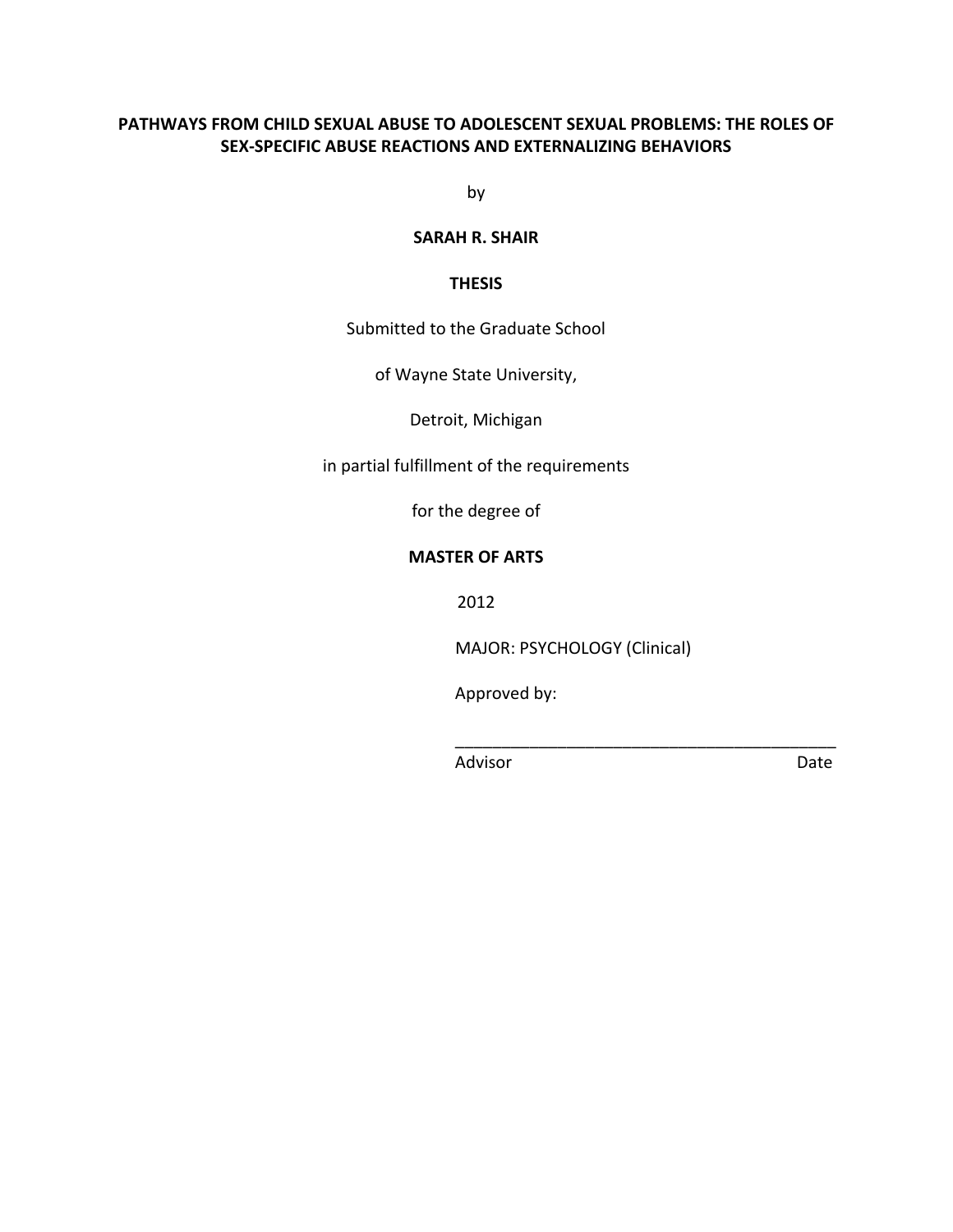# **TABLE OF CONTENTS**

| Child Sexual Abuse, Sexual Development, & CSA-Related Outcomes _________________3 |    |
|-----------------------------------------------------------------------------------|----|
|                                                                                   |    |
|                                                                                   |    |
|                                                                                   |    |
|                                                                                   |    |
|                                                                                   |    |
|                                                                                   |    |
|                                                                                   |    |
|                                                                                   |    |
|                                                                                   |    |
|                                                                                   | 14 |
|                                                                                   | 14 |
|                                                                                   |    |
|                                                                                   | 15 |
|                                                                                   | 18 |
|                                                                                   | 18 |
|                                                                                   | 18 |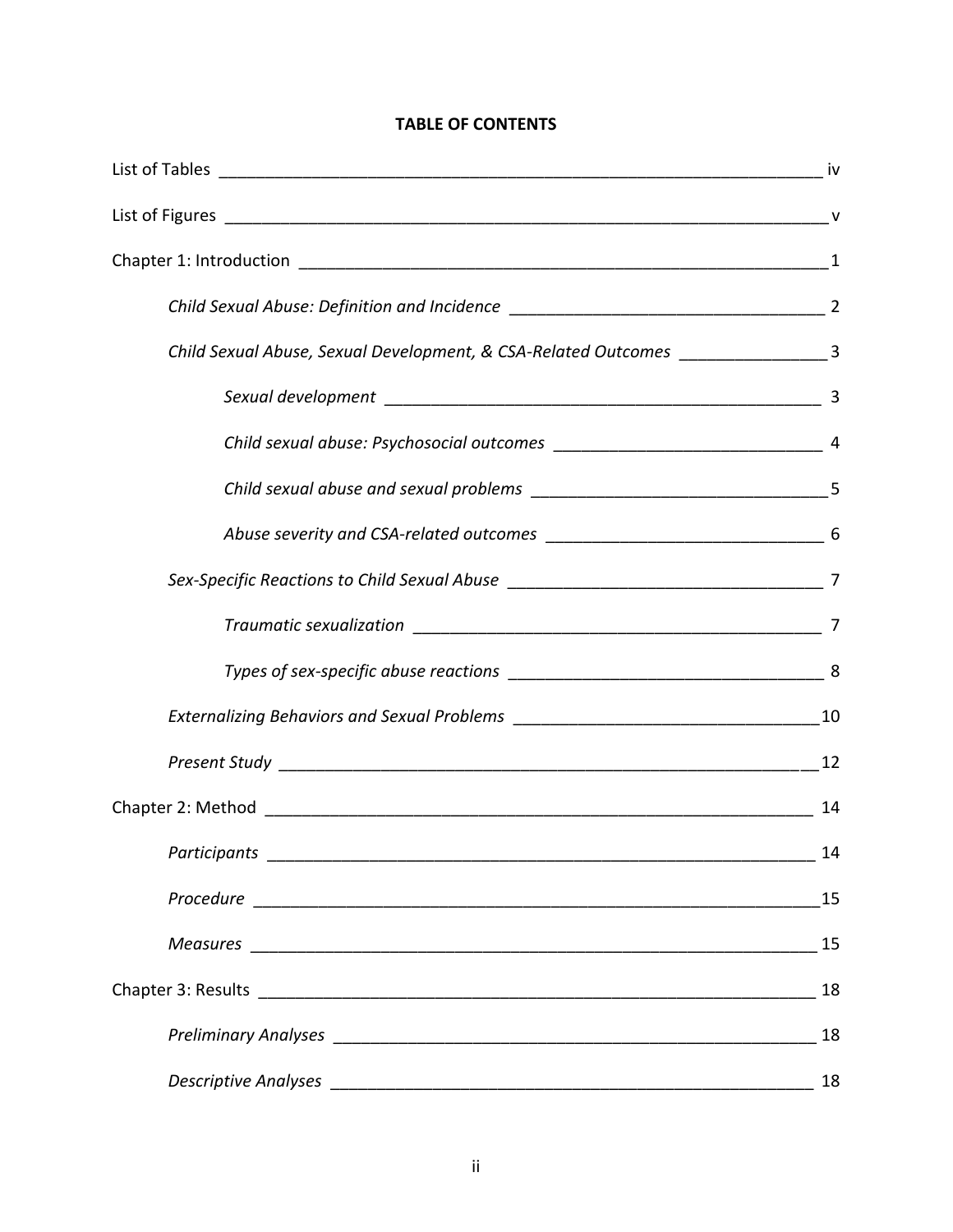| 44 |
|----|
|    |
|    |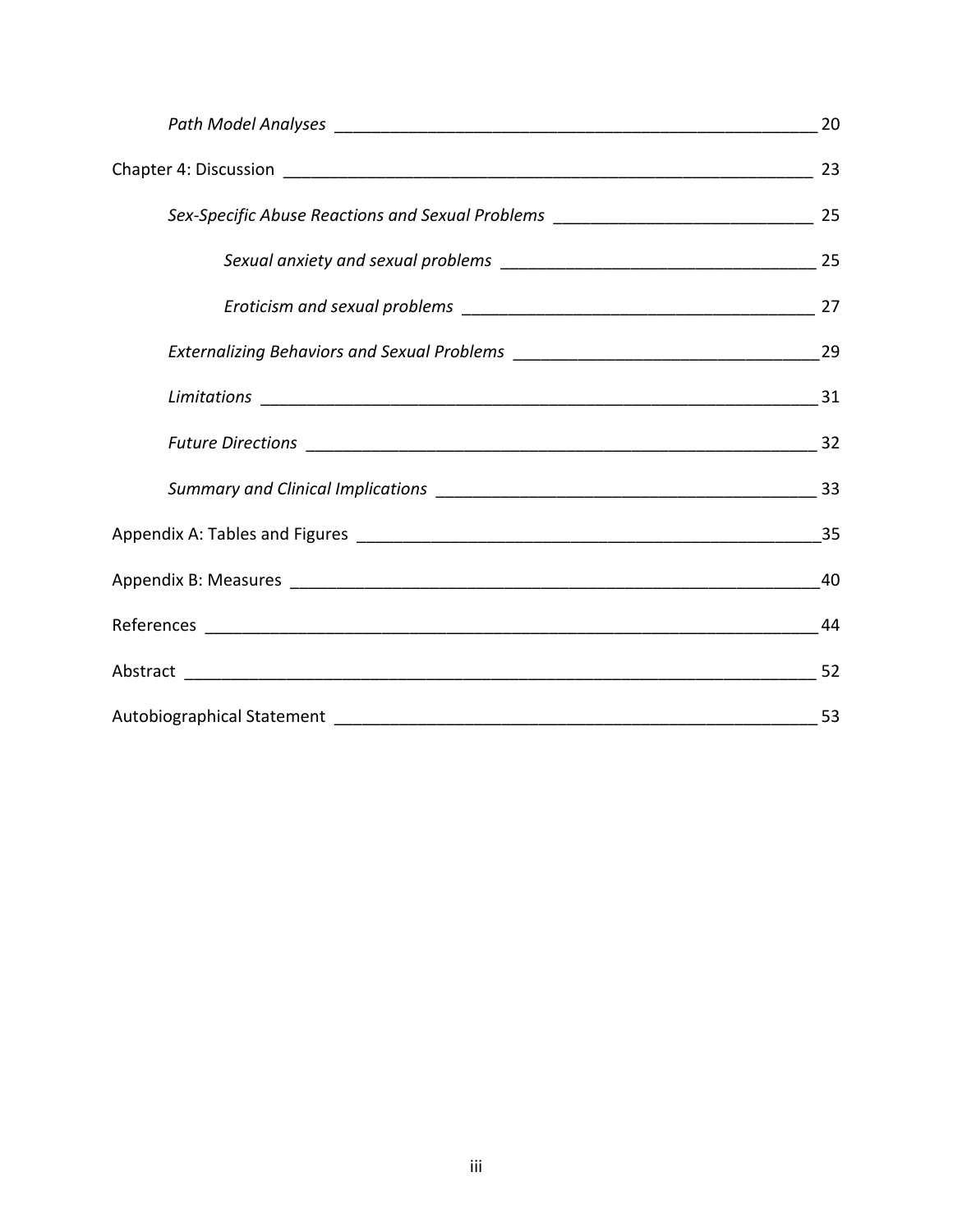# **LIST OF TABLES**

| Table 1: Descriptive Statistics and Correlations among Study Variables                                                   |    |  |
|--------------------------------------------------------------------------------------------------------------------------|----|--|
| Table 2: Results of One-Way ANOVAs and Bonferroni-Corrected Pairwise Comparisons of<br><b>Study Variables</b>            | 36 |  |
| Table 3: Model Results for Pathways to Sexual Problems through Sexual Anxiety, Eroticism,<br>and Externalizing Behaviors |    |  |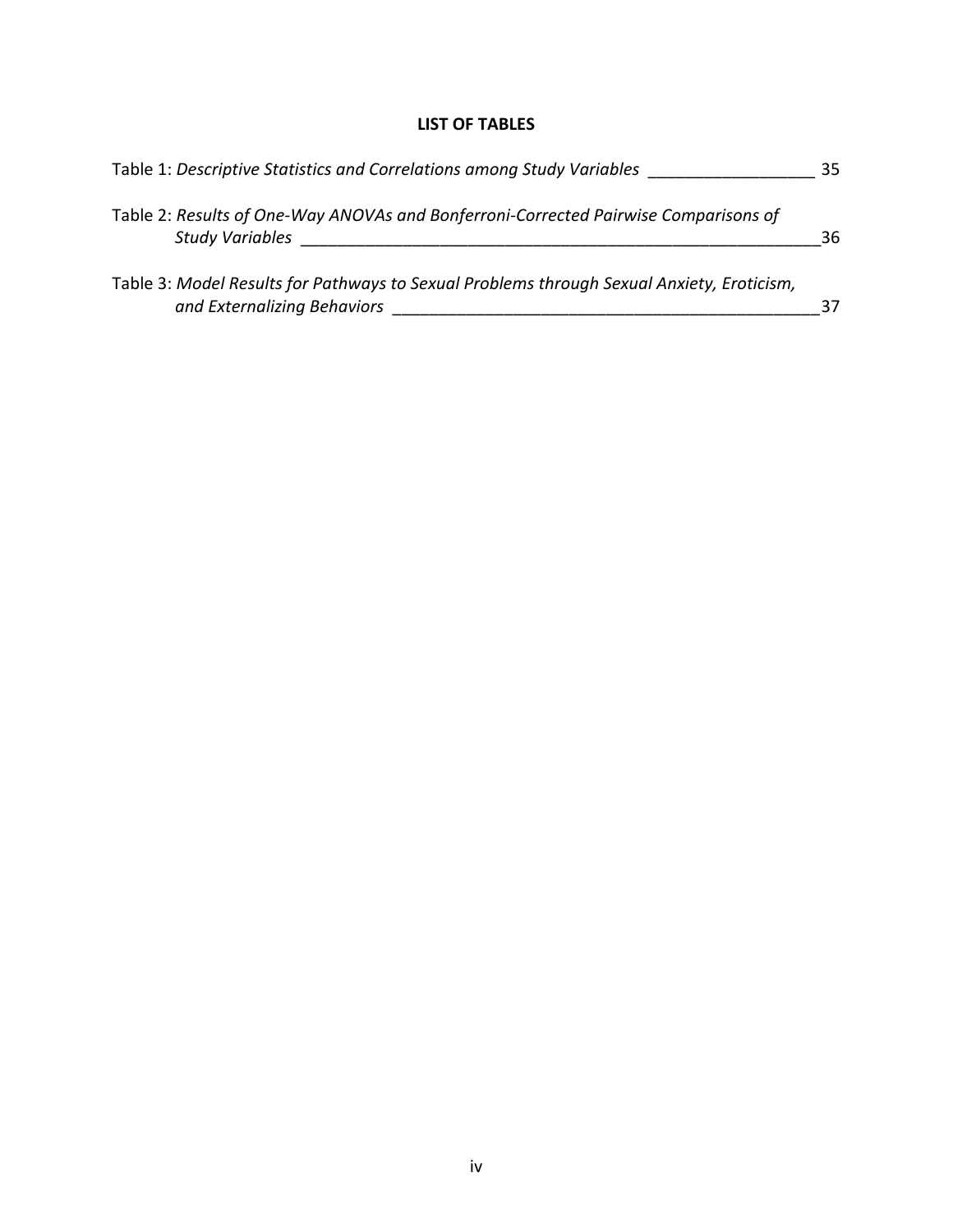# **LIST OF FIGURES**

| Figure 1: Conceptual Model of the Predictive Pathways through Sexual Anxiety, Eroticism,<br>and Externalizing Behaviors to Sexual Problems Following Child Sexual Abuse | 38 |
|-------------------------------------------------------------------------------------------------------------------------------------------------------------------------|----|
| Figure 2: Path Model Results for Predictive Pathways from Sex-Specific Abuse Reactions and<br><b>Externalizing Behaviors to Subsequent Sexual Problems</b>              | 39 |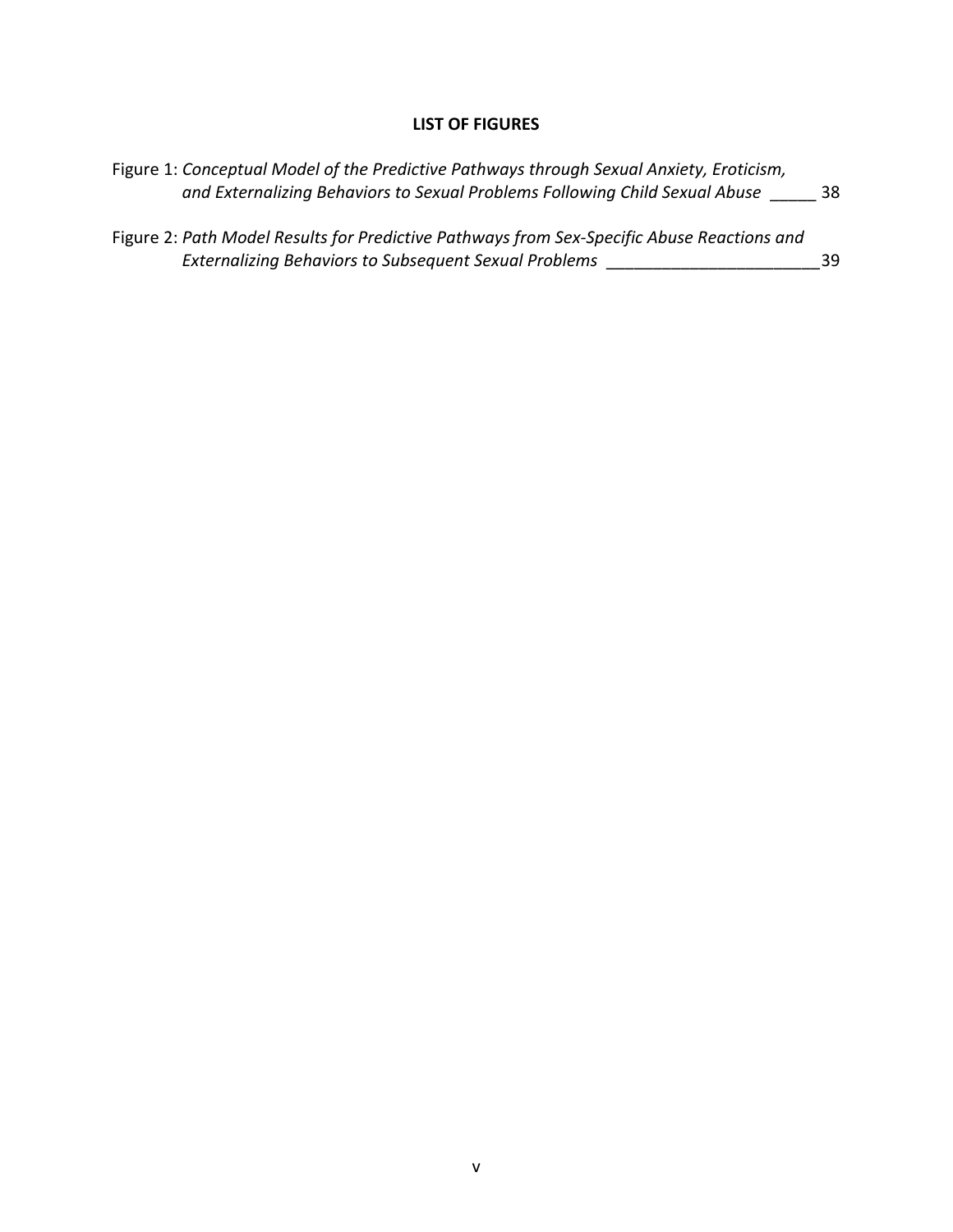#### **CHAPTER 1**

#### **INTRODUCTION**

Adolescents with a history of child sexual abuse (CSA) are at risk for a variety of negative outcomes, including sexual problems, which often manifest as sexual risk behaviors and difficulties with intimate relationships. Youth with a history of CSA tend to engage in more risky sexual behaviors and to initiate intercourse at an earlier age than their non-abused peers (Senn, Carey, & Vanable, 2008). Further, survivors of sexual abuse often experience disruptions in normative sexual and romantic relationship development that contribute to later deficits in intimate relationship skills (Brown, Kessel, Lourie, Ford, & Lipsitt, 1997). Indeed, CSA youth appear to be particularly susceptible to experiencing sexual problems and the negative sequelae with which they are associated.

Although there is strong empirical evidence linking CSA to subsequent sexual problems, less is known about the precise mechanisms by which this risk is conferred. Research by Simon and Feiring (2008) suggest that youths' early sex-specific reactions to CSA significantly predict later sexual problems. However, the extent to which these sex-specific abuse reactions versus more general risk factors explain the development of sexual problems among CSA youth has not yet been examined. Externalizing behavior problems, for example, are robust predictors of sexual risk behavior (Zimmer-Gembeck & Helfand, 2008) and are also associated with a history of sexual abuse (Kendall-Tackett, Williams, & Finkelhor, 1993). The extent to which externalizing behaviors versus sex-specific reactions to CSA explain which youth will develop sexual problems remains an important yet unanswered question. Hence, the overarching goal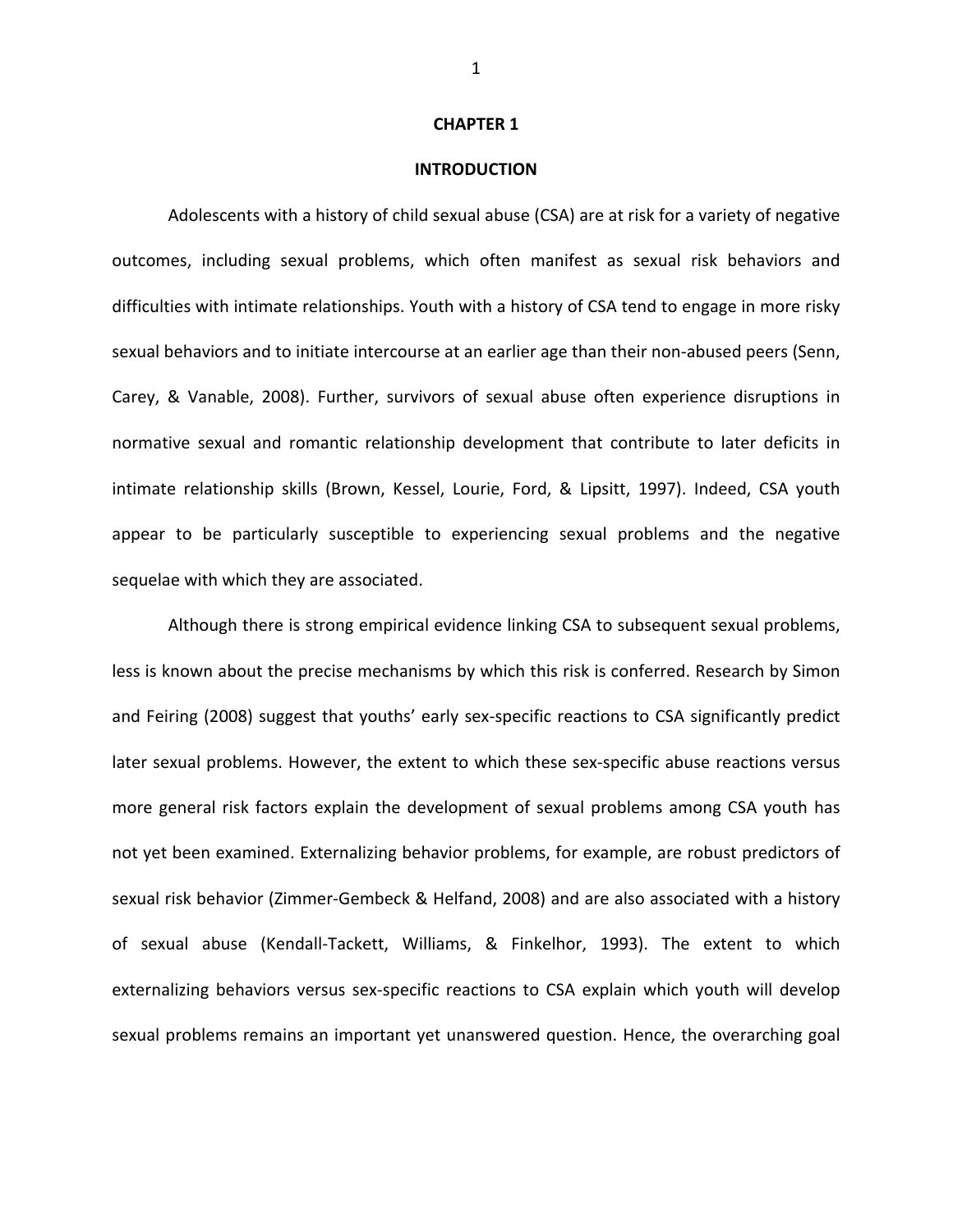of this study was to examine the roles of sex-specific abuse reactions and externalizing behaviors in predicting subsequent sexual problems among youth with confirmed cases of CSA.

#### **Child Sexual Abuse: Definition and Incidence**

CSA affects approximately 12% to 35% of females and 4% to 9% of males before they reach the age of 18 (Putnam, 2003). According to a national study on child maltreatment by the United States Department of Health and Human Services (2006), there were 78,120 documented cases of CSA nationwide in 2006, which constituted 8.8% of all types of maltreatment that year. CSA occurs in children of all ages, but is most prevalent among children 8 to 15 years old. Furthermore, sexual abuse appears to occur across all races and ethnicities, with white children having the highest rates of victimization (United States Department of Health and Human Services, 2006).

There is considerable variability in the definition of CSA from state to state and within the research literature. This variation is thought to contribute to inconsistencies in the postabuse outcome literature, which makes it difficult to compare results across studies (Senn et al., 2008). Despite the variation, one common theme in CSA definitions is the presence of an adult coercing a child into any type of sexual activity. Examples range from being forced to watch pornographic materials at the lower end of the severity range to forced penetration by a caregiver at the higher end. Although abuse severity and characteristics may play a role in postabuse adaptation, any history of CSA appears to be a risk factor for psychosocial problems (Kendall-Tackett et al., 1993). Among these psychosocial difficulties, problems resulting from the disruption of normative sexual development are among the most reliably identified following CSA (Kendall-Tackett et al., 1993).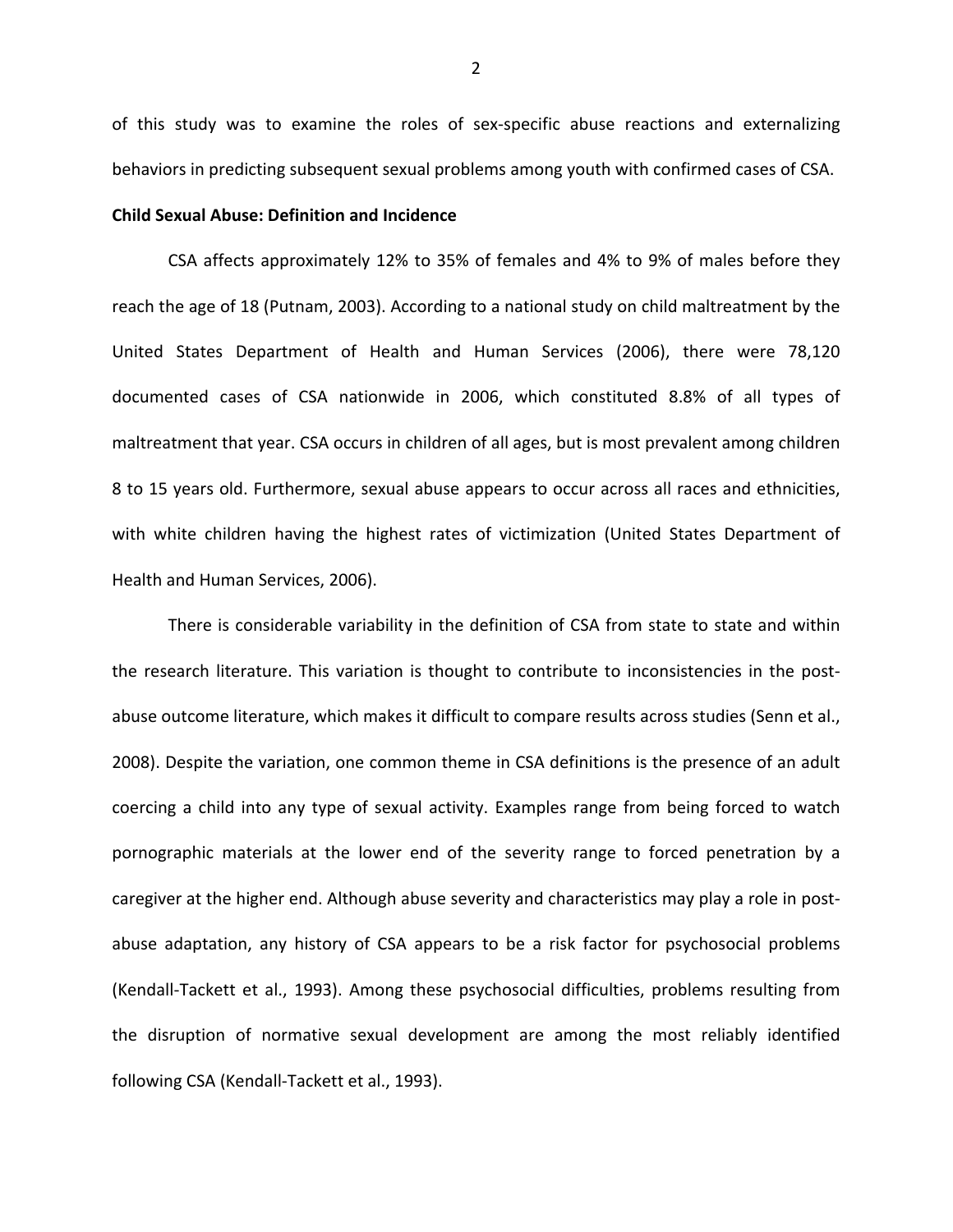#### Child Sexual Abuse, Sexual Development, & CSA-Related Outcomes

Sexual development. Interrelated changes in romantic and sexual development are among the most significant tasks of adolescence (Auslander, Rosenthal, & Blythe, 2006; Furman, Brown, & Feiring, 1999; Laursen & Williams, 1997). Romantic relationships become increasingly common, with roughly half of U.S. 15-year-olds endorsing having been involved in a special romantic relationship within the previous 18 months, and 88% reporting that they had started dating (Carver, Joyner, & Udry, 2003). Along with the onset of romantic relationships comes the emergence of adolescent sexuality.

Similar to participation in romantic relationships, the evidence suggests that sexual activities are quite prevalent within the general adolescent population. According to the 2005 Youth Risk Behavior Surveillance report, which surveyed high school students in grades 9 to 12, 45.7% of females and 47.9% of males have engaged in sexual intercourse (Centers for Disease Control and Prevention, 2006). Furthermore, youth are engaging in other sexual behaviors as well. Data from the National Survey of Family Growth revealed that among adolescents ages 15 to 19, more than half of both males and females had engaged in oral sex with a partner of the opposite sex (Centers for Disease Control and Prevention, 2005). Another study of male youth ages 15 to 19 found that among those who had not had intercourse, 67% had engaged in breast fondling (The Alan Guttmacher Institute, 2002). Yet another study utilizing data from Wave 2 of the National Longitudinal Study of Adolescent Health found that 94% of participants aged 12 to 21 (M age = 16.1) had held hands with their partner, 92% had kissed their partner, 63% had touched under the clothes, and 57% had touched their partner's genitals (O'Sullivan, Cheng, Harris, & Brooks-Gunn, 2007).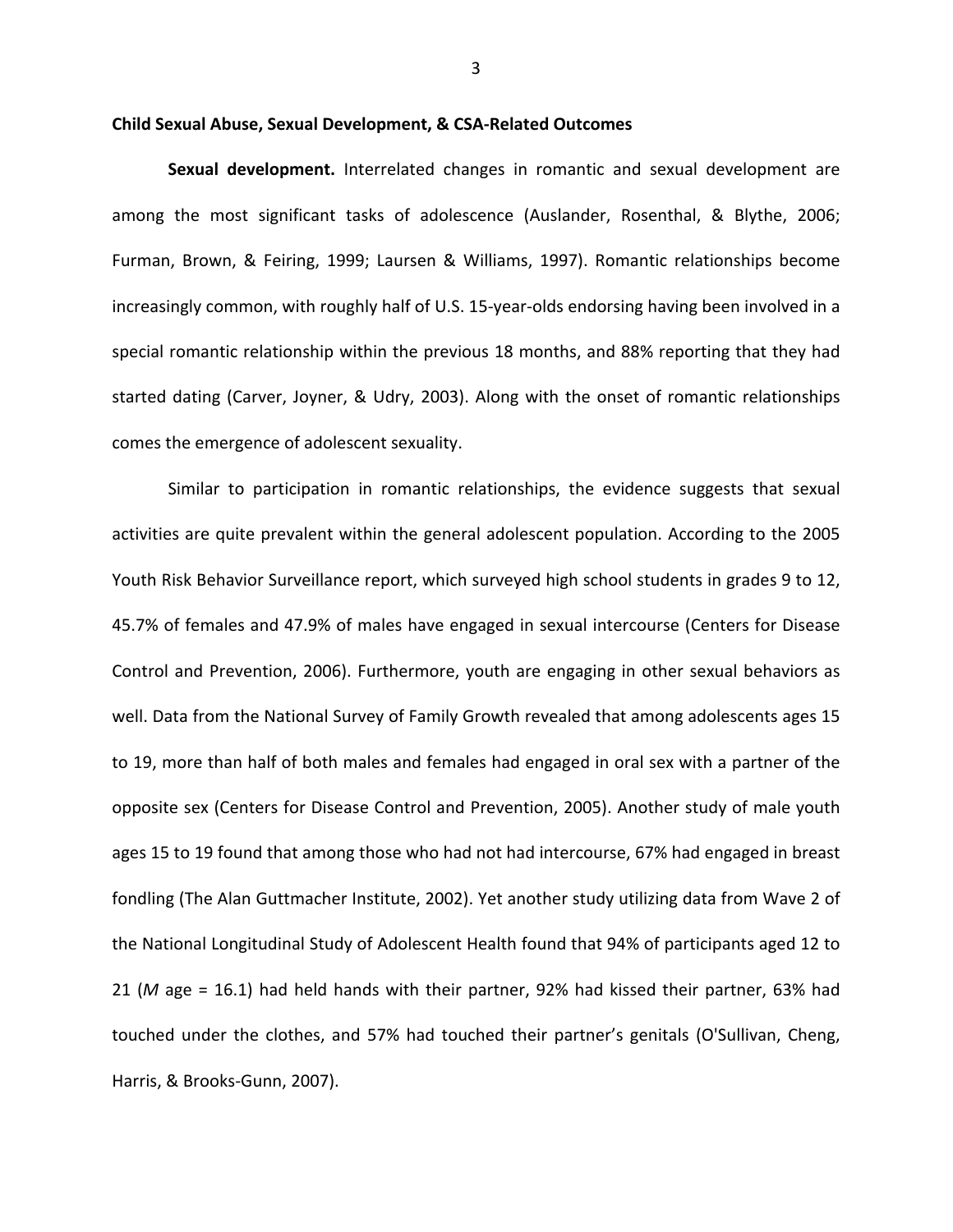Beyond the prevalence rates, it is important to remember that romantic relationships and age-normative sexual behaviors play a significant role in the development of intimate relationship and sexual negotiation skills. During adolescence, youth learn appropriate ways of feeling and behaving within an intimate relationship, including gaining an understanding of and capacity for reciprocity and commitment within their relationships (Auslander et al., 2006). Furthermore, adolescence is the stage during which youth learn how to compromise, solve problems, and share information with their romantic partners in order to get their needs met (Auslander et al., 2006; Furman & Simon, 2006; Simon, Kobielski, & Martin, 2008). Such intimate communication skills are critical, as they are associated with adolescent romantic relationship quality (Simon et al., 2008; Wight et al., 2008) and may play a role in youths' ability to assert themselves during sexual encounters (Brown et al., 1997). Adolescents with a history of sexual abuse, however, may fail to acquire these skills, as their sexual development is often disrupted by their abuse experiences, setting them up for a variety of negative outcomes. Either precocious sexual activity or sexual avoidance may contribute to deficits in romantic relationship skills and to psychosocial difficulties.

Child sexual abuse: Psychosocial outcomes. Adolescents with a history of CSA are at risk for a host of psychosocial problems including psychopathology, difficulties within interpersonal relationships, and sexual risk behaviors, among others (Kendall-Tackett et al., 1993). A history of CSA is associated with a variety of frequently comorbid psychological disorders, including depression, anxiety, and post-traumatic stress (PTS). Research suggests that most survivors of CSA experience symptoms of PTS (Deblinger, McLeer, Atkins, Ralphe, & Foa, 1989), and many also experience symptoms of anxiety and severe depression that may lead to suicidal ideation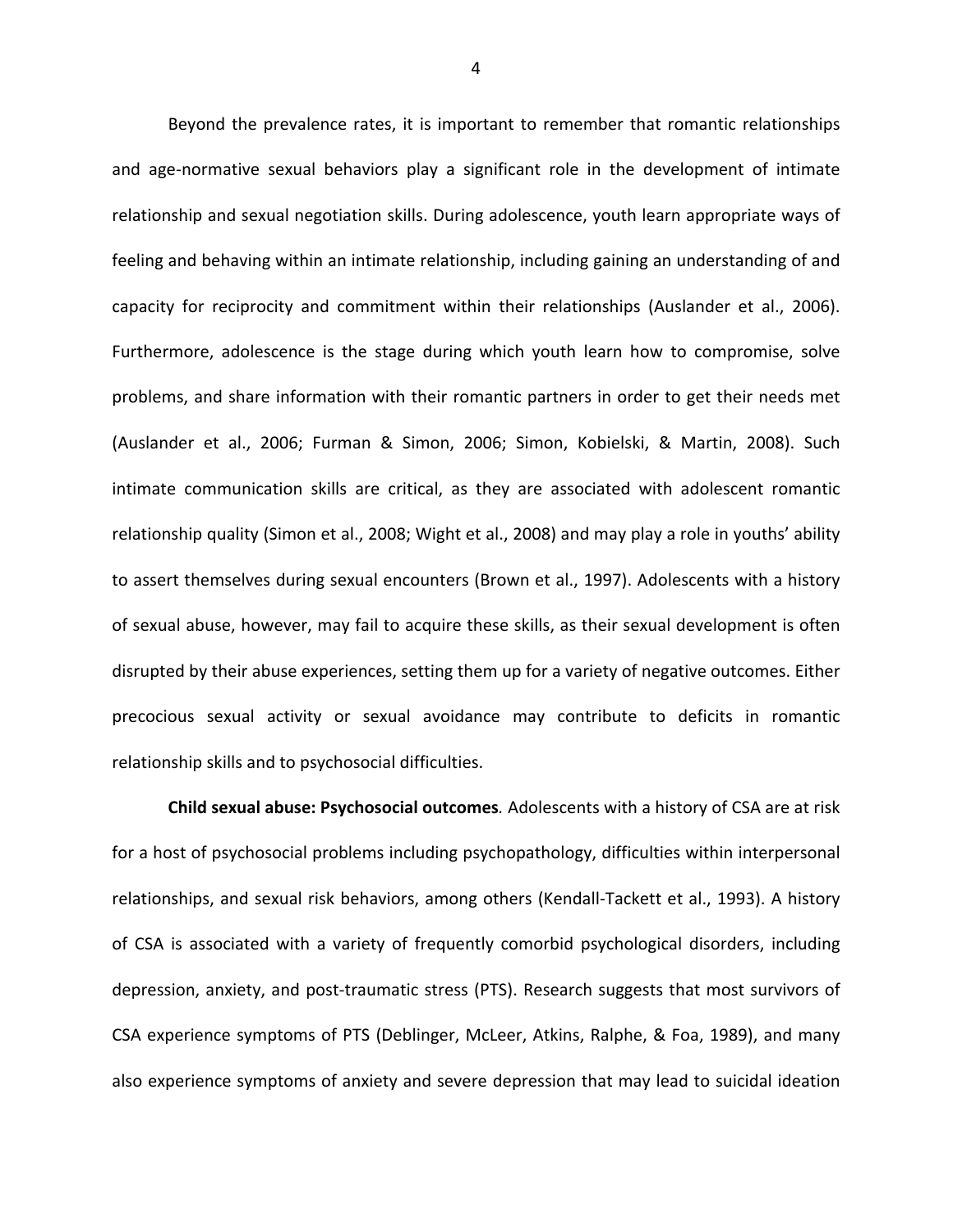(Saunders, Villeponteaux, Lipovsky, Kilpatrick, & Veronen, 1992). In addition to the distress associated with these disorders, such symptoms may also impair social functioning. Specifically, those with a history of CSA often report lower levels of social competence (Cloitre, Miranda, Stovall-McClough, & Han, 2005) and strained romantic relationships, including intimacy problems, which can contribute to sexual difficulties (Feiring, Simon, & Cleland, 2009).

Child sexual abuse and sexual problems. Extant research provides ample evidence that adolescents with a history of CSA often experience more sexual problems and engage in more risky sexual behaviors than their non-abused peers. A recent meta-analysis of CSA studies conducted by Senn and colleagues (2008) found that CSA was related to earlier onset sexual activity, higher numbers of sexual partners, and greater likelihood of contracting a sexuallytransmitted infection (STI). Furthermore, the results indicated that the presence of co-occurring depression or PTSD, both of which are common reactions to CSA (Deblinger, McLeer, Atkins, Ralphe, & Foa, 1989; Saunders et al., 1992), significantly increased the reported number of sexual partners. They also found that in non-clinical samples of female adolescents, CSA was related to failure to use birth control, use of alcohol or drugs during sex, more partners, greater likelihood of ever contracting an STI. In at-risk (i.e., pregnant) adolescent females, CSA was also associated with a greater likelihood of trading sex for drugs or money (Senn et al., 2008).

Because adolescents with a history of CSA tend to engage in more risky sexual behaviors and initiate sexual relations at an earlier age (Senn et al., 2008), they are particularly susceptible to the deleterious outcomes that accompany sexual risk. Even without a history of CSA, risk of contracting a STI is greater during adolescence than during any other developmental period, and youth prone to precocious and unprotected sexual behavior are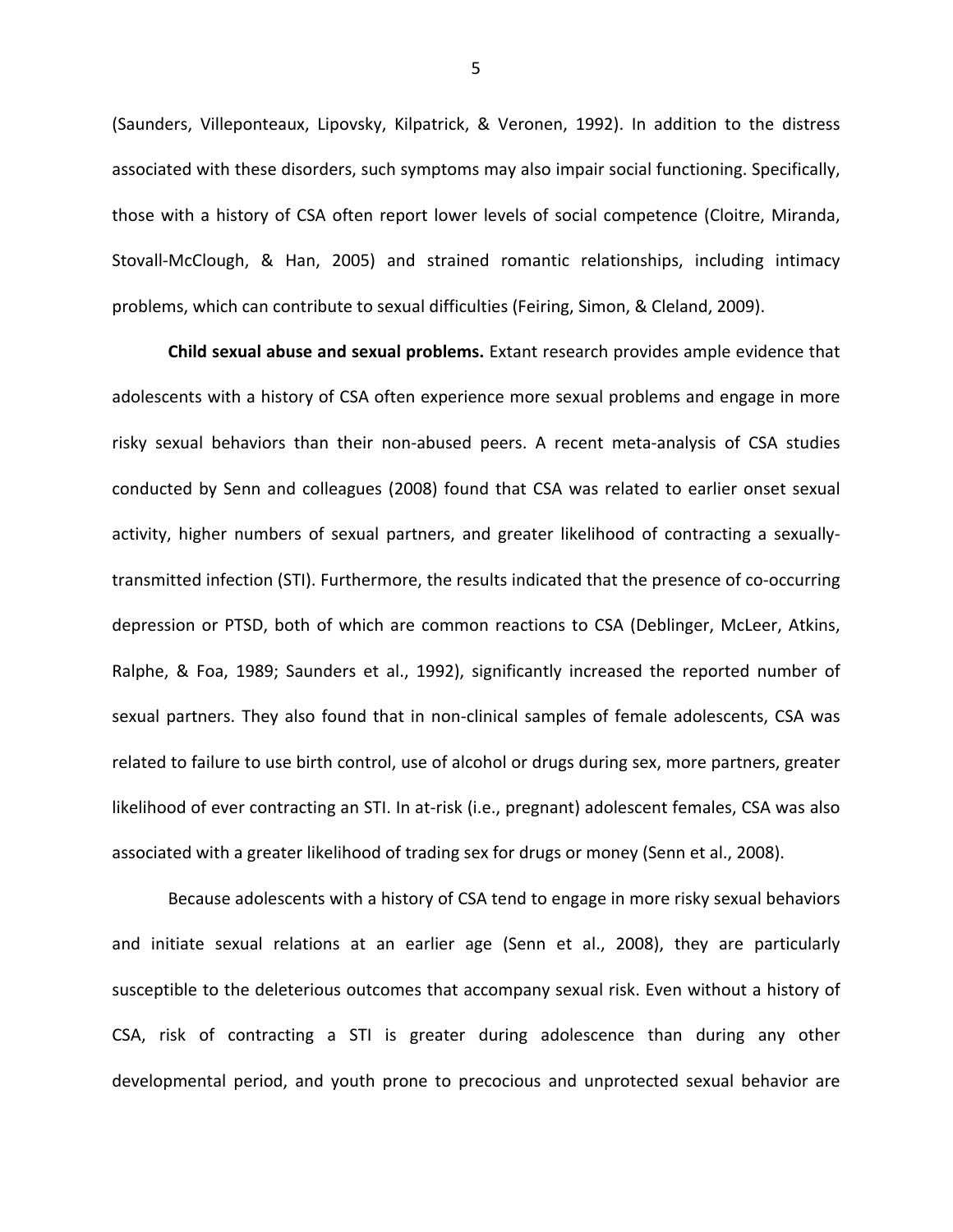especially vulnerable (Centers for Disease Control and Prevention, 2009; Weinstock, Berman, & Cates, 2004). Furthermore, CSA youth tend to benefit less from traditional risk-reduction programs than their non-abused peers (Greenberg, 2001), thus furthering their risk status. While the outcomes associated with CSA have been studied extensively, the mechanisms by which this increased risk is conferred are not well understood. The differential effect of prevention programs suggests that there is a factor unique to CSA that lends additional risk, the identification of which is critical to the development of successful interventions.

Abuse severity and CSA-related outcomes. Another important factor to consider when examining CSA-related outcomes is the severity of the abuse experience. Previous research suggests that more severe abuse is associated with poorer post-abuse adaptation. Key abuse characteristics thought to constitute greater abuse severity include the following: relationship to offender, penetration, use of force, and long duration or high frequency of abuse (Beitchman et al., 1992; Noll, Trickett, & Putnam, 2003; Senn, Carey, Vanable, Coury-Doniger, & Urban, 2007). Abuse that is perpetrated by a parent figure is thought to be especially traumatic (Finkelhor, 1979; Herman, Russell, & Trocki, 1986), presumably due to the sense of betrayal that occurs when children are taken advantage of by the very people who are supposed to care for and protect them (Finkelhor & Browne, 1985). Although much of the literature suggests that greater abuse severity is associated with more negative outcomes (Beitchman et al., 1992; Noll et al., 2003; Senn et al., 2007), findings on the relationship between abuse severity and outcomes has been inconsistent with some studies yielding weak or nonsignificant results. This inconsistency suggests that abuse severity alone is not sufficient to explain the poor outcomes experienced by some victims of CSA.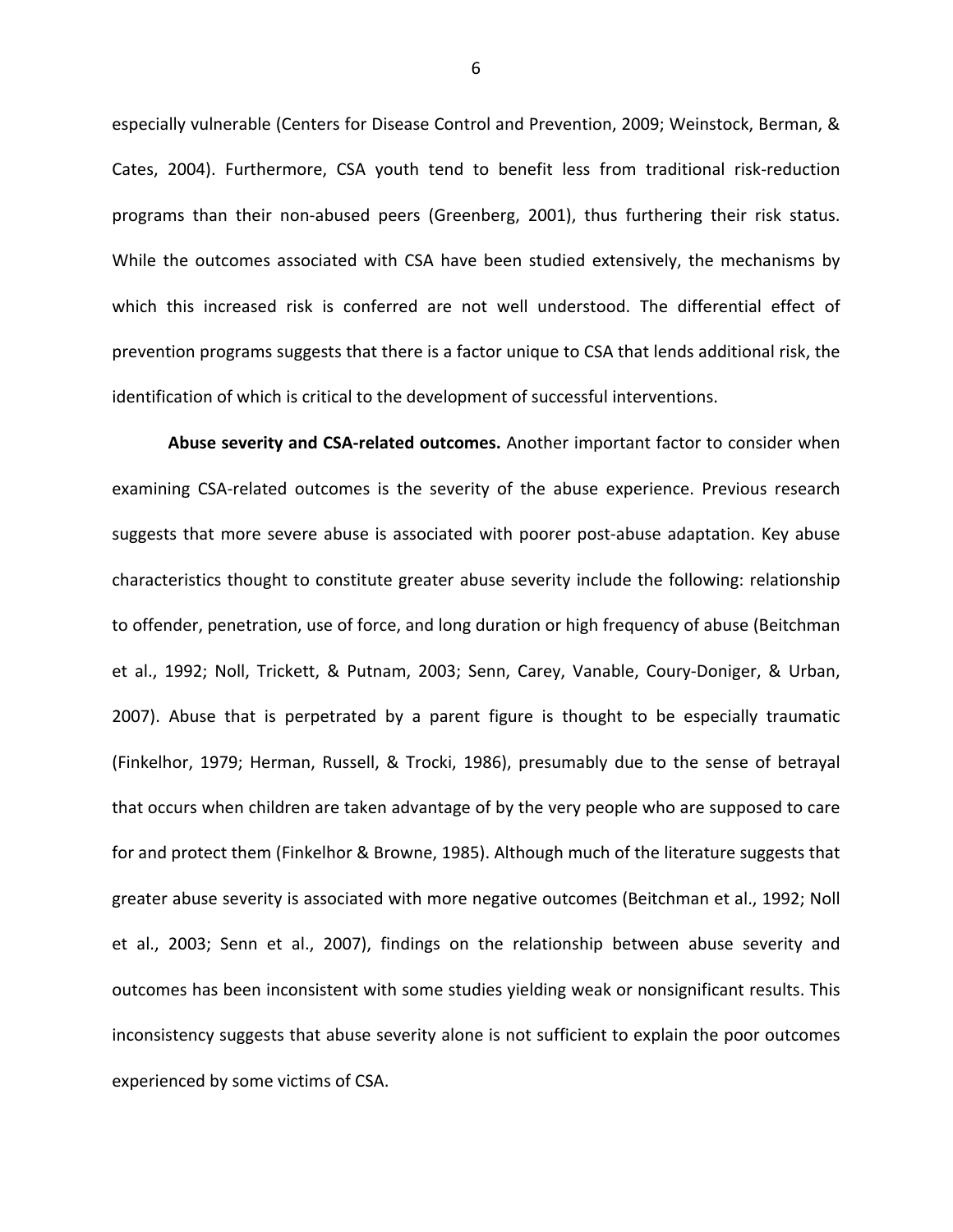## **Sex-Specific Reactions to Child Sexual Abuse**

Traumatic sexualization. Although certainly not all adolescents who experience sexual abuse go on to have sexual problems, those that do often exhibit dysfunctional and risky sexual behaviors that preclude adaptive intimate relationship functioning and may pose significant risks to sexual health. One proposed mechanism by which CSA contributes to sexual problems is traumatic sexualization. Traumatic sexualization, which was first proposed by Finkelhor and Browne (1985), is a process by which premature and inappropriate sexual exposure contributes to the formation of odd and intense emotional associations to sexuality. Traumatic sexualization results from the pairing of sexual feelings and behaviors with fearful, negative emotions recalled from abuse experiences. These recalled emotions in turn lead to heightened emotional reactivity in sexual situations and confusion regarding the nature and purpose of sexuality (Finkelhor & Browne, 1985).

Traumatic sexualization may also contaminate future sexual experiences by distorting cognitions regarding sexuality and romantic relationships in ways that exacerbate sexual problems. Adolescents with a history of CSA may learn to view sex as a tool through which one can relate to and manipulate others, rather than a way of expressing intimate feelings to a partner. They may believe that sex should serve to satisfy their partner's needs, rather than being a mutual, loving experience. Sexually-abused youth may come to see themselves as sexual objects, such that the only thing they have to offer their partners is physical fulfillment (Finkelhor & Browne, 1985). These types of distortions may fuel dysfunctional sexual behaviors, as adolescents may acquiesce and engage in sexual activity as a means to gain affections and avoid rejection.

 $\overline{7}$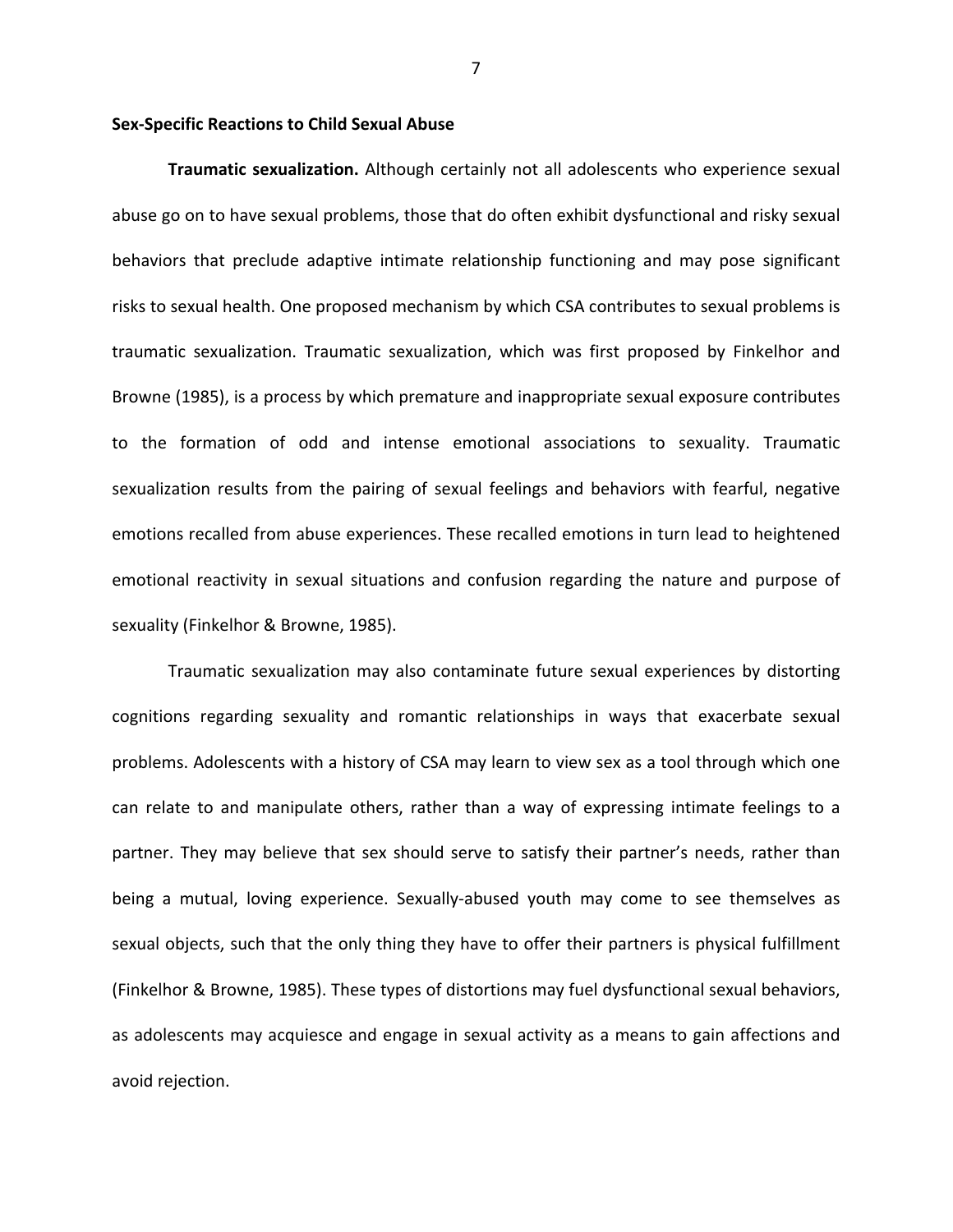Types of sex-specific abuse reactions. The literature suggests that survivors of CSA may experience two types of sex-specific reactions: sexual anxiety and eroticism. Sexual anxiety can be described as a fear and avoidance of sex that often manifests as a diminished sexual interest and activity (Finkelhor & Browne, 1985; Simon & Feiring, 2008). In contrast, eroticism can be described as a heightened interest in sex that may manifest as increased sexual activity (Finkelhor & Browne, 1985; Merrill, Guimond, Thomsen, & Milner, 2003; Noll et al., 2003; Simon & Feiring, 2008). As distinct as these two constructs may seem, they are not mutually exclusive and may each contribute uniquely to dysfunctional sexual and romantic relationship functioning.

Sexual anxiety. Sexual anxiety consists of a fear of and aversion to sex that results from associating frightening events and memories with sexual feelings and activities (Finkelhor & Browne, 1985; Simon & Feiring, 2008). It has been linked to higher levels of negative affect during sexual experiences (Meston, Rellini, & Heiman, 2006) and may contribute to discomfort in intimate situations. Hence, sexual anxiety may manifest as an avoidance of sexual activity and romantic relationships (Merrill et al., 2003; Simon & Feiring, 2008).

Sexual abuse that includes the use of force, versus verbal persuasion, is especially likely to result in sexual anxiety because survivors often come to associate the fear and pain that resulted from that physical force with sex (Finkelhor & Browne, 1985). The age at which the abuse took place is also an important factor in the development of sexual anxiety. Children are more likely to experience sexual anxiety in response to CSA than adolescents because they have limited knowledge of sexuality. As such, they are less apt to understand the sexual nature of the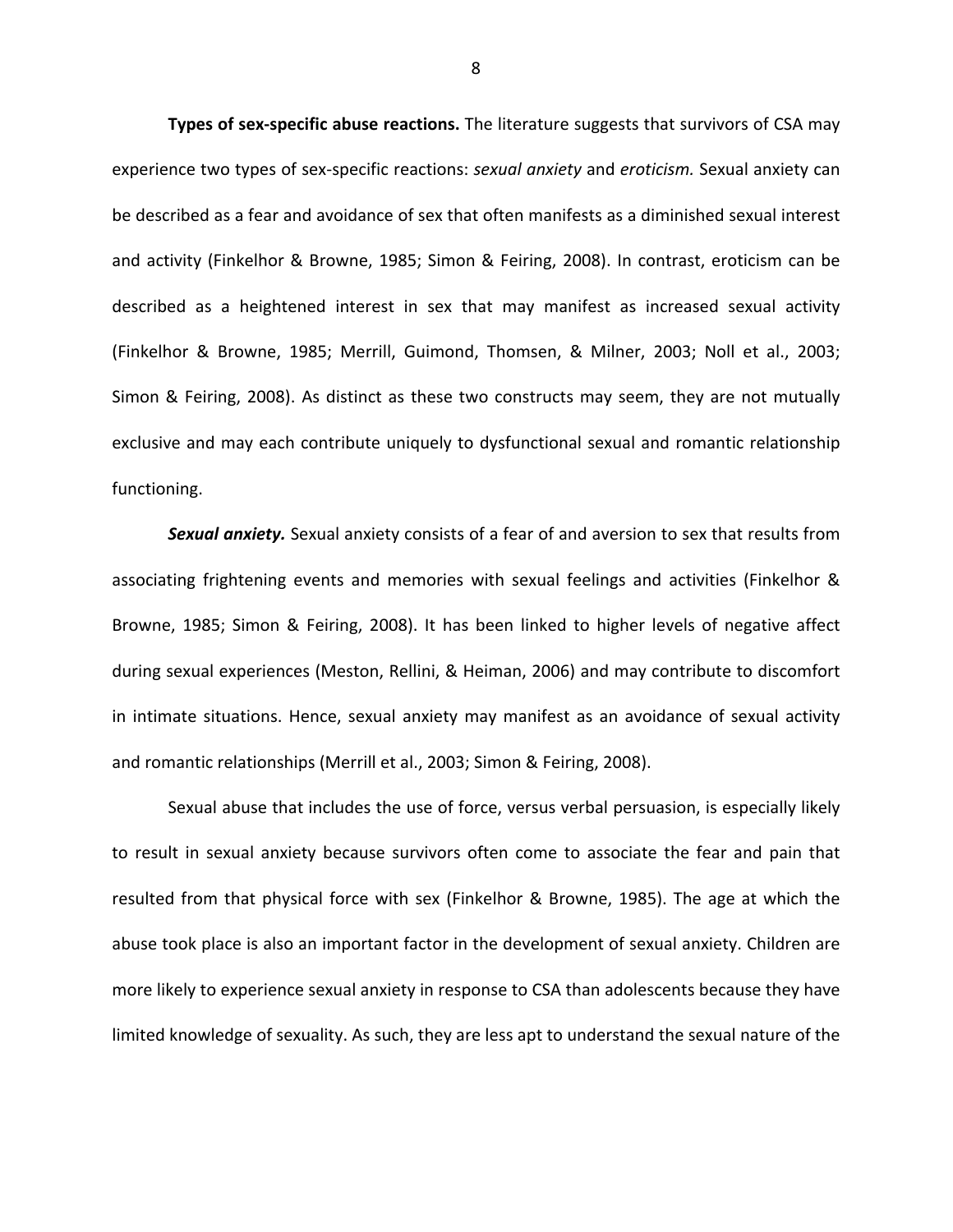abuse and to recognize the potential implications of such an experience for their future intimate encounters (Finkelhor & Browne, 1985; Simon & Feiring, 2008).

The impact of sexual anxiety on subsequent sexual behavior is difficult to study within a child and adolescent population. The overall proportion of youth who have engaged in sexual behaviors is lower than that of adults, and thus it is difficult to distinguish conscious deferral of sexual activities from fearful sexual avoidance. Consequently, there are very few studies on this topic to date. A study by Simon and Feiring (2008) examining effects of sex-specific abuse reactions on later sexual functioning found that higher levels of sexual anxiety were indeed related to diminished sexual activity. Decreased sexual activity in a young adolescent may not seem problematic; however, avoidance of intimacy at such an important developmental stage may hinder one's ability to establish and maintain healthy romantic relationships later in life (Davila, Stroud, Miller, & Steinberg, 2007). By abstaining from age-normative romantic relationships and sexual activities, adolescents may also fail to acquire intimate relationship negotiation skills, such as sexual refusal, leaving them less prepared to successfully navigate the sexual situations they do encounter.

Eroticism. In contrast to sexual anxiety, eroticism is a preoccupation with sex that involves heightened sexual feelings and typically results in early onset, often unprotected sexual activity with numerous partners (Finkelhor & Browne, 1985; Simon & Feiring, 2008; Wolfe, Gentile, Michienzi, Sas, & Wolfe, 1991). Eroticism may be especially likely to occur when a child is coerced into participating in sexual acts, rather than physically forced, and when the perpetrator attempts to elicit the child's sexual response (Finkelhor & Browne, 1985).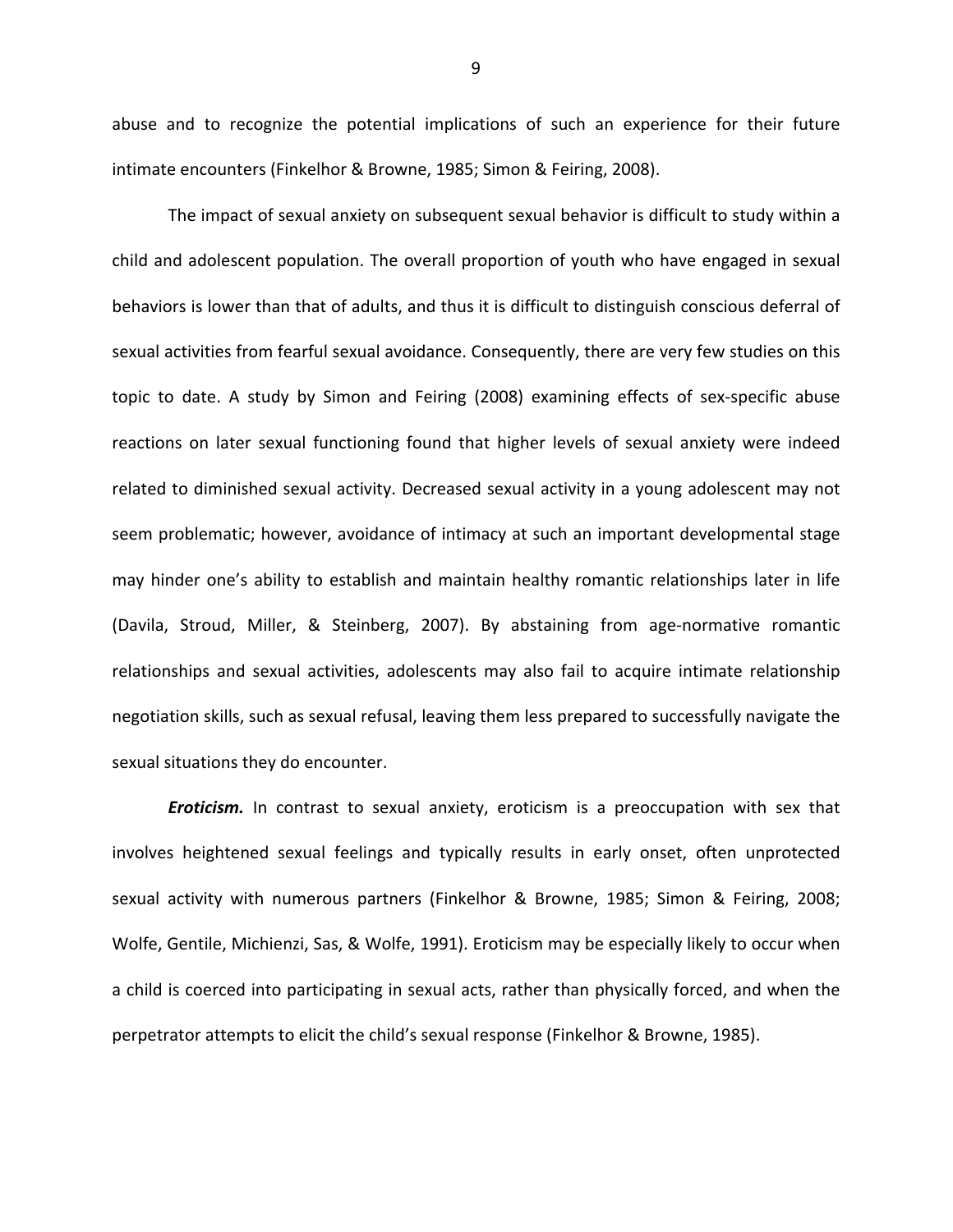The likelihood of reacting in an eroticized manner may also be linked to the age at which the abuse occurs. Those who experience sexual abuse as adolescents are more likely to respond in an eroticized manner because it corresponds with normative, age-related advances in sexual development (Finkelhor & Browne, 1985; Simon & Feiring, 2008). Unlike children, adolescents have a sexual framework into which aspects of their abuse can be incorporated, which may affect the ways in which they relate to future partners. Through CSA experiences, an adolescent may learn to view sex a tool for manipulating others and gaining affection, rather than a way to express intimate feelings. Further, emerging interest in sexuality and newly developed sexual responsiveness may engender an overly sexualized response to the abuse, which often results in sexual risk behaviors.

Previous research examining the sexual behaviors of youth has shown that adolescents with a history of CSA do indeed exhibit more sexual risk-taking than their non-abused peers. Specifically, they tend to initiate sexual activity at a younger age; have higher numbers of sexual partners, risk for contracting a STI, and risk for teen pregnancy; have lower birth control efficacy; and be more likely to use alcohol or drugs during sex (Houck, Nugent, Lescano, Peters, & Brown, 2009; Noll et al., 2003; Senn et al., 2008). The high rates of sexual risk-taking associated with eroticism may reflect the poor communication and sexual decision-making skills that CSA youth tend to exhibit during sexual encounters (Brown et al., 1997).

#### **Externalizing Behaviors and Sexual Problems**

Although sex-specific abuse reactions are common among sexually-abused youth, reactions to CSA are variable, so it is important to consider other factors that may contribute to sexual problems in this population. CSA is a known risk factor for externalizing behaviors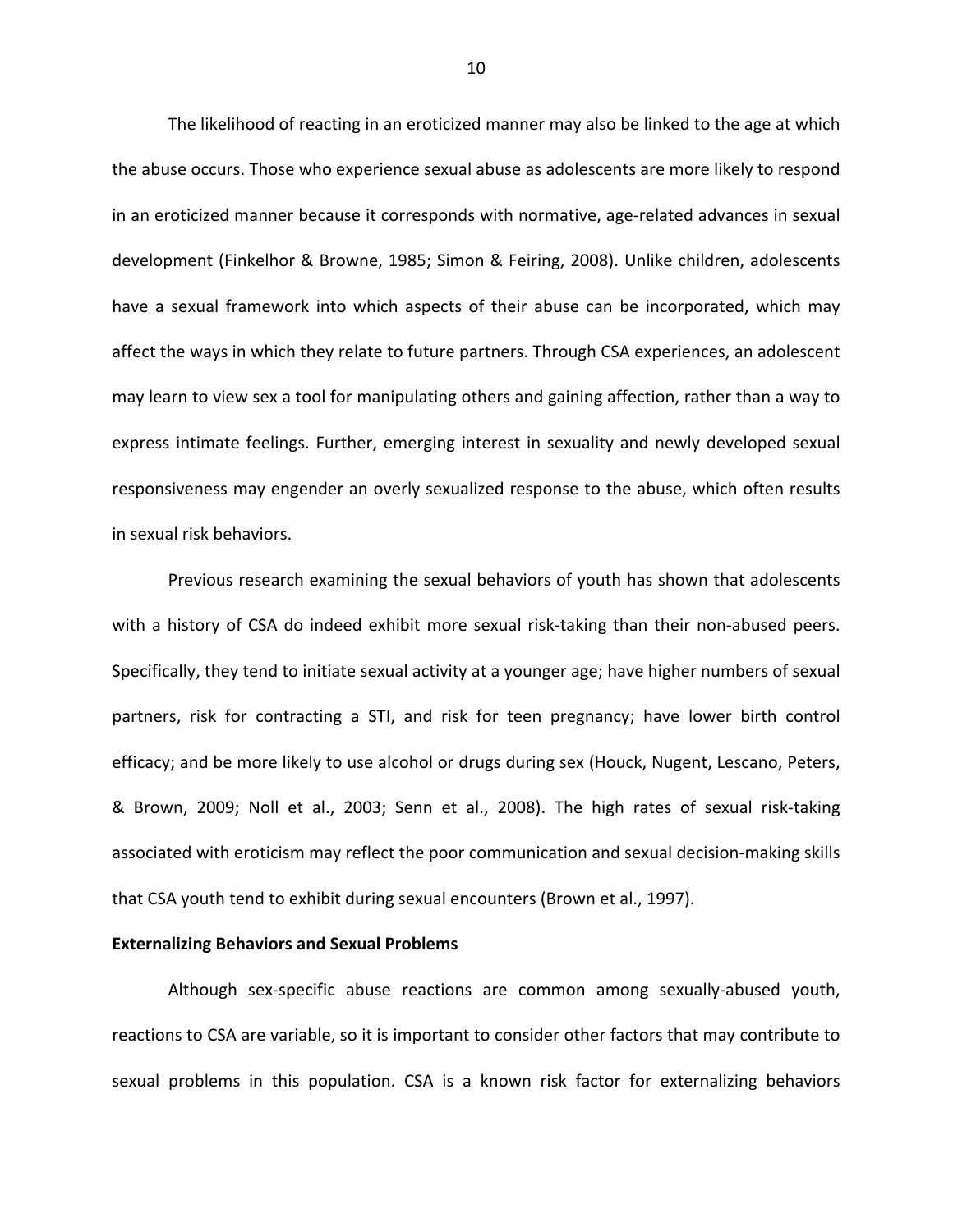(Kendall-Tackett et al., 1993), which themselves have been reliably linked to sexual risk behaviors in non-abused as well as non-clinical samples (Zimmer-Gembeck & Helfand, 2008). In addition to sexual risk behaviors, youth with externalizing behavior problems tend to engage in normative sexual behaviors at an earlier age. For instance, they tend to begin dating and engaging in sexual intercourse at an earlier age than their peers who do not exhibit problem behaviors (Zimmer-Gembeck & Helfand, 2008).

Research suggests that a meditational model based on Jessor's (1991) Problem Behavior Theory best explains the relationship between externalizing behaviors and subsequent sexual problems (Schofield, Bierman, Heinrichs, Nix, & Conduct Problems Prevention Research Group, 2008). In this model, childhood externalizing behaviors increase the likelihood of engaging in a host of delinquent behaviors in early adolescence, which set the stage for the onset of sexual problems (Elliot & Morse, 1987; Jessor, 1991; Lanctot & Smith, 2001; Whitbeck, Yoder, Hoyt, & Conger, 1999). Indeed, there is ample evidence supporting the relationship between externalizing behaviors in childhood and problematic sexual behavior in adolescence (Caminis, Henrich, Ruchkin, Schwab-Stone, & Martin, 2007; Fergusson, Horwood, & Ridder, 2005). Specifically, youth with a history of externalizing behaviors have been shown to have early onset sexual intercourse, multiple partners, and high rates of teen pregnancy (Ramrakha et al., 2007; Woodward & Fergusson, 1999).

The onset and trajectory of externalizing behaviors may be important in the relationship between externalizing behaviors and sexual problems, as those with earlier onset externalizing behaviors appear to be at increased risk (Zimmer-Gembeck & Helfand, 2008). This is in contrast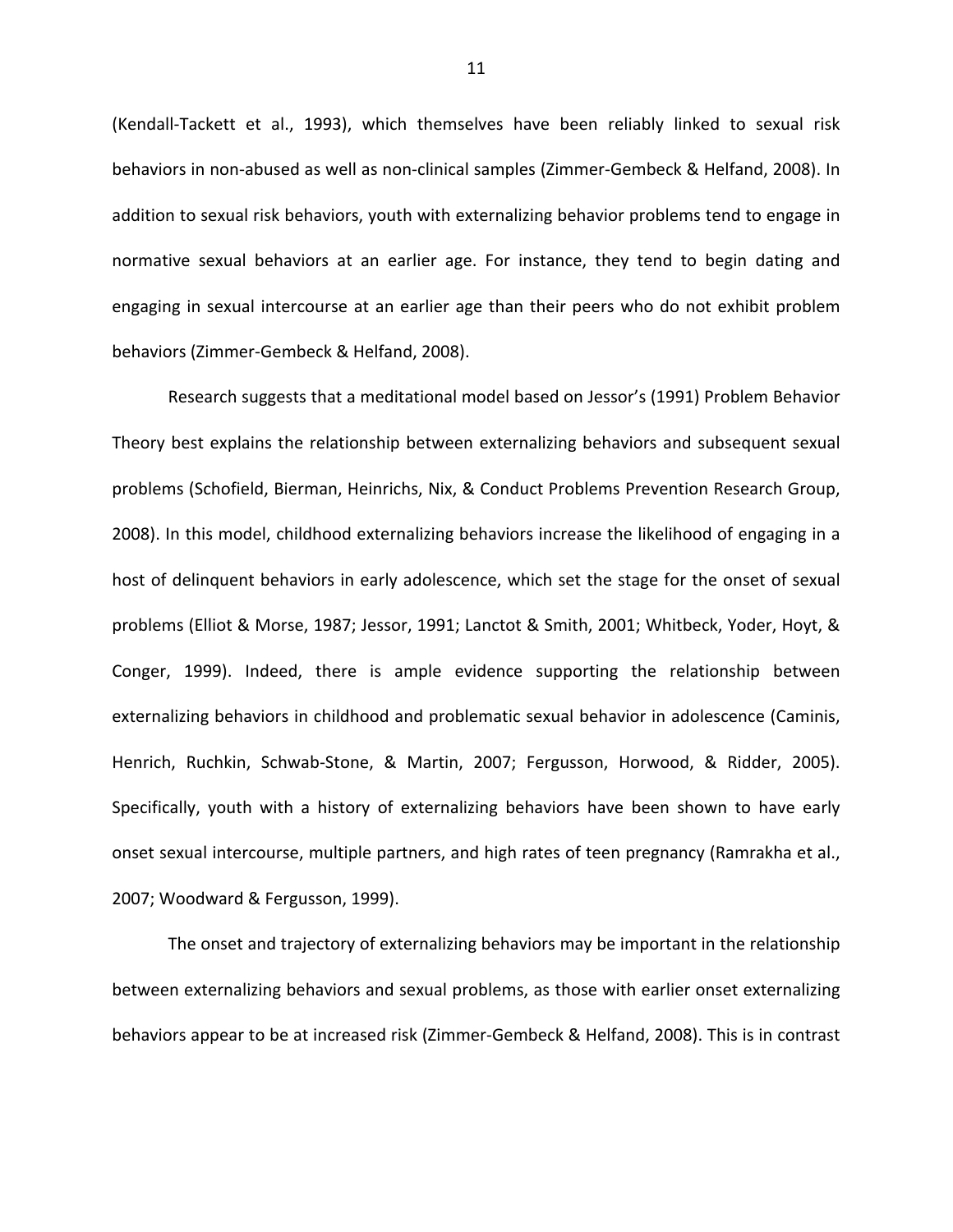to youth whose increase in externalizing behavior problems coincides with adolescence, which may be considered part of typical teenage rebellion.

## **Present Study**

Many studies examining associations between CSA and sexuality are limited by crosssectional designs and adult retrospective reports of abuse, which are often unreliable. Hence, the present study aimed to overcome these limitations by examining these relations across three different time points: at abuse discovery (T1), one year post-discovery (T2), and six years post-discovery (T3). The overarching purpose of this study was to examine potential pathways to sexual problems in a sample of adolescents with confirmed cases of CSA. Using longitudinal path analyses, I examined a model in which sexual abuse severity, sex-specific abuse reactions, and externalizing behaviors served as prospective predictors of subsequent sexual problems. This prospective, longitudinal design provides evidence for a predictive relationship, rather than mere correlational information about the relations among variables (Kraemer, Stice, Kazdin, Offord, & Kupfer, 2001).

The primary aim of this study was to determine the extent to which sex-specific reactions to sexual abuse (i.e., sexual anxiety and eroticism) and externalizing behaviors predict sexual problems among youth with CSA histories. I proposed a model (see Figure 1) in which the persistence of sexual anxiety, eroticism, and externalizing behaviors from T1 to T2 would predict higher rates of sexual problems at T3. I hypothesized that sex-specific abuse reactions would be more salient than externalizing behaviors in predicting sexual problems at T3. The longitudinal pathways between study variables were examined in the context of abuse severity. Previous research suggests that more severe abuse is associated with more negative outcomes.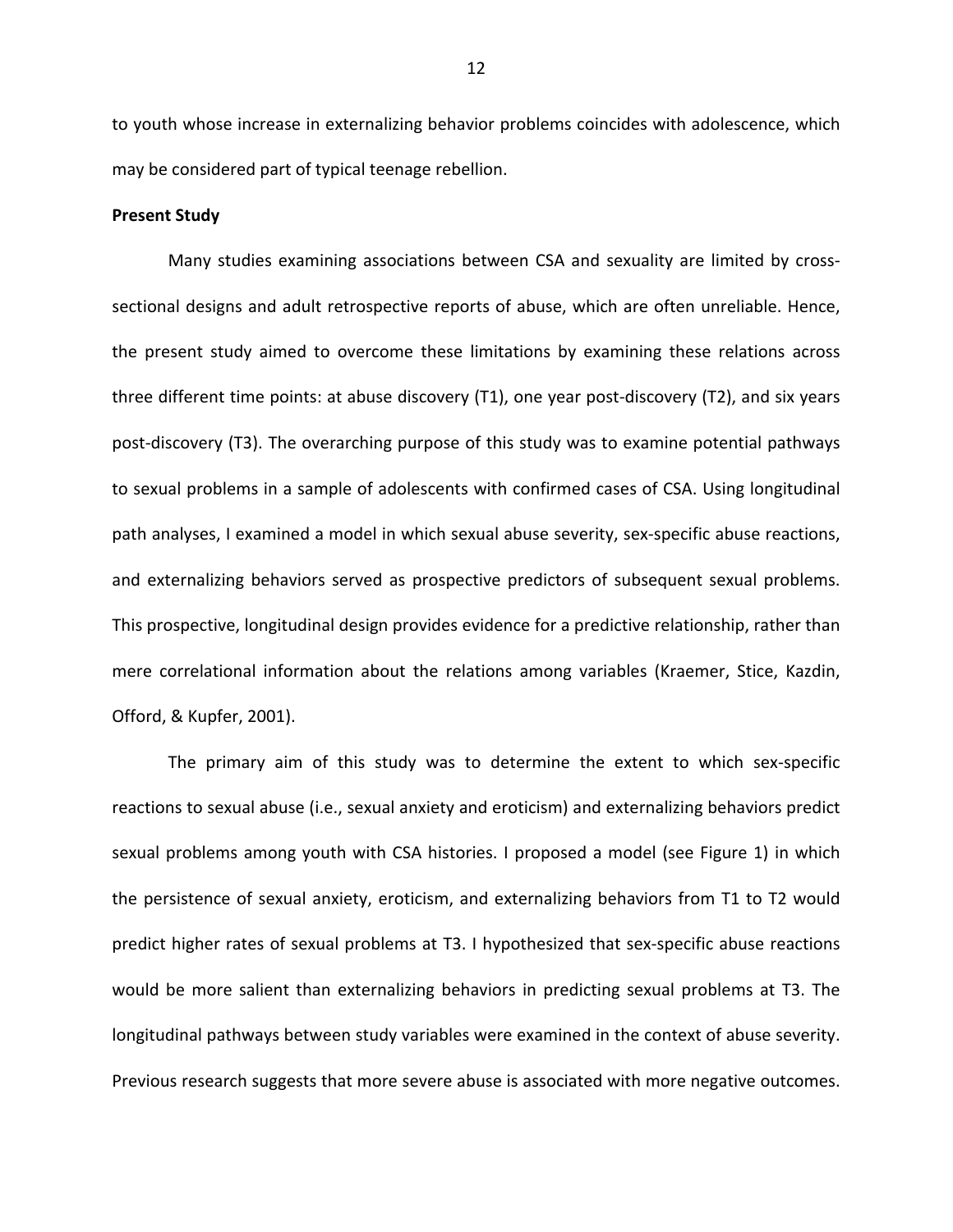Hence, I anticipated that more severe abuse would predict higher levels of sexual problems. The direct effects of abuse severity were expected to be weaker, however, when also accounting for the longitudinal pathways involving sex-specific abuse reactions and externalizing behaviors. Given the importance of age in the development of sex-specific abuse reactions, I also included age as a covariate. I anticipated that participants who were children (i.e., ages 7 to 11) at the time of abuse discovery would exhibit higher levels of T1 and T2 sexual anxiety, while adolescents (i.e., ages 12 to 15) would show higher levels of T1 and T2 eroticism. Furthermore, previous research suggests that a victim's gender may influence subsequent sexual behaviors; however, the findings on this link are inconsistent (Kendall-Tackett et al., 1993; Senn et al., 2008). Consequently, gender was included as a covariate, but no specific hypotheses were proposed.

Specific hypotheses involved direct and indirect pathways from abuse severity, sexspecific abuse reactions, and externalizing behaviors to subsequent sexual problems. First, I hypothesized that higher levels of abuse severity would be related to higher levels of T1 sexual anxiety, eroticism, and externalizing behaviors. Second, I predicted that higher levels of sexual anxiety, eroticism, and externalizing behaviors at T1 would be related to higher levels of these constructs at T2. Third, I hypothesized that higher levels of T2 sexual anxiety, eroticism, and externalizing behaviors would each be related to higher levels of sexual problems at T3. With respect to indirect effects, I hypothesized that the relationship between sexual anxiety, eroticism, and externalizing behaviors at T1 and sexual problems at T3 would be mediated by levels of sexual anxiety, eroticism, and externalizing behaviors at T2.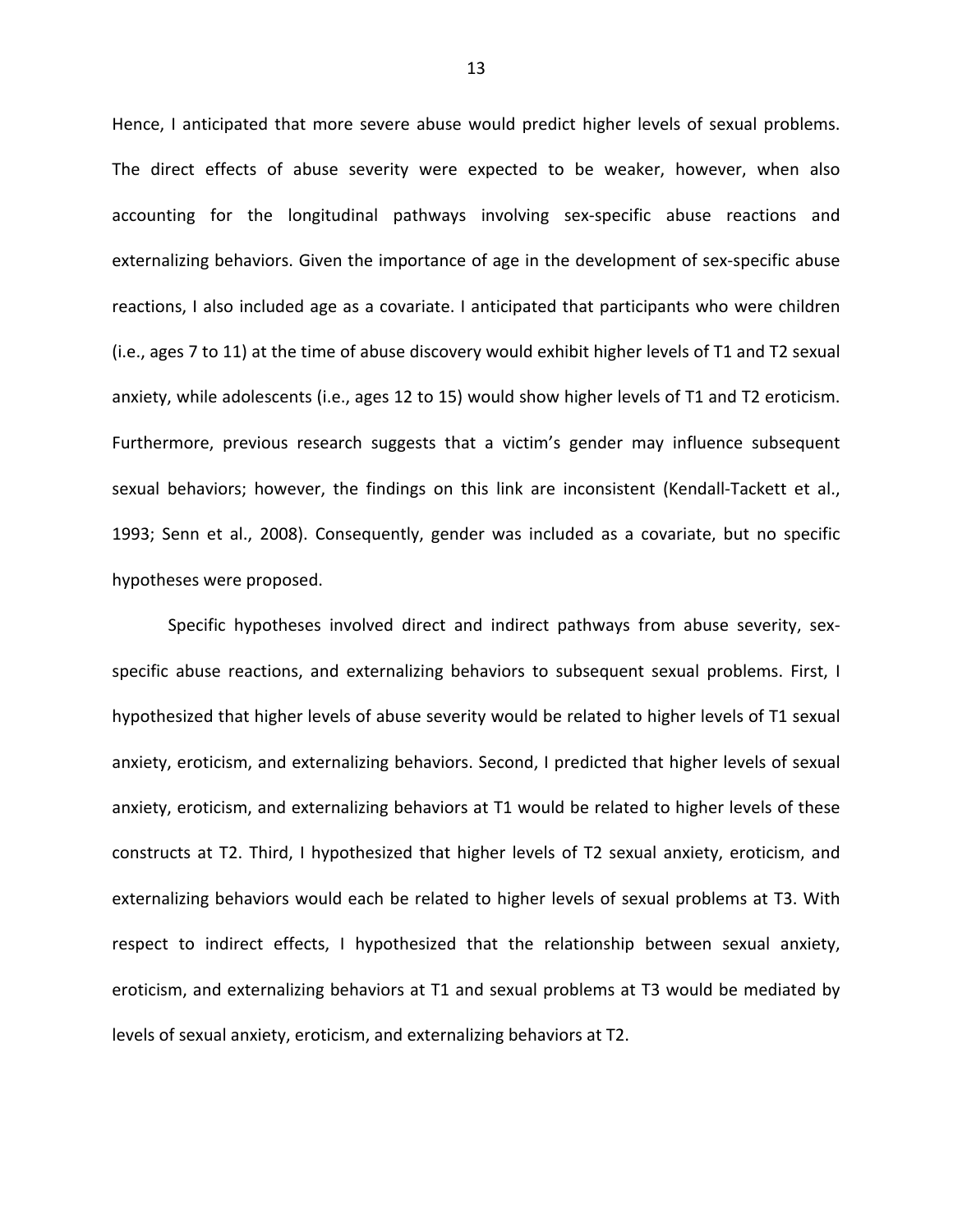#### **CHAPTER 2**

#### **METHOD**

## **Participants**

Participants included 121 adolescents who were part of a larger study examining the long-term sequelae of child sexual abuse (see Simon & Feiring, 2008). Youth were recruited from urban and suburban New Jersey populations. All cases of abuse were confirmed via medical evidence, offender confession, validation by an expert (e.g., child protective services (CPS)), or conviction and had been disclosed within the past eight weeks; the majority (95%) of participants were referred directly by CPS or affiliated medical clinics.

All participants were assessed at three separate time points: abuse discovery (T1), one year post-discovery (T2), and approximately six years post-discovery (T3;  $M = 6.2$ , SD = 1.2; range = 4.3 to 10.1). Of 160 initial participants, 121 completed all three assessments. Participants who completed all assessments did not differ on demographics, abuse characteristics, or adjustment levels from those who did not complete the T3 assessment. At T1, the sample ( $N = 160$ ) ranged in age from 7 to 15 years old ( $M = 11.28$ ,  $SD = 2.2$ ). Of these, 55% were children (i.e.,  $\leq$  11 years; M = 9.6, SD = 1.1) and 45% were adolescents (i.e.,  $\geq$  12 years;  $M = 13.5$ ,  $SD = 1.1$ ). At T3, 54% of the sample were adolescents ranging in age from 13 to 17 years old, and 46% were young adults aged 18 to 23. Those who completed all three assessments were 76% female; came predominantly from low-income (i.e., \$25,000 or less; 71%), single-parent (70%) families; and were relatively racially and ethnically diverse: African American (39%), white (31%), Hispanic (21%), and other (9%; including Native American and Asian American).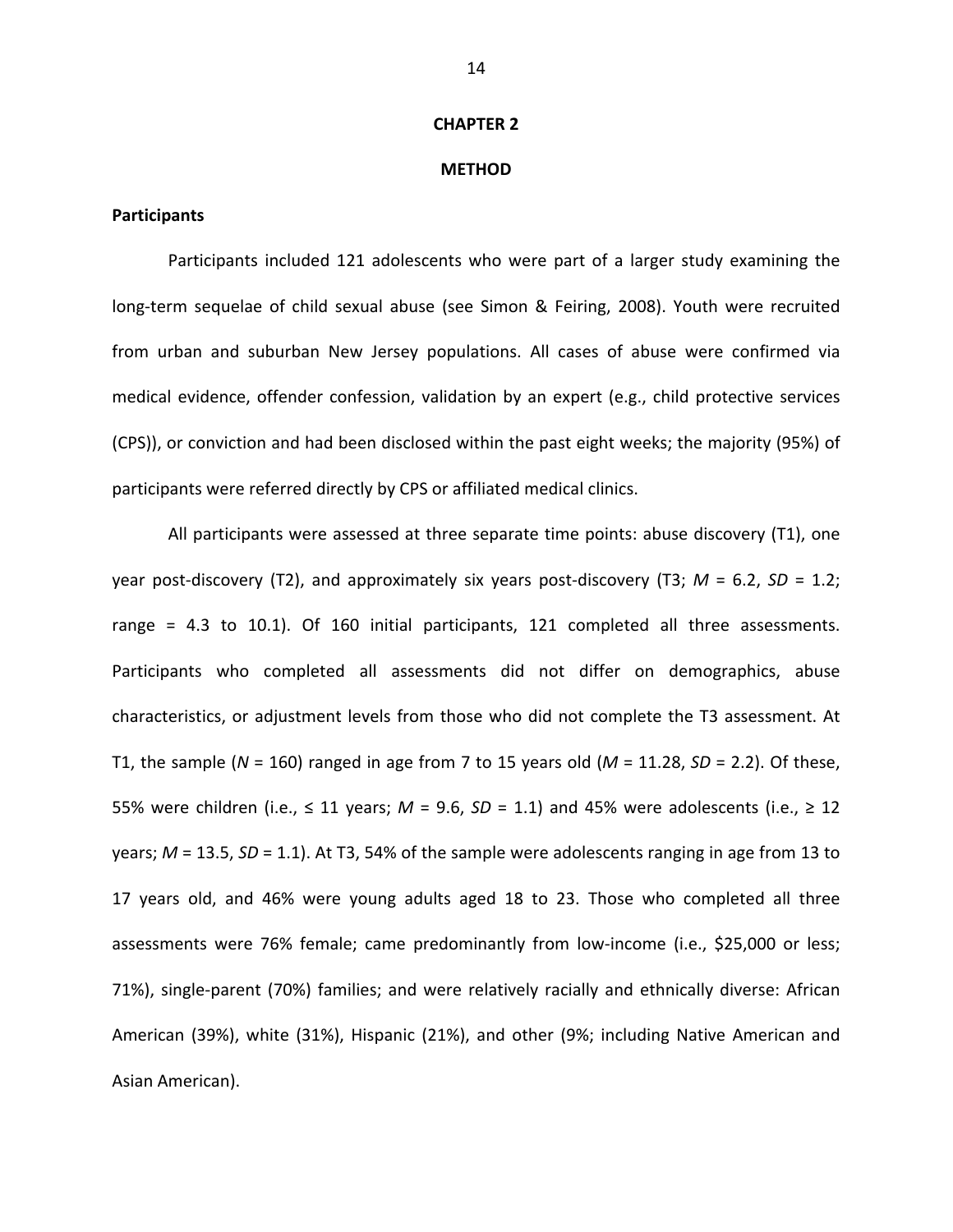#### **Procedure**

All the procedures for this study were approved by the institutional review boards of the academic institutions where the research took place. A certificate of confidentiality protected the data that participants provided from being released without written consent. At each of the three assessment points, when the participant was a minor, written informed assent was obtained from the children and written informed consent was obtained from their parent or guardian. At T3, those participants who were 18 or older provided written informed consent. At each time point, assessments were conducted by a trained clinician in a private office. Abuserelated information was obtained from CPS and law enforcement case records at T1, after the children were interviewed. Participants were reimbursed a total of \$250 for completion of the initial and the two follow-up assessments.

## **Measures**

Abuse severity. Characteristics of CSA incidents were assessed using a checklist that was developed for the original study and includes information on the frequency and duration of the abuse, how the abuse was revealed, type of abusive acts (e.g., penetration), whether force was used, the relationship of the perpetrator to the victim, relevant medical findings, and the method of case confirmation. The most serious abuse act reported was genital penetration (67%), and nearly all perpetrators were known to their victims (97%), with over one third of the sample being abused by a parent figure (35%). The majority of cases reported no use of force (56%), and the duration of abuse was greater than one year for 33% of participants. Time between the end of abuse and abuse discovery ranged from less than two weeks (45%) to more than seven years (22%). Questionnaire data were coded (e.g.,  $1 = \text{stranger}$ ,  $2 = \text{familiar person}$ ,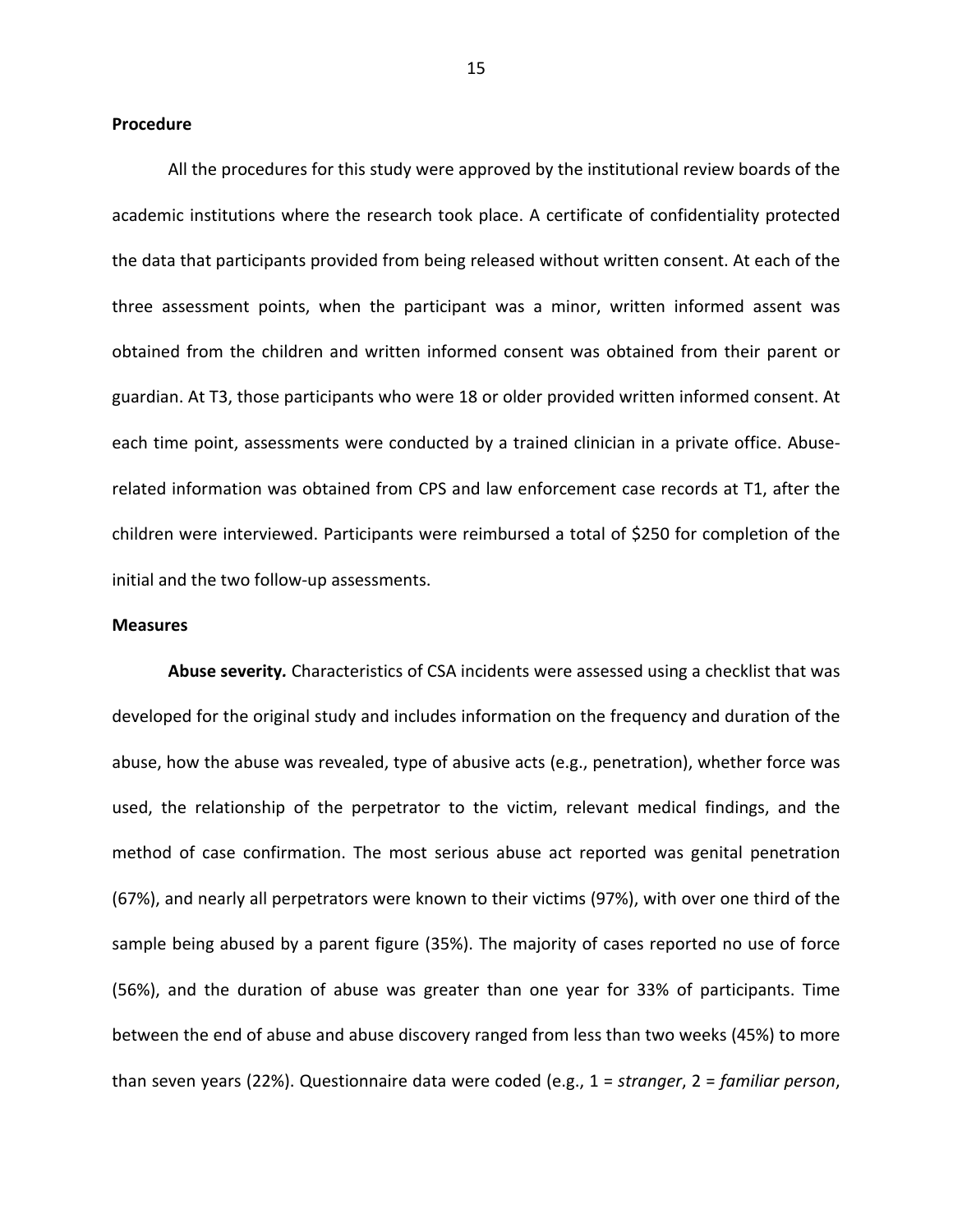$3$  = relative,  $4$  = parent figure) by project personnel to create a continuous variable indexing abuse severity, with higher scores indicating greater severity (possible range of Abuse Severity raw scores = 0 to 7). Adequate reliability was established across coders ( $\alpha$  = .73 to 1.0).

Sex-specific abuse reactions. Abuse reactions were measured at T1 and T2 using the Sexual Anxiety and Eroticism scales of the Children's Impact of Traumatic Events Scale-Revised (CITES-R; Wolfe et al., 1991). The Sexual Anxiety scale measures negative thoughts towards sex and general anxiety surrounding sex (e.g., "Thinking about sex upsets me"), and the Eroticism scale measures heightened sexuality (e.g., "I think about sex even when I don't want to"). Participants were asked to indicate the extent to which they agreed with each statement on a 3-point scale (3 = very true, 2 = somewhat true, and  $1$  = not true). Higher scores indicate greater levels of the construct (possible range of Sexual Anxiety raw scores = 5 to 15; possible range of Eroticism raw scores  $=$  4 to 12). These subscales showed adequate internal consistency in the present sample (Sexual Anxiety: T1  $\alpha$  = .82, T2  $\alpha$  = .81; Eroticism: T1  $\alpha$  = .66, T2  $\alpha$  = .65).

**Externalizing behaviors.** Externalizing behaviors were measured at T1 and T2 using the Externalizing Behavior Problems scale of the Child Behavior Checklist (CBCL) and the Teacher Report Form (TRF; Achenbach, 1991). The Externalizing score is a composite of the Aggressive Behavior (e.g., "Being cruel" and "Getting into many fights") and Delinquent (e.g., "Cheating" and "Stealing") syndrome scales. Parent figures and teachers indicated the extent to which each statement was true of the child on a 3-point scale (2 = very true or often true, 1 = somewhat or sometimes true, and  $0 = not$  true (as far as you know)). Scores on parent and teacher Externalizing Behavior Problem scales showed very good internal consistency (Parent: T1  $\alpha$  = .93, T2  $\alpha$  = .89; Teacher: T1  $\alpha$  = .89, T2  $\alpha$  = .91; possible range of Externalizing Behaviors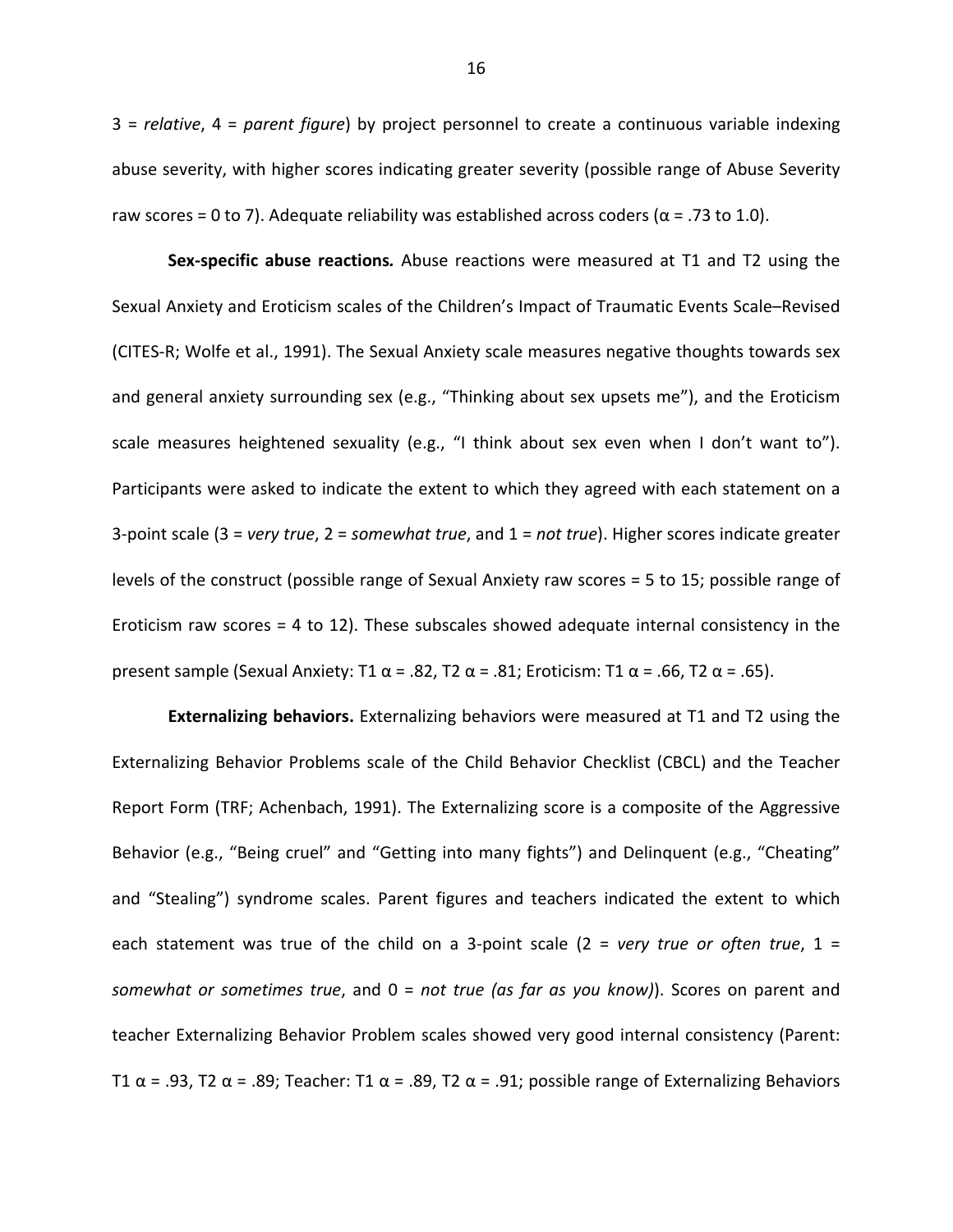raw scores =  $0$  to 66 (Parent),  $0$  to 68 (Teacher)). The parent- and teacher-reported Externalizing t-scores were averaged to create an overall externalizing behavior score for both time points. If one reporter's score was missing, the other reporter's score was used as the overall externalizing behavior score. Higher scores indicate greater levels of the construct.

Sexual problems. Sexual problems were measured using the Sexual Concerns and Dysfunctional Sexual Behavior subscales of the Trauma Symptom Inventory (TSI; Briere, 1995). The Sexual Concerns subscale assesses the extent to which participants perceive sexual problems in their relationships, unwanted sexual thoughts and feelings, and sexual dissatisfaction. Example items include "Bad thoughts or feelings during sex" and "Sexual thoughts or feelings when you thought you shouldn't have them." The Dysfunctional Sexual Behavior subscale assesses indiscriminant sexual behavior and the use of sex to achieve nonsexual goals. Example items include "Having sex with someone you hardly knew" and "Using sex to get love or attention." Each subscale consists of nine items for which participants rated their experiences from the past 6 months on a 4-point scale that ranged from 0 (never) to 3 (often). This measure has shown good validity and reliability in samples with a history of CSA (Briere, Elliott, Harris, & Cottman, 1995) and showed adequate internal consistency within this sample (Sexual Concerns  $\alpha$  = .82; Dysfunctional Sexual Behavior  $\alpha$  = .78). Due to the high level of correlation between the subscales ( $r = .63$ ), I created a sexual problems summary score by standardizing the scores from the Sexual Concerns and Dysfunctional Sexual Behavior subscales and then averaging the standard scores. Higher scores indicate higher levels of sexual problems (possible range of Sexual Concerns and Dysfunctional Sexual Behavior raw scores = 0 to 27).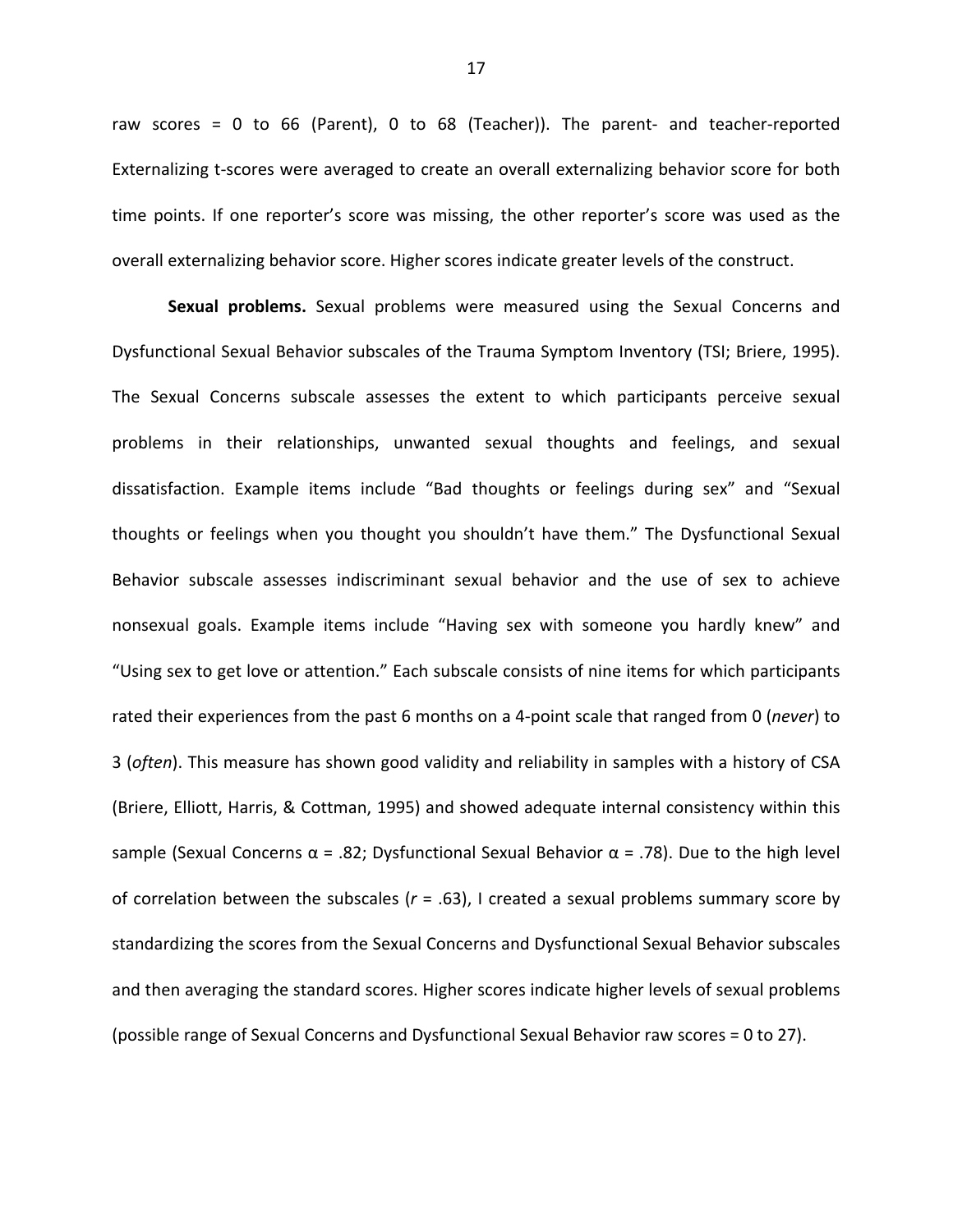#### **CHAPTER 3**

#### **RESULTS**

## **Preliminary Analyses**

Prior to examining the proposed hypotheses, I screened the data for accuracy, missing data, nonnormality, and the presence of univariate and multivariate outliers. No out of range values were detected, and the means and standard deviations of each variable were plausible. Three variables (i.e., abuse severity, T1 eroticism, and T2 eroticism) were severely positively skewed and were successfully normalized using a log 10 transformation (Tabachnick & Fidel, 2007). The transformed versions of these variables were used for all analyses. No univariate or multivariate outliers were detected.

Missing data were estimated using the full information maximum likelihood method (FIML) in Mplus (Muthén & Muthén, 1998-2010). This method is less biased and more powerful than other approaches to missing data, (e.g., listwise deletion). The maximum likelihood method works by identifying model parameters that maximize the likelihood of each case's observed data. FIML assumes that data are missing at random.

## **Descriptive Analyses**

Bivariate correlations and sample descriptive statistics were conducted to determine the nature of and relations among study variables over time, the results of which are presented in Table 1. Independent sample t-tests (using pairwise exclusion) were conducted to determine whether participants differed on study variables as a function of age group at abuse discovery (i.e., child (ages 7 to 11) or adolescent (ages 12 to 15)) or gender. Results showed that those who were children at the time of abuse discovery experienced significantly higher levels of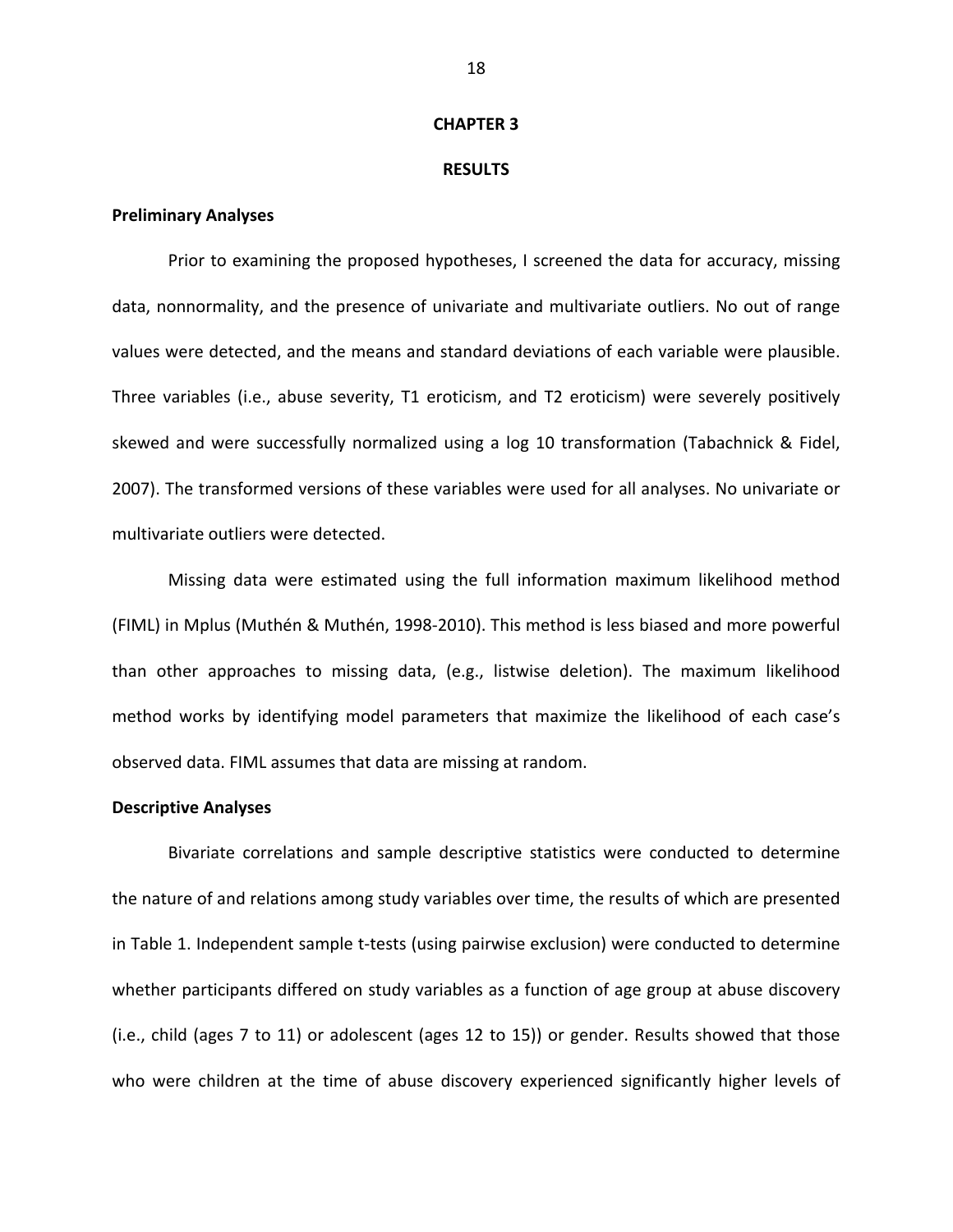sexual anxiety at both T1 and T2 ( $t(106) = 6.66$ ,  $p = .00$  and  $t(114) = 4.27$ ,  $p = .00$ ). Children and adolescents did not differ by age group on levels of abuse severity, eroticism, externalizing behaviors, or sexual problems. T-tests analyzing differences by gender showed that females experienced significantly higher levels of abuse severity than males ( $t$ (44) = -2.60,  $p$  = .01) and marginally higher levels of T1 sexual anxiety ( $t(119)$  = -1.90,  $p$  = .06). Males exhibited significantly higher levels of T2 eroticism than females ( $t(115) = 2.32$ ,  $p = .02$ ) and marginally higher levels of T1 eroticism (t(119) = 1.92,  $p = .06$ ). Males and females did not differ significantly on T2 sexual anxiety, T1 or T2 externalizing behaviors, or T3 sexual problems. Due to the significant differences found for age and gender, these variables will be included in the model as covariates.

A one-way analysis of variance (ANOVA) test was conducted to examine whether participants differed on study variables based on their race or ethnicity, the results of which are presented in Table 2. Results showed a significant between group difference on abuse severity  $(F(3,110) = 3.12, p = .03)$  and T2 sexual anxiety  $(F(3,110) = 3.77, p = .01)$  and a marginally significant difference on T1 eroticism ( $F(3,110) = 2.59$ ,  $p = .06$ ). Bonferroni post hoc tests were conducted to determine specifically which groups differed significantly from each other. Results of these post hoc analyses showed that Hispanics experienced significantly greater levels of abuse severity than whites and that, when compared to whites, both African Americans and Hispanics experienced significantly higher levels of T2 sexual anxiety. Whites experienced marginally higher levels of T1 eroticism than Hispanics. Participants did not differ by race or ethnicity on T1 sexual anxiety, T2 eroticism, T1 or T2 externalizing behaviors, or T3 sexual problems. Participants who identified as "other" did not differ from the other racial/ethnic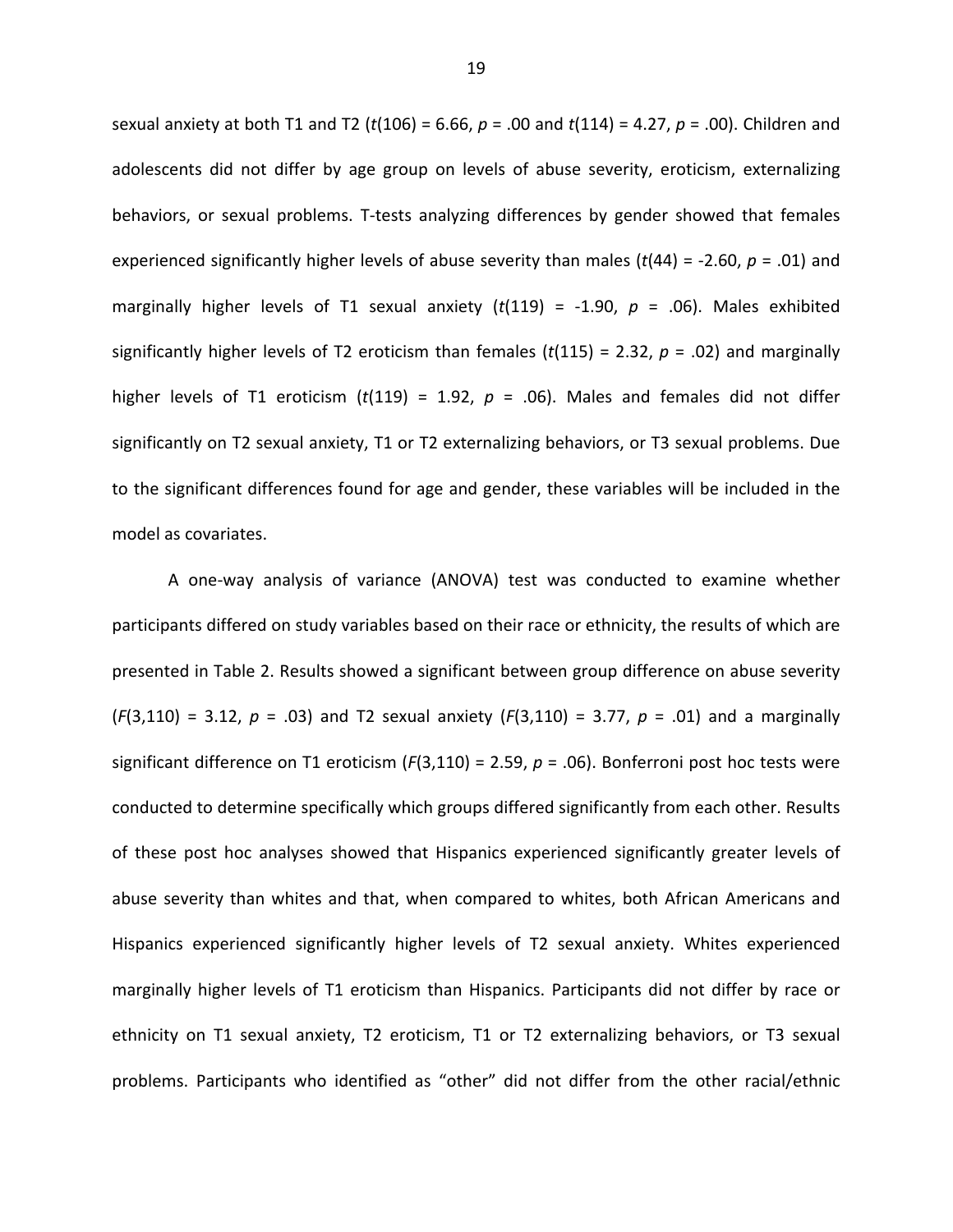groups on any study variables. Due to the small numbers of participants in each of the racial/ethnic groups, this variable could not be included as a covariate in the model.

## **Path Model Analyses**

Path analyses were conducted using the Mplus statistical modeling program (Muthén & Muthén, 1998-2006) because it handles missing data with the FIML method and provides confidence intervals for direct and mediated effects. Mediated effects were calculated and tested with the resampling method suggested by MacKinnon, Lockwood, and Williams (2004), which constructs bootstrap confidence intervals for the mediated effects. The data were resampled a total of 5,000 times.

Overall model fit was assessed by two absolute and two incremental fit indices (Hu & Bentler, 1995, 1999). The non-significant normal theory weighted least squares chi square ( $\chi^2$  = 11.13,  $df = 12$ ,  $p = .52$ ) and the root mean square error of approximation (RMSEA = 0.00) suggested that the data fit the model well. The incremental fit indicators, the non-normed fit index (TLI = 1.02) and the comparative fit index (CFI = 1.00), also showed good model fit. Table 2 shows all path coefficients ( $\beta$ ; standardized) for the effects leading to each endogenous variable, regardless of significance, and unstandardized regression coefficients, standard errors, p-values, and bootstrap 95% confidence intervals to support inferences for each direct effect. Figure 2 shows the progression of sex-specific abuse reactions and externalizing behaviors over time and how these processes relate to later sexual problems.

Direct effects. To examine the direct pathways from abuse severity, age, and gender to sexual problems through sex-specific abuse reactions and externalizing behaviors, I estimated the following pathways: (a) the covariates of age at abuse discovery, gender, and abuse severity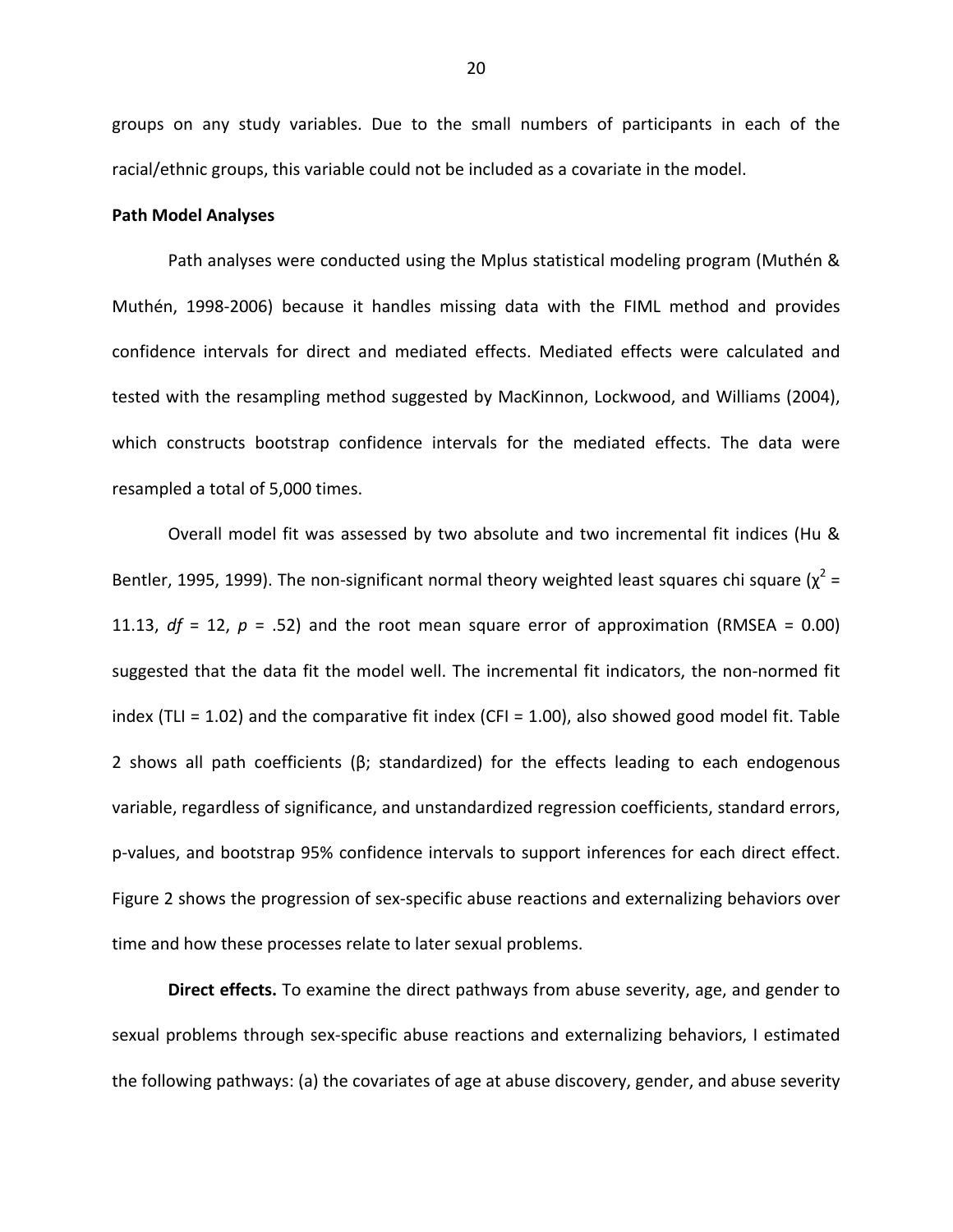to sexual anxiety, eroticism, and externalizing behaviors at T1, (b) age, gender, and abuse severity and sexual anxiety, eroticism, and externalizing behaviors at T1 predicting sexual anxiety, eroticism, and externalizing behaviors at T2, and (c) age, gender, and abuse severity and T1 and T2 sexual anxiety, eroticism, and externalizing behaviors predicting sexual problems (see Table 3).

Results showed a significant inverse pathway from T1 sexual anxiety to age, suggesting that the younger the age at abuse discovery, the higher the level of sexual anxiety experienced. There was a significant positive pathway from T1 sexual anxiety to gender, which indicates that female participants experienced higher levels of T1 sexual anxiety than males. There were significant positive pathways from T1 sexual anxiety, eroticism, and externalizing behaviors to T2 sexual anxiety, eroticism, and externalizing behaviors, respectively; hence, T1 levels of these variables significantly predicted levels at T2. The only significant direct effects on T3 sexual problems were T1 sexual anxiety and T2 eroticism. Specifically, there was a significant inverse pathway from T1 sexual anxiety to T3 sexual problems, which suggests that higher levels of sexual anxiety at T1 predicted lower levels of sexual problems at T3. The pathway from T2 eroticism to T3 sexual problems was also significant, such that higher levels of eroticized reactions at T2 predicted higher levels of sexual problems six years post-discovery. The direct effect from T1 externalizing behaviors to T3 sexual problems was marginally significant, such that higher levels of T1 externalizing behaviors predicted higher levels of T3 sexual problems.

Indirect effects. In addition to these direct effects, I was interested in the indirect paths from T1 sexual anxiety, eroticism, and externalizing behaviors to later sexual problems via T2 sexual anxiety, eroticism, and externalizing behaviors. To examine these mediated effects, I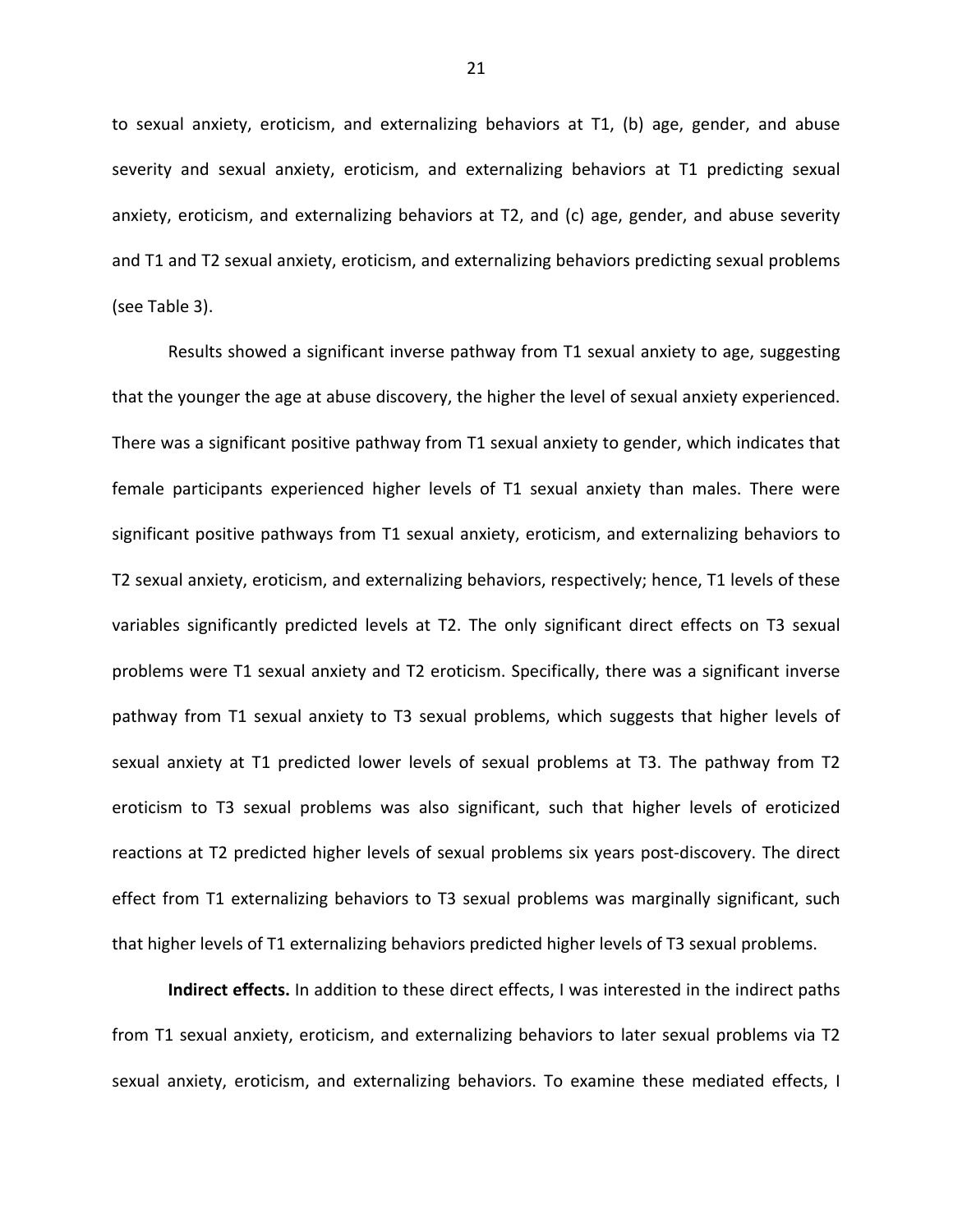estimated the following pathways: (a) from T1 sexual anxiety to T3 sexual problems through T2 sexual anxiety, (b) from T1 eroticism to T3 sexual problems through T2 eroticism, and (c) from T1 externalizing behaviors to T3 sexual problems through T2 externalizing behaviors. The indirect pathways from T1 sexual anxiety and T1 externalizing behaviors to T3 sexual problems were not significant (B = 0.04, p = .60; β = 0.03, 95% CI = -0.11-0.17 and B = -0.01, p = .33; β = -0.06, 95% CI = -0.22-0.10). However, the indirect pathway from T1 eroticism to T3 sexual problems was significant ( $B = 0.74$ ,  $p = .04$ ;  $\beta = 0.11$ , 95% CI = -0.02-0.25), suggesting that the link between T1 eroticism and T3 sexual problems was partially mediated by T2 eroticism levels.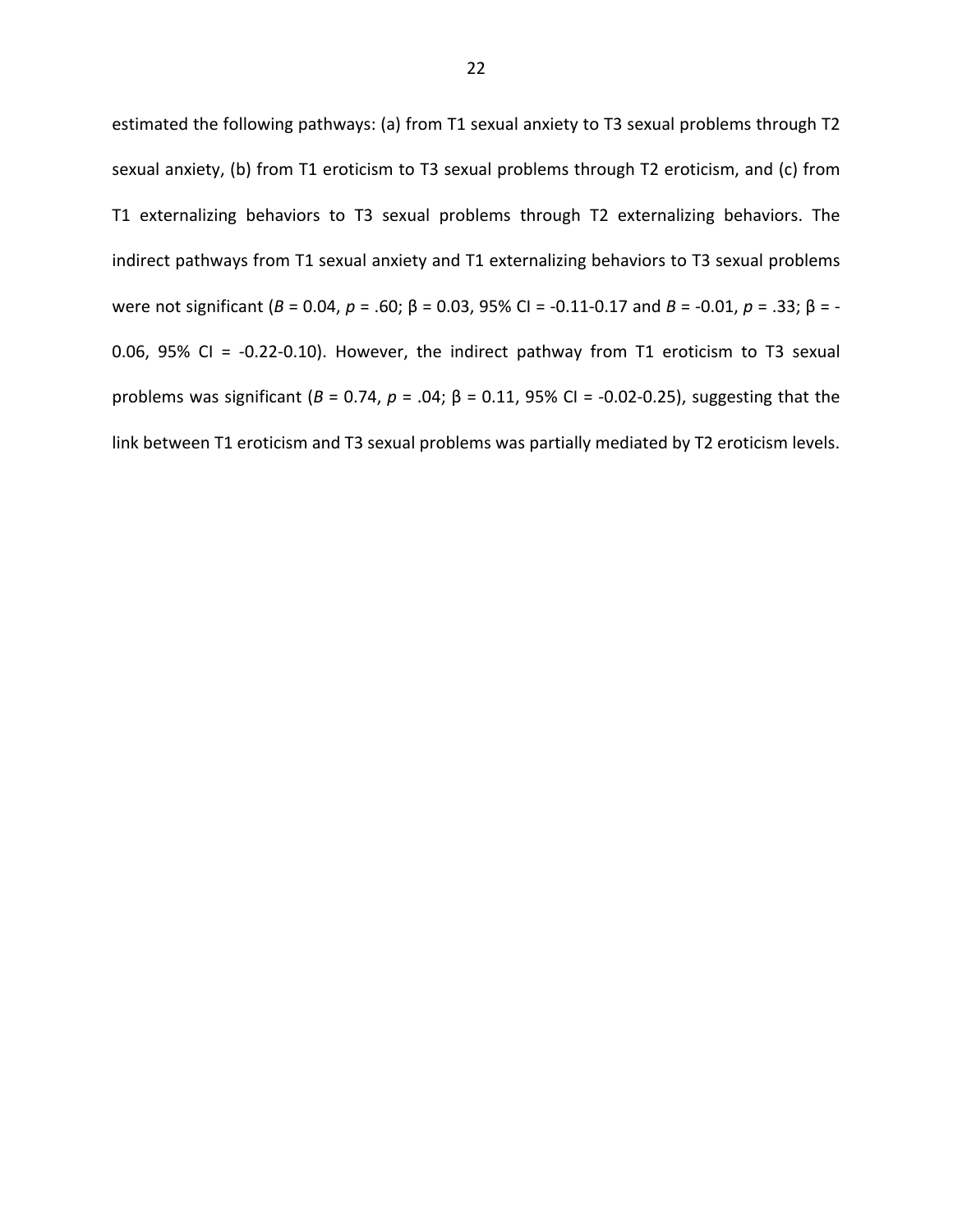#### **CHAPTER 4**

#### **DISCUSSION**

The overarching goal of this study was to longitudinally examine the relations among abuse severity, sex-specific abuse reactions, externalizing behaviors, and later sexual problems in a sample of adolescents with confirmed histories of CSA. To my knowledge, this study is the first to examine the contributions of sex-specific reactions to CSA as well as externalizing behaviors, a well-established contributor to sexual risk-taking (Zimmer-Gembeck & Helfand, 2008), to sexual problems later in life. Including all three predictors (i.e., sexual anxiety, eroticism, and externalizing behaviors) in a longitudinal path model affords a look at the relative contributions of each predictor while accounting for the influences of the others and severity of sexual abuse.

Overall, the results provide partial support for study hypotheses and suggest that sexspecific abuse reactions, particularly eroticism, play an important role in predicting subsequent sexual problems in CSA survivors. Contrary to predictions, abuse severity was not related to sex-specific abuse reactions or externalizing behaviors shortly after abuse discovery or one year later. This finding is consistent, however, with results from bivariate correlations that showed no significant relationship between abuse severity and other study variables. Moreover, previous research on links between abuse severity and outcomes has yielded inconsistent results. Some studies have found strong associations between indices of high abuse severity (e.g., force, penetration, parent perpetrator) and poorer psychosocial outcomes (Arata, 2000; Feiring, Simon, & Cleland, 2009; Merrill et al., 2003; Noll et al., 2003), while reviews of the literature suggest that these links are confusing and inconsistent, in part due to methodological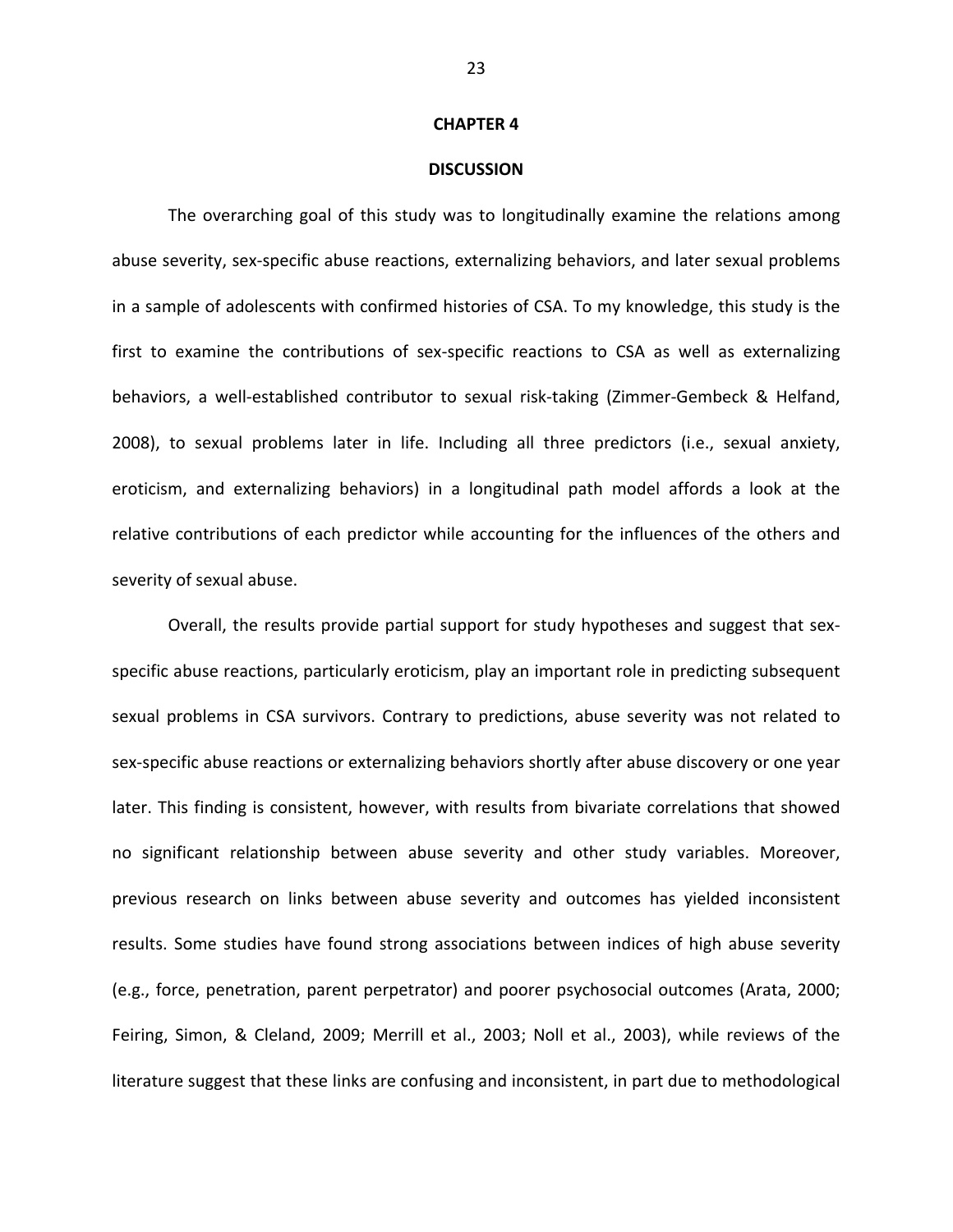differences across the studies included (Kendall-Tackett et al., 1993). In particular, the ways in which abuse severity is measured varies considerably across studies, with no general consensus on what constitutes more severe abuse, perhaps with the exception of use of penetration (Kendall-Tackett et al., 1993). Although I believe the measure of abuse severity used in this study to be comprehensive, the discrepancy between our definition of abuse severity and that of prior studies may have contributed to the nonsignificant effect of abuse severity on other variables.

Age and gender were also included as covariates in the model. Although they were not directly related to T3 sexual problems, they were each related to levels of T1 sexual anxiety. In particular, females and younger participants experienced higher rates of T1 sexual anxiety. These findings are consistent with results from preliminary analyses that showed very strong associations between T1 and T2 sexual anxiety and younger age and marginally higher levels of T1 sexual anxiety in females versus males. Additionally, previous studies have found links between younger age and levels of sexual anxiety (Simon & Feiring, 2008). The results on gender, however, are less consistent with prior research. Although previous findings on gender differences tend to be mixed (Kendall-Tackett et al., 1993; Senn et al., 2008), there is some evidence to suggest that males may indeed fare worse following sexual abuse than females. For instance, males tend to exhibit higher rates of emotional and behavioral problems and higher rates of suicidal attempts and ideation than females (Garnefski & Diekestra, 1997). It is important to consider that the limited findings for gender in the present study may be due, at least in part, to the relatively small sample size.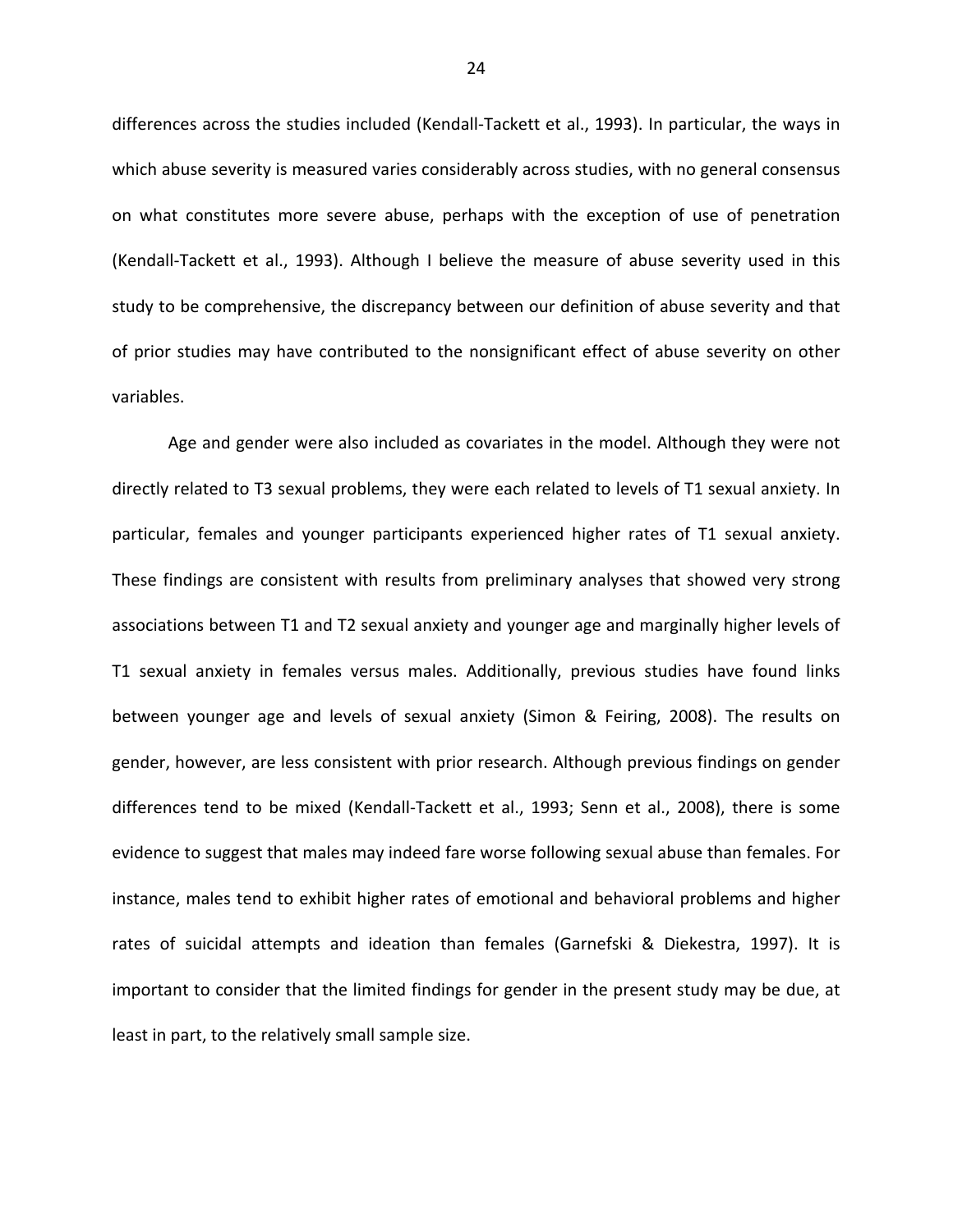Consistent with expectations, initial sex-specific reactions and externalizing behaviors predicted higher levels of these constructs one year post-discovery. Specifically, sexual anxiety and eroticism showed moderate stability from T1 to T2, while externalizing behaviors showed high stability from T1 to T2. Measurements of these constructs at T2 represent change over time. The relatively lower level of stability from T1 to T2 eroticism (as compared to stability of sexual anxiety) reflects a greater increase in eroticized reactions over the year following abuse disclosure. This makes sense in light of observations by Yates (1982) that eroticism is a selfperpetuating process, as eroticized responses to abusers likely yield a rare opportunity for praise and attention. As such, eroticism may be a difficult reaction to stop.

## **Sex-Specific Abuse Reactions and Sexual Problems**

Sexual anxiety and sexual problems. Sexual anxiety is an element of traumatic sexualization that occurs in response to CSA in which negative feelings such as fear and worry become associated with sexual thoughts and activities (Finkelhor & Browne, 1985; Wolfe et al., 1991). Previous research has found links between sexual anxiety and a fear of and aversion to sex in survivors of sexual abuse (Beitchman et al., 1992), which may manifest as an avoidance of sexual activity in both adolescents (Simon & Feiring, 2008) and adults (Merrill et al., 2003). Consequently, sexual anxiety may disrupt adolescent sexual development by discouraging engagement in normative sexual activities and intimate romantic relationships.

Examination of the direct pathways from sexual anxiety to subsequent sexual problems revealed a significant effect of sexual anxiety at T1 on sexual problems six years post-discovery. Specifically, there was an inverse relationship between sexual anxiety at T1 and sexual problems, such that higher levels of sexual anxiety at abuse discovery predicted lower levels of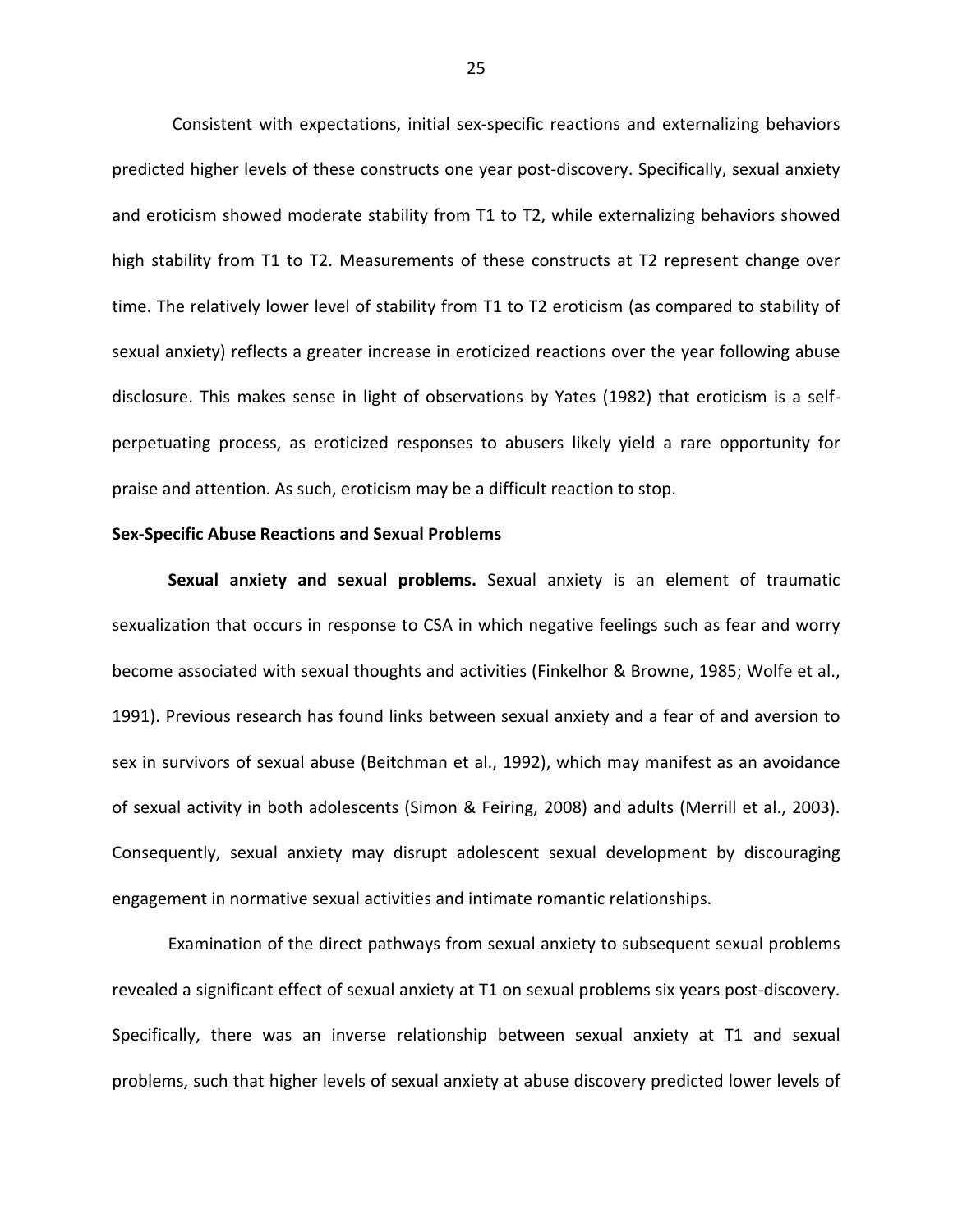subsequent sexual problems. Levels of sexual anxiety were relatively consistent from T1 to T2; however, only initial sexually anxious reactions significantly predicted sexual problems at T3. The significant direct effect of T1 sexual anxiety on sexual problems and its bypassing of T2 sexual anxiety is consistent with results from bivariate correlations that showed a significant link between T1 sexual anxiety and sexual problems, but no link between T2 sexual anxiety and T3 sexual problems. Furthermore, examination of the indirect pathway from T1 sexual anxiety to sexual problems through T2 sexual anxiety was nonsignificant. This indicates that T2 sexual anxiety does not mediate the relationship between T1 sexual anxiety and subsequent sexual problems. This finding is inconsistent with hypotheses and suggests that *initial* sexually anxious reactions to CSA, as opposed to the persistence of sexual anxiety over time, are key to predicting decreased levels of subsequent sexual problems.

The inverse direction of the relationship between T1 sexual anxiety and later sexual problems was also contrary to hypotheses. There is some overlap in content between the Sexual Anxiety subscale of the CITES-R (Wolfe et al., 1991) and the Sexual Concerns subscale of the TSI (Briere, 1995). For instance, "Wishing you could stop thinking about sex" from Sexual Anxiety and "I hope I never have to think about sex again" from Sexual Concerns are tapping similar notions. Thus, given the similarities between subscales and the previously established links between aspects of traumatic sexualization and problems with sexual functioning (Feiring et al., 2009; Finkelhor & Browne, 1985), I hypothesized that higher levels of sexual anxiety would predict higher levels of sexual problems.

Possible explanations for this finding are not terribly hard to conceive, however. In fact, an inverse link between sexual anxiety and sexual concerns and a positive link between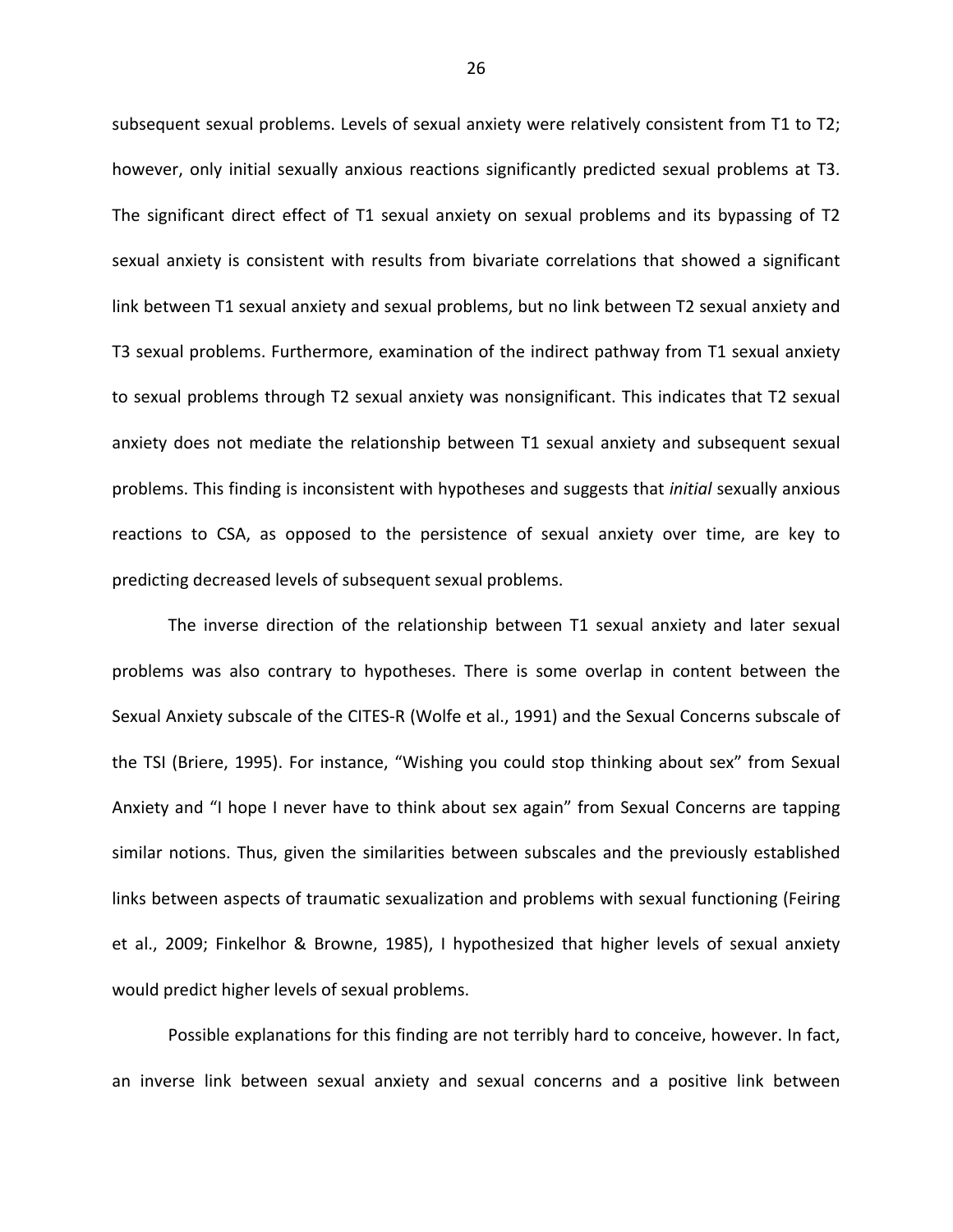eroticism and sexual concerns have been evident in another study using these data (Feiring et al., 2009). Further, despite some similarities between the Sexual Anxiety and Sexual Concerns subscales, the overall tone of the subscales appears to differ in an important way. Similar to the Sexual Anxiety subscale, the Sexual Concerns subscale does indeed reflect distress over sexual thoughts and actions. Unlike Sexual Anxiety, however, the Sexual Concerns subscale seems to involve more preoccupation with sex, albeit negative. The prevailing tone of the Sexual Anxiety subscale, on the other hand, is that of aversion and a desire to have nothing to do with sex.

It is also important to consider that these findings may be reflective, at least in part, of an age-related effect and even an overt avoidance of sexual activity. Descriptive analyses revealed that participants who were children at the time of abuse discovery experienced higher levels of sexual anxiety than adolescents, a finding that was mirrored in the path model results by a significant inverse link from age to T1 sexual anxiety. Those who were children at abuse discovery may also have lower rates of sexual activity due to the sequence of normative sexual development, which may contribute to lower rates of sexual problems. Moreover, those with higher rates of T1 sexual anxiety, irrespective of age, may have actively avoided engaging in sexual experiences. Although, a lack of sexual experience does not preclude the presence of sexual concerns. Certainly some of the items from the Sexual Concerns subscale, such as "Bad thoughts or feelings during sex" require the participant to have engaged in at least some type of advanced sexual activity. Other items, such as "Confusion about your sexual feelings," however, could apply to those with no sexual experience (beyond their abuse) and who are not involved in a romantic relationship.

Eroticism and sexual problems. Eroticism is a component of traumatic sexualization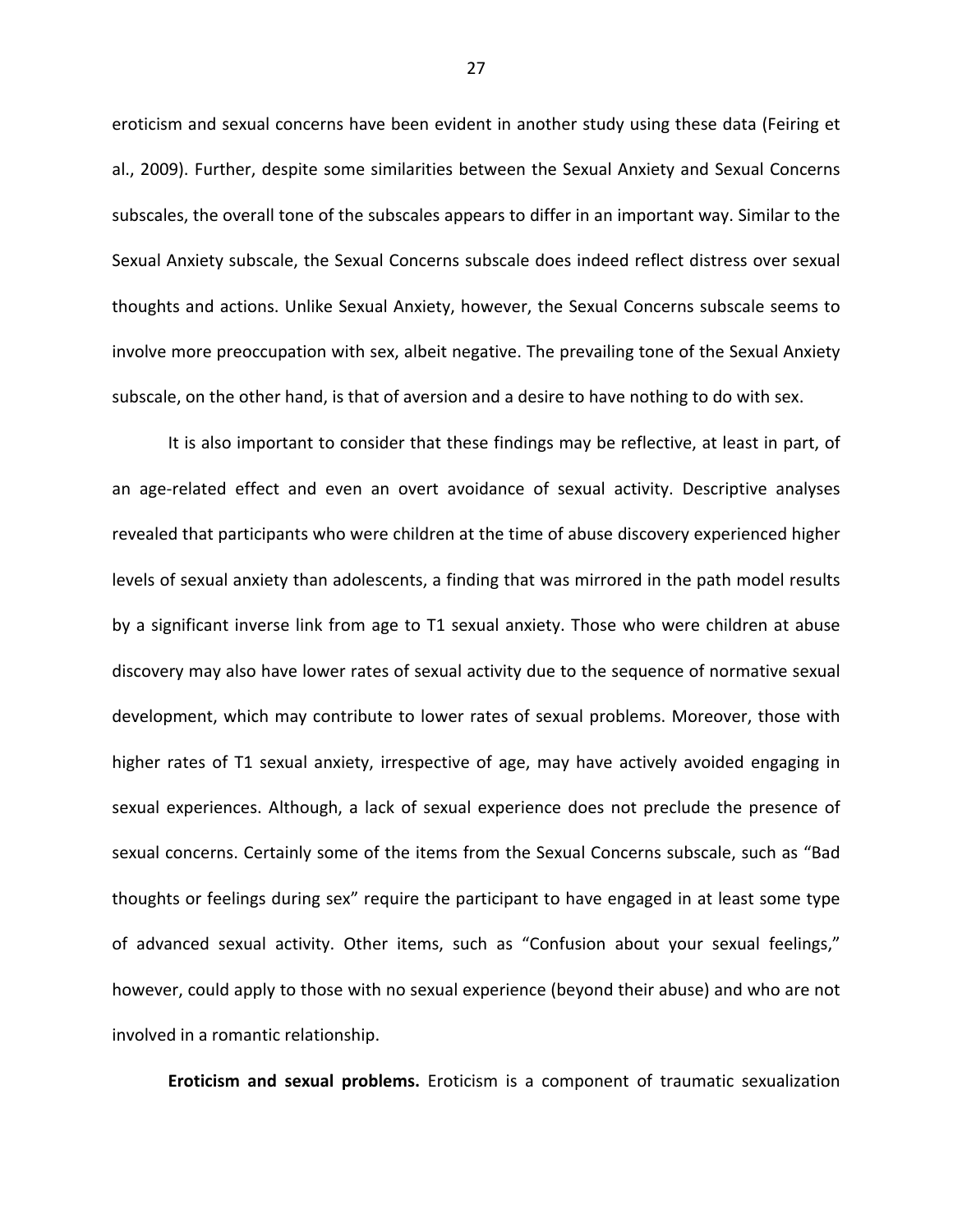that occurs in response to CSA and involves a preoccupation with sex and heightened sexual feelings. Previous research suggests that those who experience eroticized abuse reactions may exhibit higher levels of risky sexual behaviors. Indeed, eroticized abuse reactions have been linked to early onset, often unprotected, sexual activity with numerous partners (Finkelhor & Browne, 1985; Simon & Feiring, 2008; Wolfe et al., 1991). Given the tendency for CSA survivors to benefit less from traditional risk-reduction programs (Greenberg, 2001), youth with eroticized reactions may be particularly vulnerable to the negative outcomes associated with sexual risk-taking behaviors.

Results showed a significant positive link between T2 eroticized abuse reactions and subsequent sexual problems, such that higher levels of T2 eroticism predicted higher levels of sexual problems at T3. This finding is consistent with study hypotheses and previous research (Simon & Feiring, 2008) suggesting that eroticized reactions involve confusion over the role of sex in intimate relationships, such that sex may be used as a tool for achieving nonsexual goals, rather than a way to express intimate feelings (Feiring et al., 2009; Finkelhor & Browne, 1985). Moreover, the link between eroticism and sexual problems supports findings from a previous study in which eroticized reactions predicted higher rates of later sexual risk-taking, dysfunctional sexual behaviors, and sexual concerns (Feiring et al., 2009).

Examination of the indirect pathway from T1 eroticism to T3 sexual problems showed that, consistent with expectations, the relationship between T1 eroticism and later sexual problems is partially mediated by T2 eroticism. This finding suggests that the link between sexual abuse and later sexual problems is best explained by the persistence of eroticized abuse reactions over time. In other words, eroticized reactions at the time of abuse discovery do not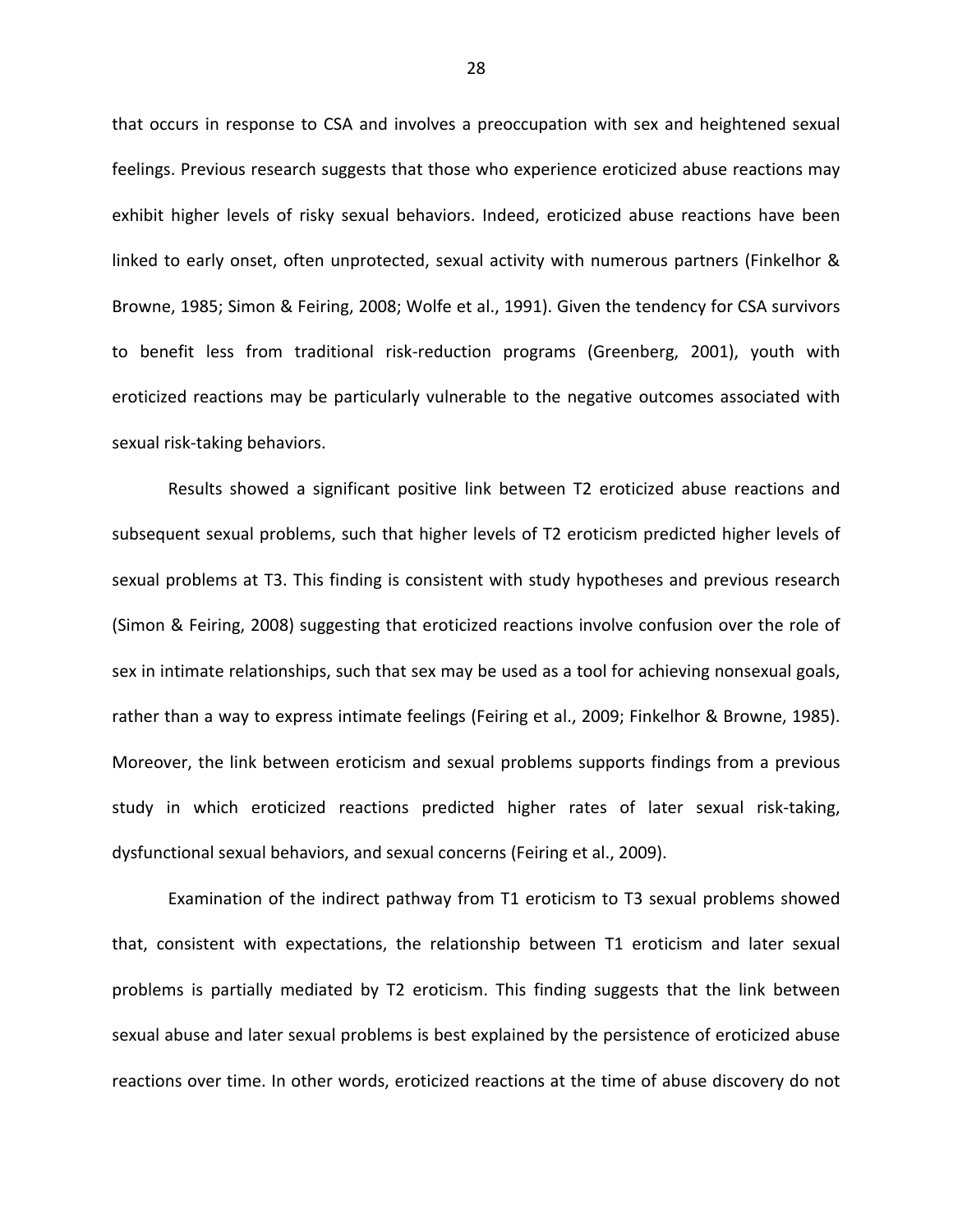themselves predict later sexual problems. Rather, it is those whose eroticized reactions continue or even worsen throughout the year following abuse discovery that run the highest risk for developing sexual problems.

The importance of ongoing eroticized CSA reactions in predicting sexual problems is consistent with Yates's (1982) clinical observations of such reactions in sexually-abused children. He noted that, for some children, responding in an eroticized manner to their abusers may afford them special privileges and attention that they would not ordinarily receive. Furthermore, it is important to consider that sexual abuse often co-occurs with other forms of maltreatment (United States Department of Health and Human Services, 2006), such as physical abuse or neglect, thus creating circumstances in which a child may be desperate for any type of praise or attention.

When one imagines such a scenario, it seems plausible, as proposed by Finkelhor and Browne's (1985) theory of traumatic sexualization, that a child could come to view sex as a means to achieving special treatment or manipulating others. Through repeated experiences, these types of cognitive distortions about the nature and purpose of physical intimacy gradually become ingrained into the way in which a child approaches the world. Consequently, it may be increasingly easier to rely on such methods for interacting with others, while in turn the eroticized reaction becomes increasingly difficult to extinguish (Yates, 1982).

#### **Externalizing Behaviors and Sexual Problems**

Given the well-established link between externalizing behaviors and later sexual risk (Zimmer-Gembeck & Helfand, 2008) and the propensity for CSA survivors to exhibit externalizing behavior problems (Kendall-Tackett et al., 1993), I believed it was important to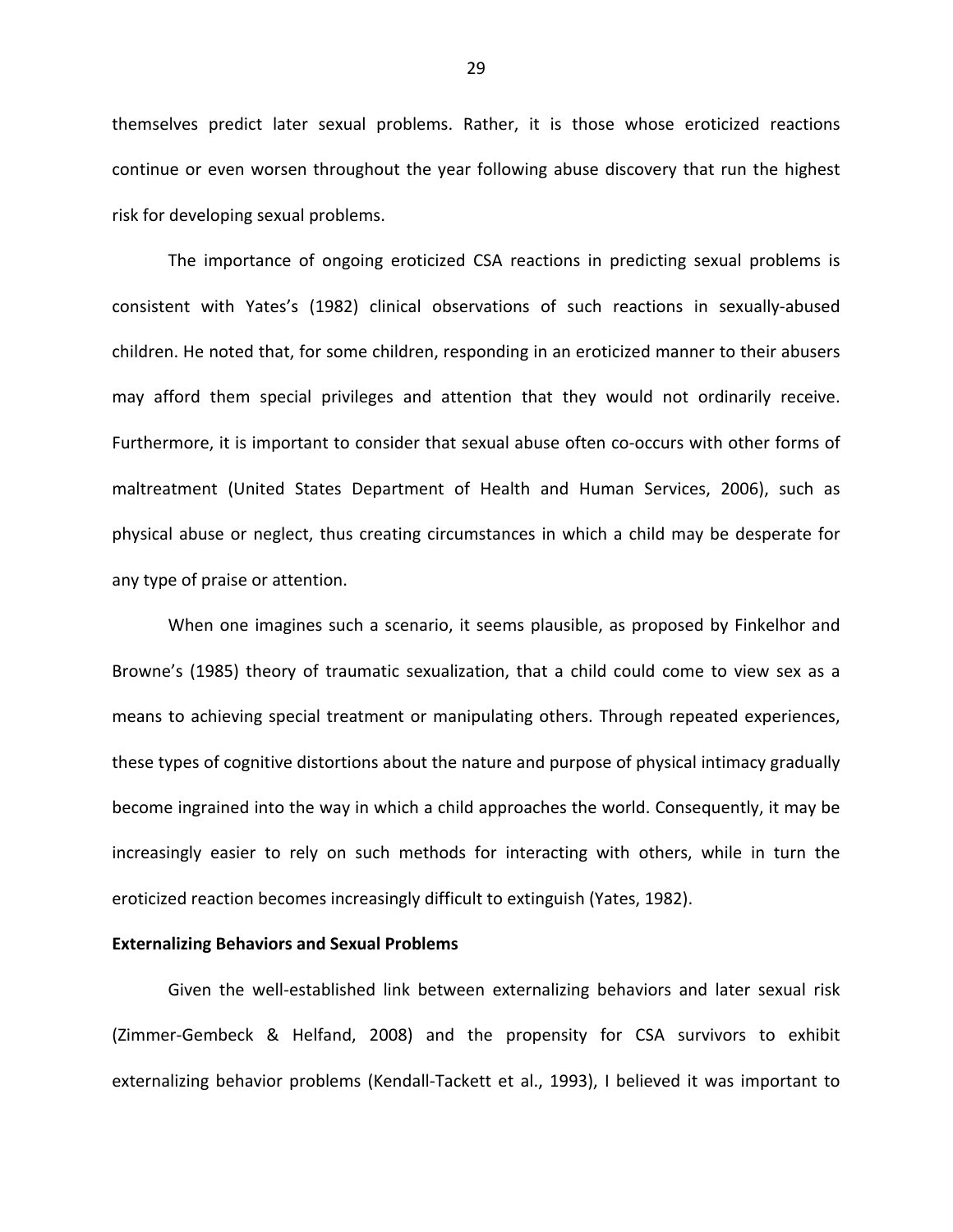study the potential relations between these variables in the context of sex-specific abuse reactions. Examination of these pathways showed only a marginally significant relationship between T1 externalizing behavior problems and sexual problems six years post-discovery and no link between T2 externalizing behaviors and sexual problems. There were also no significant indirect effects of externalizing behaviors on later sexual problems. This pattern of results is similar to the predictive pathways between sexual anxiety and sexual problems. The marginal significance of this pathway suggests that, although there is some connection between externalizing behaviors exhibited immediately following abuse disclosure, the sex-specific abuse reactions are more salient predictors of the development of sexual problems than more general measures of distress. These results are consistent with predictions that sex-specific reactions to sexual abuse would play a more significant role than externalizing behaviors in predicting sexual problems in CSA survivors.

It is also important to consider, however, that participants' reported externalizing behaviors may not necessarily reflect a reaction to the abuse itself and may indeed have been present prior to the abuse, presumably unlike eroticism and sexual anxiety. Should this be the case, the marginally significant link between T1 externalizing behaviors and sexual problems in the absence of significant relations with T2 externalizing problems is consistent with prior research that has shown early-onset externalizing behavior problems to be especially important in predicting subsequent sexual risk (Schofield et al., 2008; Zimmer-Gembeck & Helfand, 2008). Furthermore, the high stability of externalizing behaviors from T1 to T2 indicates that change in levels of externalizing behaviors over the year following abuse discovery were not predictive of later sexual problems. Hence, participants with high levels of externalizing behaviors remained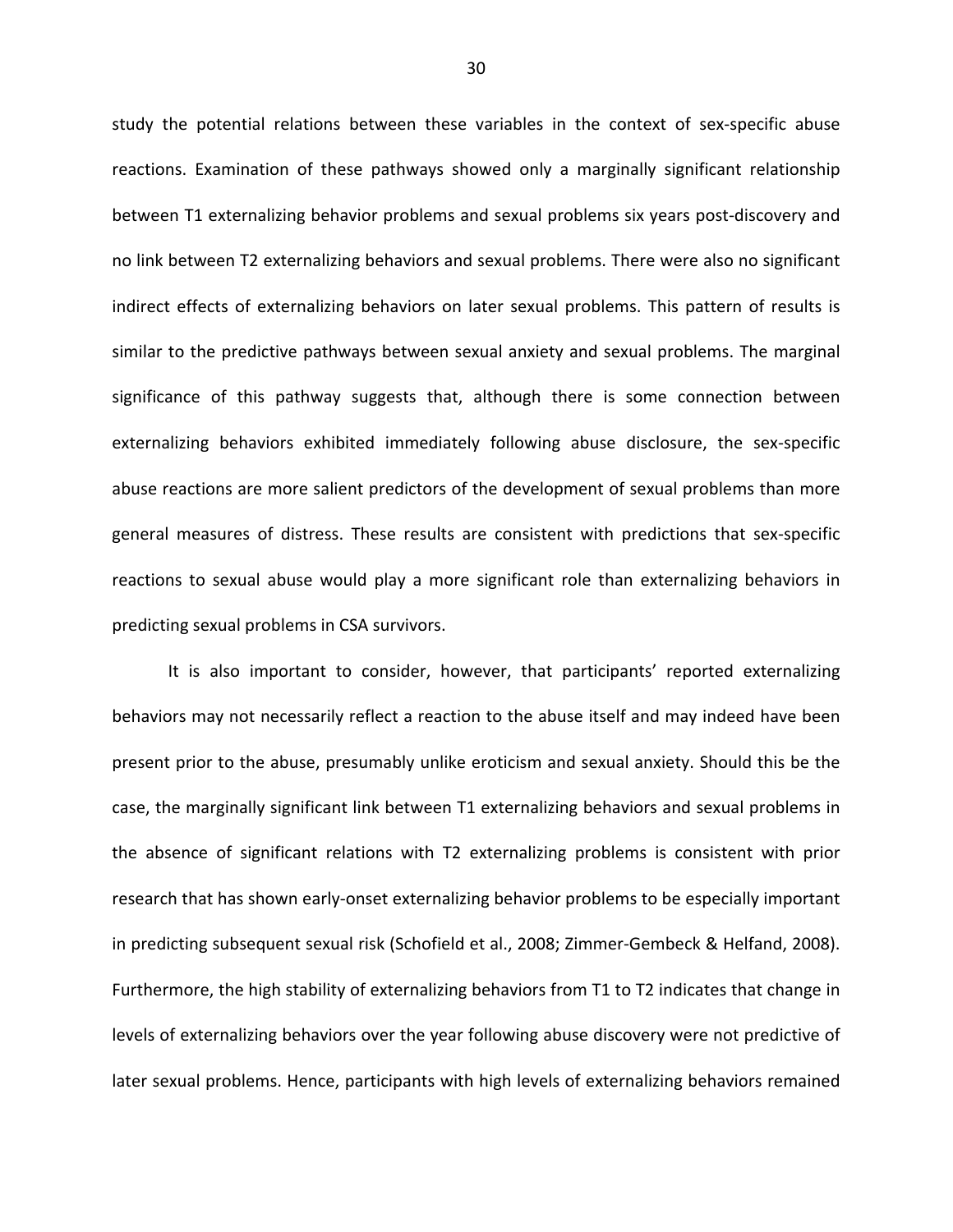high, which supports the notion that these externalizing problems may have been present prior to the abuse.

## **Limitations**

Despite the prospective, longitudinal design and the relatively ethnically and racially diverse sample, there are some limitations to the present study that warrant mention. First, this study relied on self-report, which may be subject to bias and vary based on the accuracy of participant memory. Furthermore, most participants in this study were from low-income, single-parent families, and all had substantiated cases of sexual abuse. These results, therefore, may not generalize well to individuals from higher income, two-parent households, or to those with unreported or unconfirmed cases of abuse.

It is also important to acknowledge that the within-group design of the study prohibits the comparison of these findings against participants with no history of abuse or those who have experienced different types of maltreatment. Moreover, given the nonexperimental study design and the fact that not all study variables were assessed at all three time points, I was unable to determine the causal direction of these relationships. Specifically, it was not possible to examine the extent to which sexual anxiety, eroticism, and externalizing behaviors contribute to changes in sexual problems over time, as sexual problems were assessed only at T3. Finally, the relatively small sample size precluded the examination of potential racial and ethnic differences and may have attenuated findings for gender differences in the relations among abuse severity, sex-specific abuse reactions, externalizing behaviors, and subsequent sexual problems.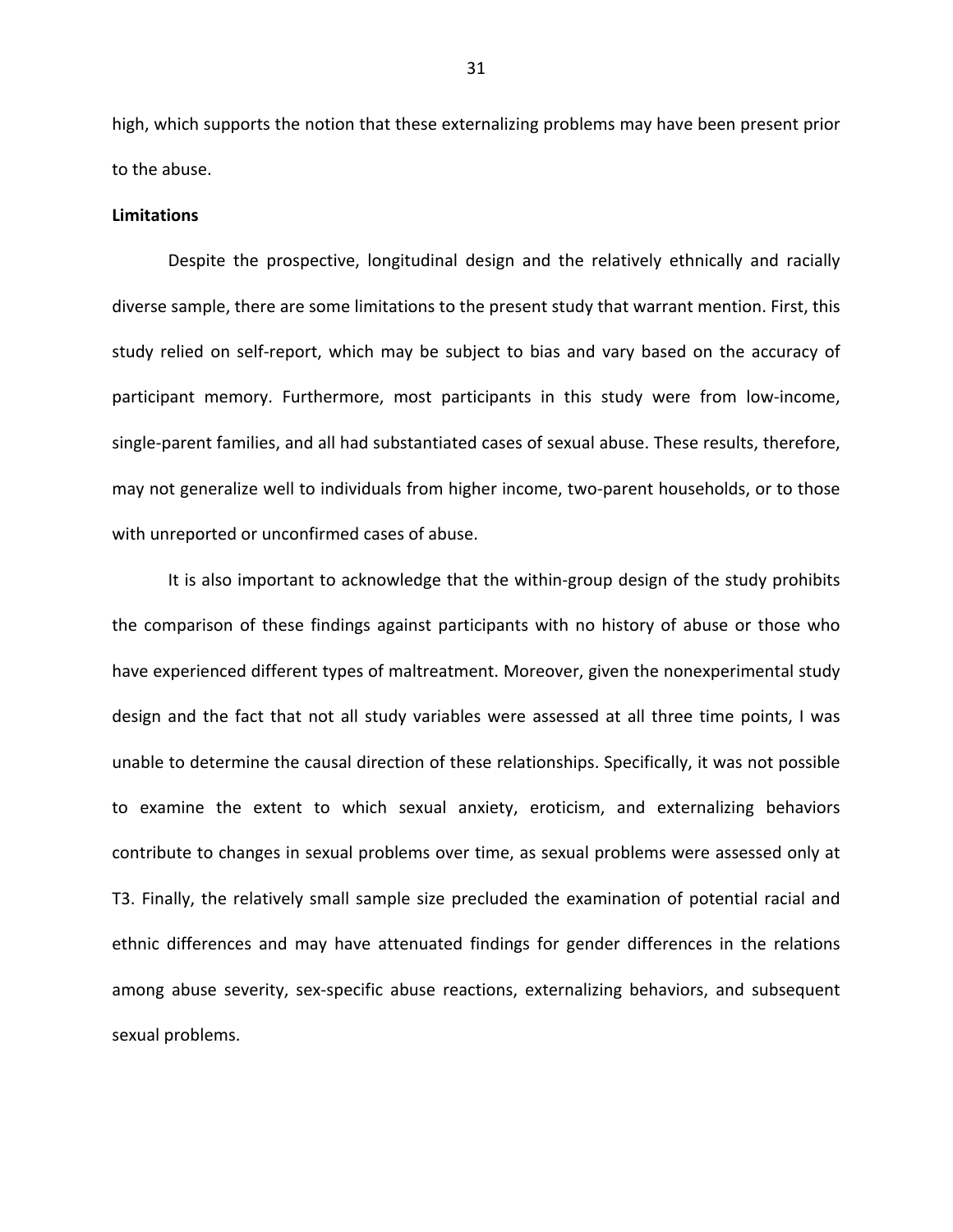Another potential limitation of the study is content overlap across two of the measures. Specifically, the measure used to assess externalizing behaviors, the TRF and CBCL (4-18; Achenbach, 1991), does include items that address sexual problems. It is important to note, however, that out of both forms, only one item addressing sexual content is included in the calculation of the externalizing behavior score: "Thinks about sex too much." Hence, the impact of this overlap on associations with sexual problems six years later is likely negligible.

## **Future Directions**

Despite the limitations, the results of this study offer new insight into the ways in which CSA conveys increased risk for experiencing sexual problems later in life and suggest directions for future research. One area that warrants further investigation is in the relationship between initial sexual anxiety and later sexual problems. The nonsignificant pathway between T2 sexual anxiety and sexual problems suggests that those initial reactions may be key to the development of sexual difficulties later in life. However, the extent to which the inverse pathway between T1 sexual anxiety and sexual problems may be due to age-related effects and sexual avoidance is unclear. Thus, future studies examining the intercorrelations of sexual anxiety and various types of sexual activity over time and their ability to predict subsequent sexual problems are warranted. This would enable researchers to determine whether it is indeed a lack of sexual problems or whether it is a lack of sexual experience that is driving lower levels of subsequent sexual problems.

Future studies would also benefit from larger sample sizes, which would enable a more thorough examination of gender and racial/ethnic differences in the predictive pathways among these variables. Furthermore, studies that include comparison samples of non-abused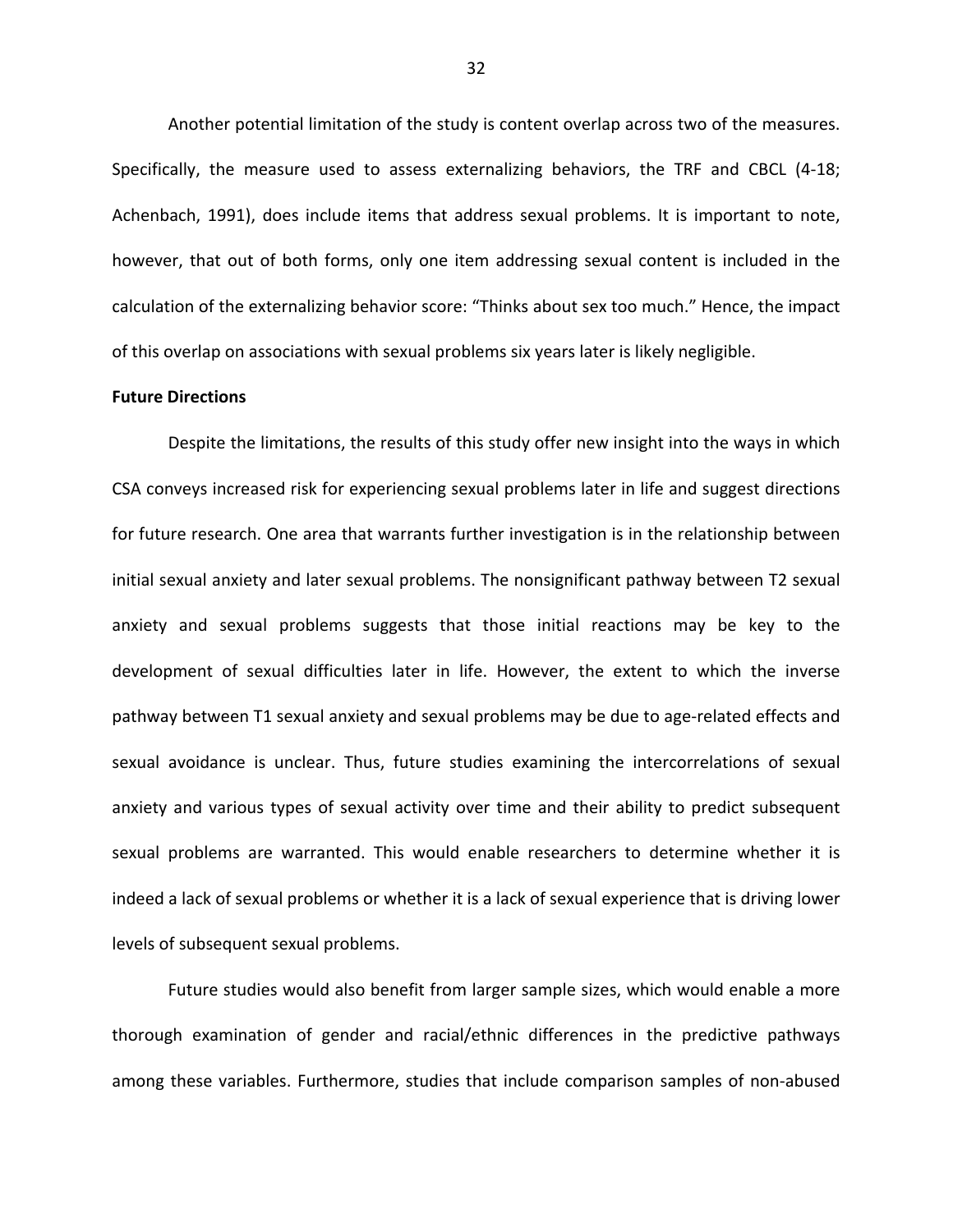participants and participants with varying types of abuse are warranted. These comparisons would allow researchers to determine whether these associations are unique to those with a history of sexual abuse. Furthermore, a study that examined the predictive pathways from sexspecific abuse reactions and externalizing behaviors to later sexual problems that included participants with early- versus late-onset externalizing problems would be useful in clarifying the associations among these variables.

#### **Summary and Clinical Implications**

Results from this study suggest that youth who experience sex-specific reactions to sexual abuse may be at risk for developing sexual problems later in life. This appears to be particularly true for those who experience high levels of initial sexual anxiety and those whose eroticized reactions persist throughout the first year post-discovery. Although results suggest that externalizing behaviors exhibited immediately following abuse discovery may have some utility in predicting sexual problems, they highlight the importance of sex-specific abuse reactions in best explaining the development of sexual difficulties following sexual abuse. These findings are consistent with previous research that suggests that survivors of sexual abuse tend to initiate sexual activities at a younger age and engage in more sexual-risk behaviors than those without a history of abuse (Senn et al., 2008). In addition to conferring increased sexual risk, the presence of sexual problems reflects a disruption in the development of normative sexual behaviors and intimate relationship skills that are essential parts of adolescent development.

These findings have important implications for intervention efforts among CSA survivors. Given that this population typically benefits less from traditional prevention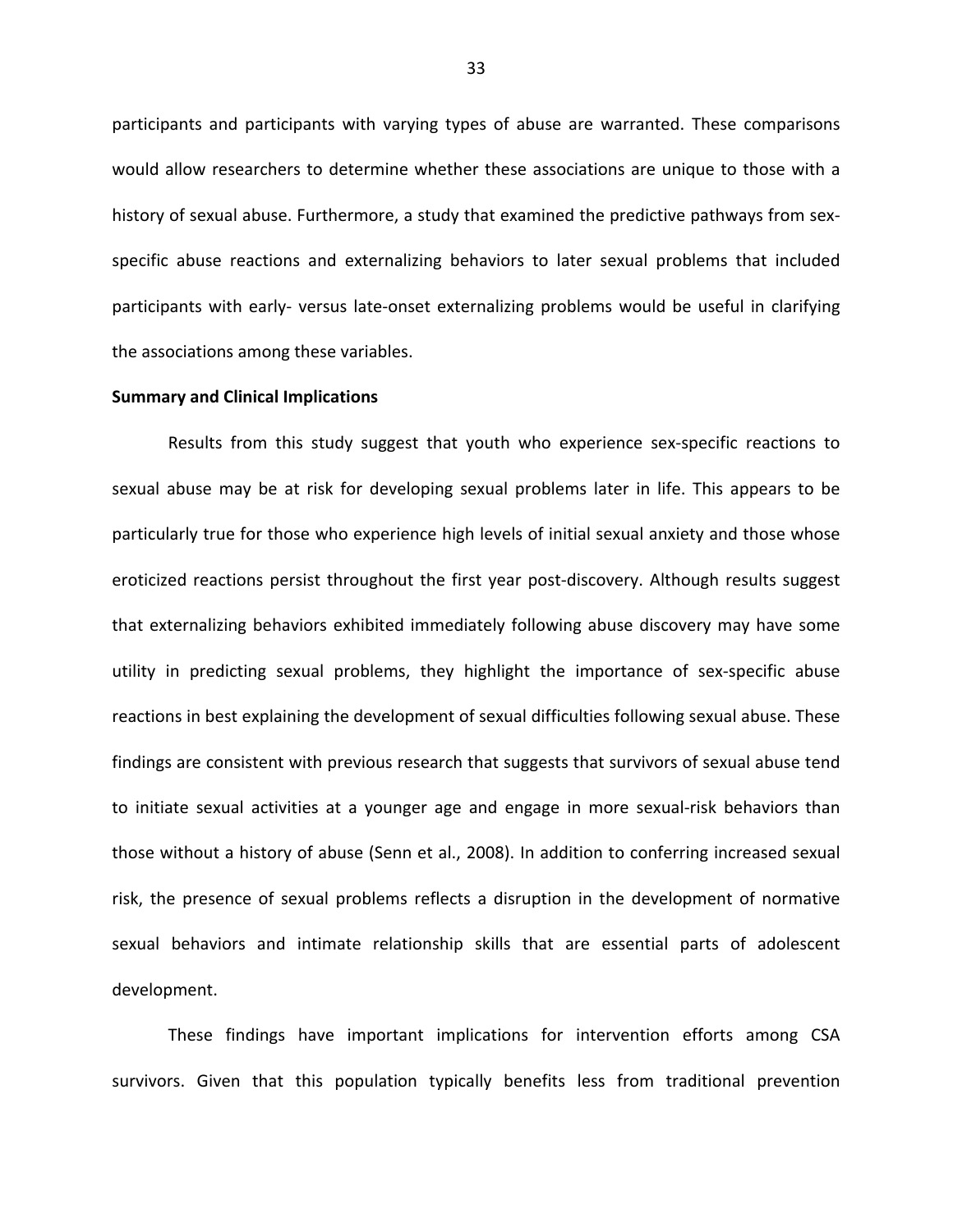programs, understanding the mechanisms by which a history of CSA contributes to sexual problems later in life is crucial for the development more effective risk-reduction programs. Knowledge of these predictive mechanisms will enable clinicians to screen for and identify those who may be particularly at risk for developing problems surrounding their sexuality and intimate relationship functioning and provides specific targets for interventions. These findings suggest that CSA victims who exhibit sexually anxious and eroticized reactions immediately following abuse discovery and those who continue to show eroticized behaviors throughout the following year are at heightened risk for developing sexual problems later in life.

Effective risk-reduction programs for these youth should include repeated assessments of sex-specific abuse reactions, beginning at abuse discovery. Further, interventions should target the cognitive distortions underlying these aspects of traumatic sexualization, such as the perception that sex is a tool to be used for gaining affections (Finkelhor & Browne, 1985). Given that sexual problems encompass risks to sexual health and difficulties with intimate relationships, effective interventions must address both of these domains. Treatments that challenge and restructure cognitive distortions surrounding intimacy and facilitate the development of healthy romantic relationship functioning should both reduce sexual risk and enhance the quality of intimate relationships among survivors of child sexual abuse.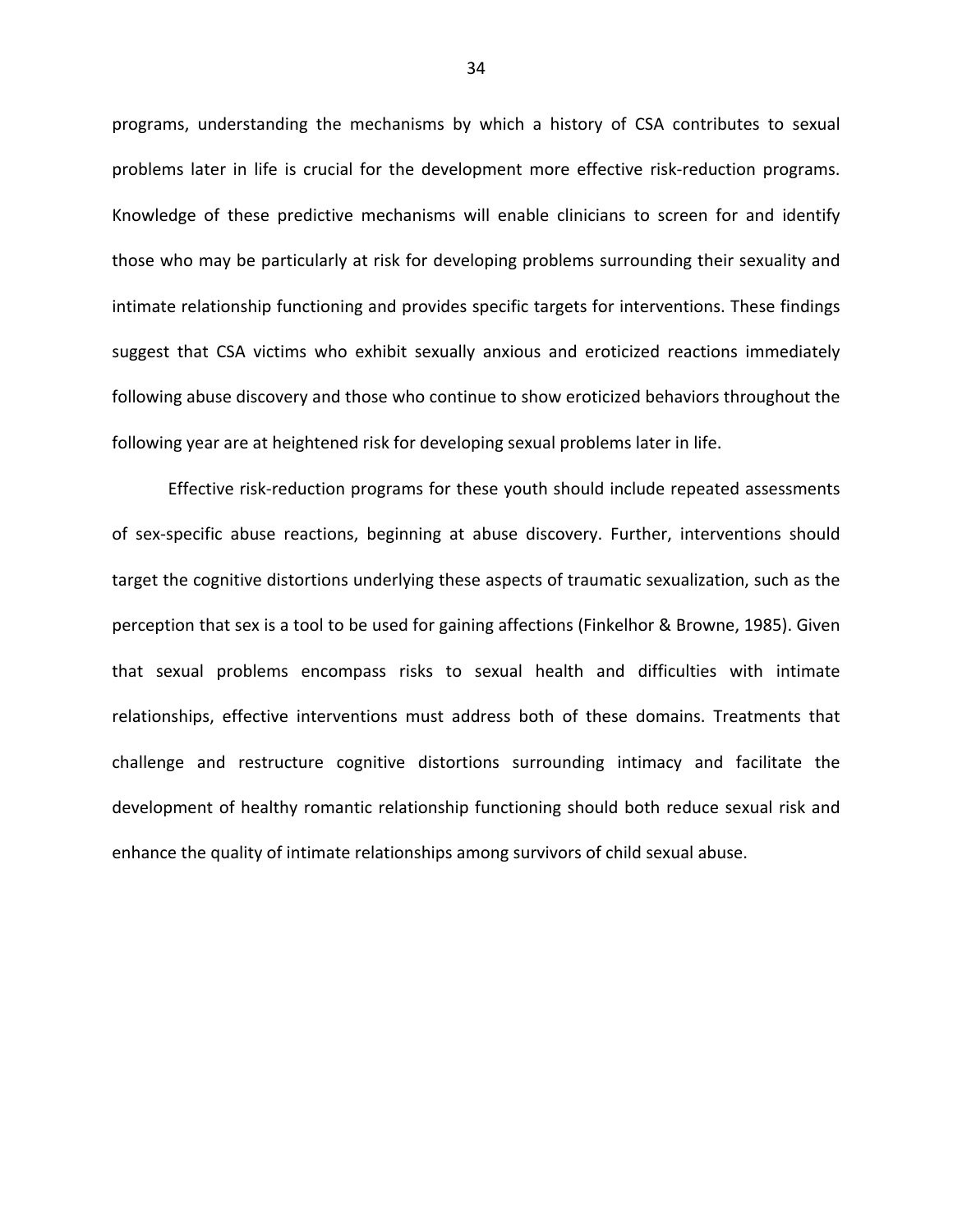#### **APPENDIX A**

#### **TABLES AND FIGURES**

Table 1

l,

Descriptive Statistics and Correlations among Study Variables

| Variable             | 1                               | $\overline{2}$      | 3                     | 4                    | 5                | 6                             | $\overline{7}$                | 8                | 9    |
|----------------------|---------------------------------|---------------------|-----------------------|----------------------|------------------|-------------------------------|-------------------------------|------------------|------|
| 1. Age               |                                 |                     |                       |                      |                  |                               |                               |                  |      |
| 2. Abuse severity    | $***$<br>.24<br>$n = 121$       |                     |                       |                      |                  |                               |                               |                  |      |
| 3. T1 sexual anxiety | $-.59$ ***<br>$n = 121$         | $-.05$<br>$n = 121$ |                       |                      |                  |                               |                               |                  |      |
| 4. T2 sexual anxiety | $-.47$ ***<br>$n = 118$         | .03<br>$n = 118$    | $.58***$<br>$n = 118$ |                      |                  |                               |                               |                  |      |
| 5. T1 eroticism      | $-.03$<br>$n = 121$             | $-.11$<br>$n = 121$ | .12<br>$n = 121$      | .11<br>$n = 118$     |                  |                               |                               |                  |      |
| 6. T2 eroticism      | $-0.08$<br>$n = 117$            | $-.12$<br>$n = 117$ | .04<br>$n = 117$      | .15<br>$n = 117$     | .34<br>$n = 117$ |                               |                               |                  |      |
| 7. T1 externalizing  | .04<br>$n = 118$                | $-.04$<br>$n = 118$ | .07<br>$n = 118$      | .01<br>$n = 118$     | .08<br>$n = 118$ | .04<br>$n = 117$              |                               |                  |      |
| 8. T2 externalizing  | .15<br>$n = 117$                | .10<br>$n = 117$    | .02<br>$n = 117$      | $-.11$<br>$n = 117$  | .03<br>$n = 117$ | .02<br>$n = 116$              | .59 <sup>°</sup><br>$n = 117$ |                  |      |
| 9. Sexual problems   | $.17$ <sup>+</sup><br>$n = 117$ | .01<br>$n = 117$    | $-.24$<br>$n = 117$   | $-0.06$<br>$n = 117$ | .04<br>$n = 117$ | .33 <sup>2</sup><br>$n = 116$ | .12<br>$n = 117$              | .02<br>$n = 116$ |      |
| M                    | 11.28                           | 0.47                | 2.13                  | 1.81                 | 0.13             | 0.09                          | 55.60                         | 56.24            | 0.00 |
| SD                   | 2.21                            | 0.21                | 0.68                  | 0.71                 | 0.14             | 0.12                          | 9.75                          | 9.55             | 0.90 |

Note. T1 = Time 1, T2 = Time 2, externalizing = externalizing behaviors. Number of participants included in each comparison is listed below the correlation coefficient (pairwise exclusion). Abuse severity, T1 and T2 eroticism were Log 10 transformed for analyses.  $p < .10,$  \*\*\*  $p < .001$ , two-tailed.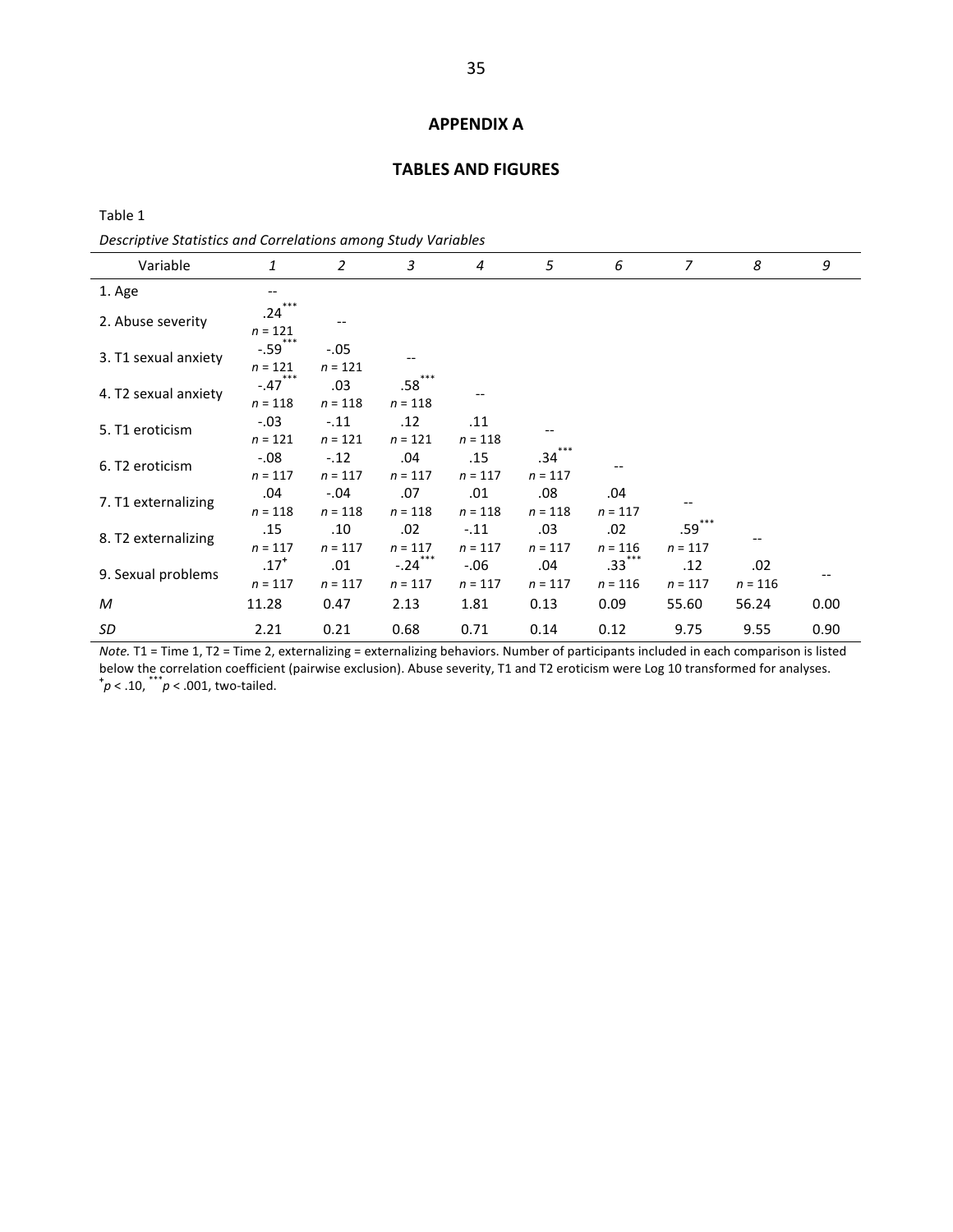| Results of One-Way ANOVAs and Bonferroni-Corrected Pairwise Comparisons of Study Variables |                   |                  |                   |          |            |             |             |          |                     |
|--------------------------------------------------------------------------------------------|-------------------|------------------|-------------------|----------|------------|-------------|-------------|----------|---------------------|
|                                                                                            |                   | African American | Hispanic          |          | White      |             | Other       |          |                     |
|                                                                                            |                   | $n = 46$         |                   | $n = 23$ |            | $n = 35$    |             | $n = 10$ |                     |
| Variable                                                                                   | М                 | SD               | М                 | SD       | M          | SD          | М           | SD       | F                   |
| Abuse severity <sup>1</sup>                                                                | $0.47^{ab}$       | 0.20             | $0.54^{a}$        | 0.21     | $0.39^{b}$ | 0.22        | $0.53^{ab}$ | 0.19     | $3.12$ <sup>*</sup> |
| T1 sexual anxiety                                                                          | 2.15              | 0.63             | 2.32              | 0.69     | 1.97       | 0.65        | 1.99        | 0.73     | 1.54                |
| T2 sexual anxiety                                                                          | 1.96 <sup>a</sup> | 0.66             | 1.99 <sup>a</sup> | 0.78     | $1.49^{b}$ | 0.64        | 1.76        | 0.77     | 3.77                |
| T1 eroticism $1$                                                                           | $0.13^{ab}$       | 0.14             | 0.06 <sup>a</sup> | 0.10     | $0.15^{b}$ | 0.13        | 0.17        | 0.17     | $2.59^{+}$          |
| T <sub>2</sub> eroticism $1$                                                               | 0.09              | 0.12             | 0.06              | 0.11     | 0.11       | 0.13        | 0.08        | 0.10     | 0.96                |
| T1 externalizing bxs.                                                                      | 55.82             | 11.14            | 57.11             | 9.37     | 53.26      | 8.94        | 57.00       | 6.62     | 0.90                |
| T2 externalizing bxs.                                                                      | 54.93             | 10.87            | 55.52             | 9.58     | 56.93      | 8.22        | 59.00       | 6.44     | 0.65                |
| Sexual problems                                                                            | በ በዓ              | 0 91             | $-0.14$           | 0.78     | $-0.05$    | <u>በ ዓበ</u> | -0.05       | 1.09     | 0.37                |

| Table 2                                                                                  |  |  |
|------------------------------------------------------------------------------------------|--|--|
| Results of One-Way ANOVAs and Bonferroni-Corrected Pairwise Comparisons of Study Variabl |  |  |

Note. Means that share the same superscripts do not differ significantly. ANOVA = analysis of variance, bxs. = behaviors.<br><sup>1</sup>Log 10 transformations were used for these variables.<br> $\uparrow p < .10$ ,  $\uparrow p < .05$ .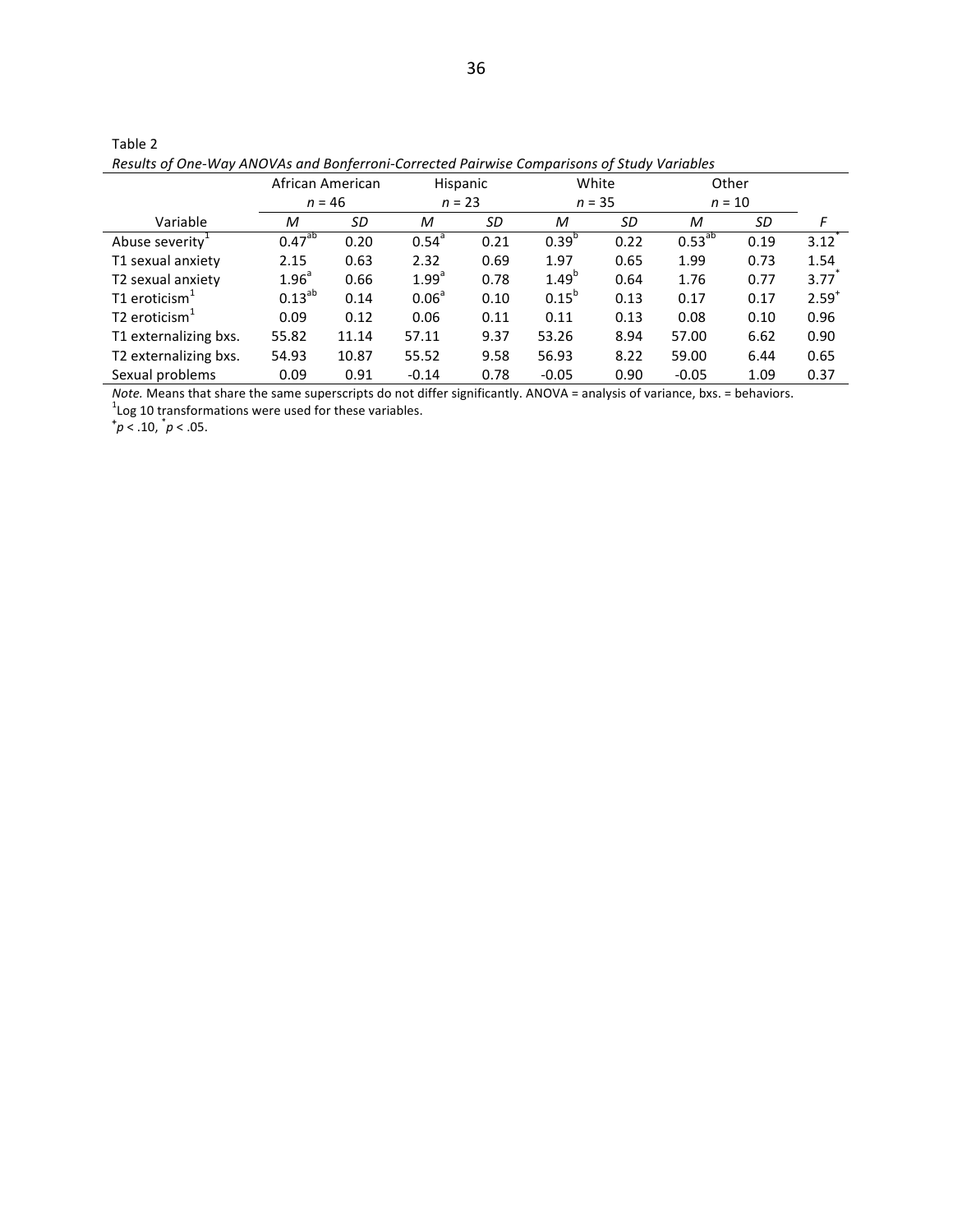| г<br>┍ |  |
|--------|--|
|--------|--|

Model Results for Pathways to Sexual Problems through Sexual Anxiety, Eroticism, and Externalizing Behaviors

| Variable                                       | В       | (SE)   | β       | $\boldsymbol{p}$ | 95% CIL  | <b>95% CIU</b> |
|------------------------------------------------|---------|--------|---------|------------------|----------|----------------|
| Time 1 sexual anxiety on                       |         |        |         |                  |          |                |
| Abuse severity <sup>a</sup> (range = $0-6$ )   | 0.12    | (0.26) | 0.04    | .64              | $-0.57$  | 0.76           |
| Gender (0 = male, $1$ = female)                | 0.32    | (0.11) | 0.21    | .01              | 0.03     | 0.63           |
| Age at abuse discovery (range = $7-15$ )       | $-0.19$ | (0.02) | $-0.61$ | .00              | $-0.24$  | $-0.12$        |
| Time 1 eroticism <sup>a</sup> on               |         |        |         |                  |          |                |
| Abuse severity <sup>a</sup> (range = $0-6$ )   | $-0.04$ | (0.06) | $-0.07$ | .49              | $-0.20$  | 0.11           |
| Gender (0 = male, $1$ = female)                | $-0.05$ | (0.03) | $-0.16$ | .10              | $-0.12$  | 0.03           |
| Age at abuse discovery (range = $7-15$ )       | 0.00    | (0.01) | 0.00    | .99              | $-0.02$  | 0.02           |
| Time 1 externalizing behaviors on              |         |        |         |                  |          |                |
| Abuse severity <sup>a</sup> (range = $0-6$ )   | $-1.44$ | (5.45) | $-0.03$ | .79              | $-15.50$ | 13.12          |
| Gender (0 = male, $1$ = female)                | $-1.71$ | (2.51) | $-0.08$ | .50              | $-8.28$  | 5.01           |
| Age at abuse discovery (range = 7-15)          | 0.26    | (0.40) | 0.06    | .52              | $-0.83$  | 1.30           |
| Time 2 sexual anxiety on                       |         |        |         |                  |          |                |
| Time 1 sexual anxiety (range = $1-3$ )         | 0.48    | (0.10) | 0.46    | .00              | 0.20     | 0.73           |
| Abuse severity <sup>a</sup> (range = $0-6$ )   | 0.37    | (0.24) | 0.11    | .13              | $-0.27$  | 0.98           |
| Gender (0 = male, $1$ = female)                | $-0.04$ | (0.14) | $-0.03$ | .77              | $-0.43$  | 0.33           |
| Age at abuse discovery (range = 7-15)          | $-0.07$ | (0.03) | $-0.22$ | .03              | $-0.15$  | 0.02           |
| Time 2 eroticism <sup>a</sup> on               |         |        |         |                  |          |                |
| Time 1 eroticism <sup>a</sup> (range = 1-2.75) | 0.27    | (0.10) | 0.31    | .00              | 0.04     | 0.51           |
| Abuse severity <sup>a</sup> (range = $0-6$ )   | $-0.02$ | (0.05) | $-0.03$ | .69              | $-0.15$  | 0.10           |
| Gender (0 = male, 1 = female)                  | $-0.04$ | (0.03) | $-0.15$ | .17              | $-0.12$  | 0.03           |
| Age at abuse discovery (range = 7-15)          | 0.00    | (0.00) | $-0.06$ | .46              | $-0.01$  | 0.01           |
| Time 2 externalizing behaviors on              |         |        |         |                  |          |                |
| Time 1 externalizing behaviors (range = 32-87) | 0.58    | (0.08) | 0.59    | .00              | 0.37     | 0.79           |
| Abuse severity <sup>a</sup> (range = $0-6$ )   | 3.84    | (3.43) | 0.09    | .26              | $-5.29$  | 12.41          |
| Gender (0 = male, 1 = female)                  | 0.75    | (1.96) | 0.03    | .70              | $-4.22$  | 5.79           |
| Age at abuse discovery (range = 7-15)          | 0.44    | (0.32) | 0.10    | .17              | $-0.37$  | 1.28           |
| Time 3 sexual problems on                      |         |        |         |                  |          |                |
| Time 2 sexual anxiety (range = $1-3$ )         | 0.08    | (0.15) | 0.06    | .59              | $-0.30$  | 0.46           |
| Time 2 eroticism <sup>a</sup> (range = $1-3$ ) | 2.77    | (0.71) | 0.36    | .00              | 0.83     | 4.68           |
| Time 2 externalizing behaviors (range = 32-85) | $-0.01$ | (0.01) | $-0.10$ | .31              | $-0.04$  | 0.02           |
| Time 1 sexual anxiety (range = $1-3$ )         | $-0.34$ | (0.16) | $-0.25$ | .03              | $-0.76$  | 0.07           |
| Time 1 eroticism <sup>a</sup> (range = 1-2.75) | $-0.42$ | (0.65) | $-0.06$ | .52              | $-2.20$  | 1.20           |
| Time 1 externalizing behaviors (range = 32-87) | 0.02    | (0.01) | 0.19    | .06              | $-0.01$  | 0.04           |
| Abuse severity <sup>a</sup> (range = $0-6$ )   | 0.08    | (0.33) | 0.02    | .80              | $-0.81$  | 0.86           |
| Gender ( $0 =$ male, $1 =$ female)             | 0.09    | (0.20) | 0.04    | .66              | $-0.43$  | 0.61           |
| Age at abuse discovery (range = $7-15$ )       | 0.03    | (0.04) | 0.08    | .45              | $-0.07$  | 0.15           |

Note. <sup>a</sup>Log 10 transformations were used for analysis of these variables. Observed ranges for nontransformed variables in parentheses.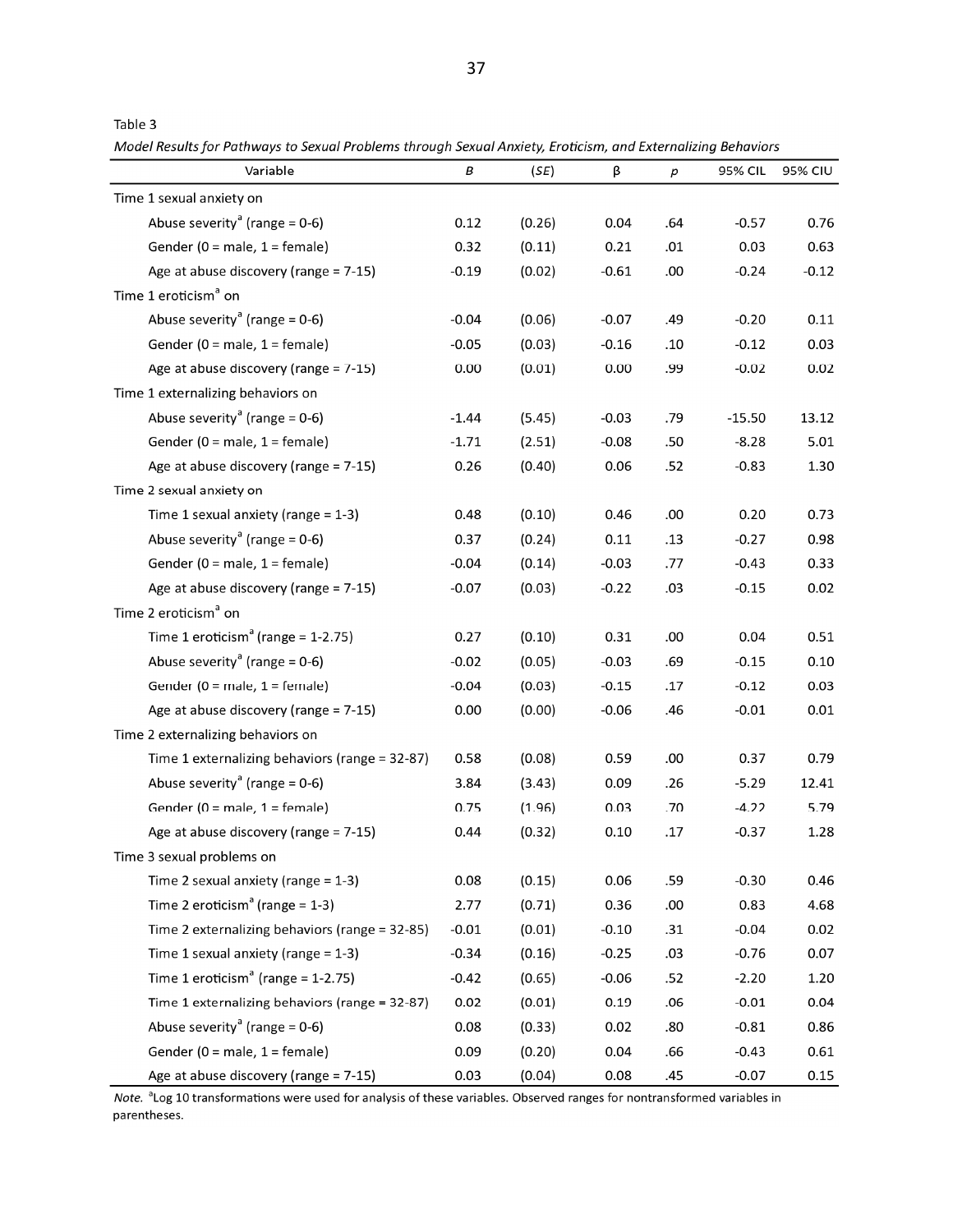

Figure 1. Conceptual model of the predictive pathways through sexual anxiety, eroticism, and externalizing behaviors to sexual problems following child sexual abuse.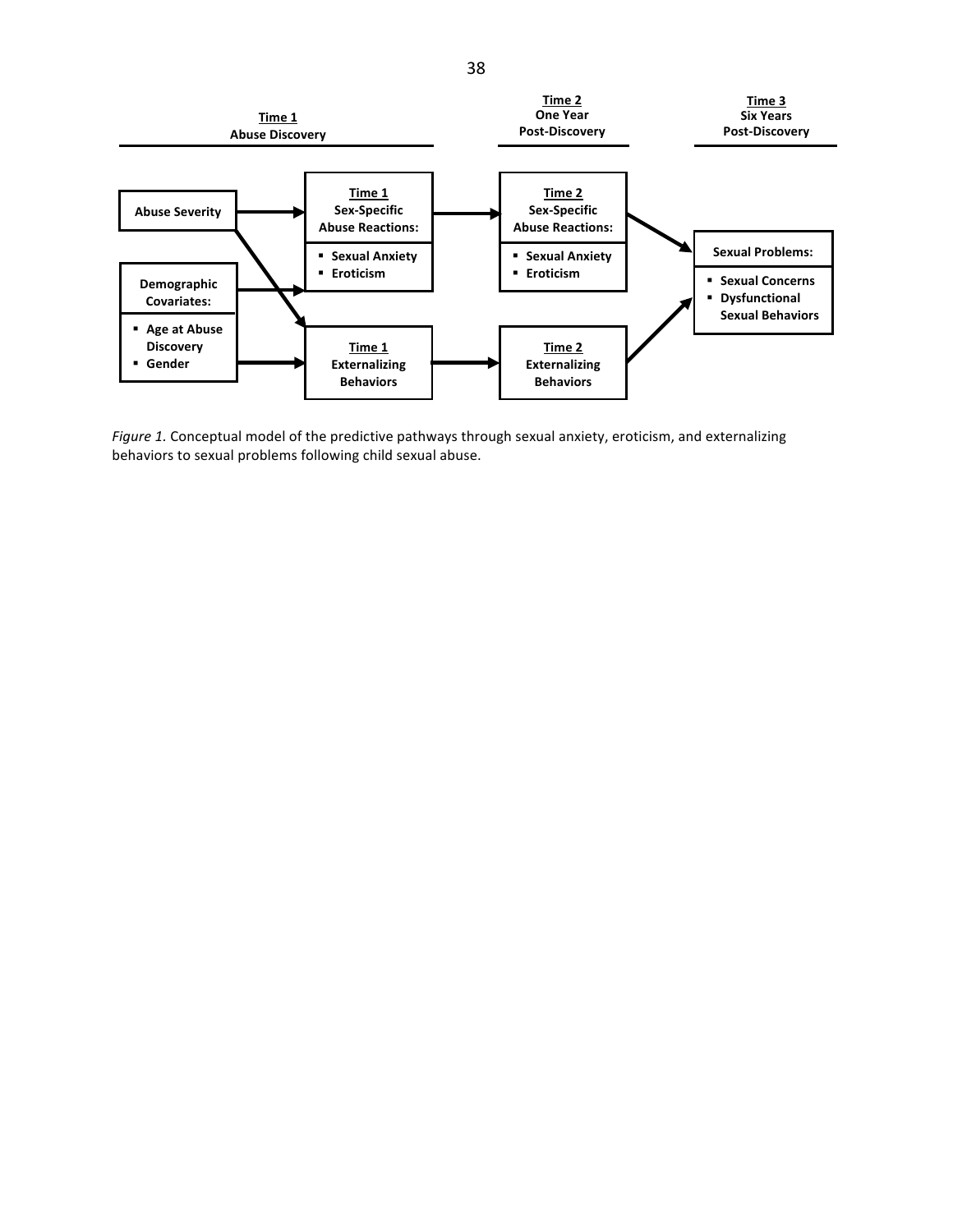

Figure 2. Path model results for predictive pathways from sex-specific abuse reactions and externalizing behaviors to subsequent sexual problems. This figure shows significant pathways with standardized path coefficients.<br> $\dot{p}$  < .10,  $\dot{p}$  < .05,  $\dot{p}$  \* .01,  $\dot{p}$  < .01,  $\dot{p}$  < .01.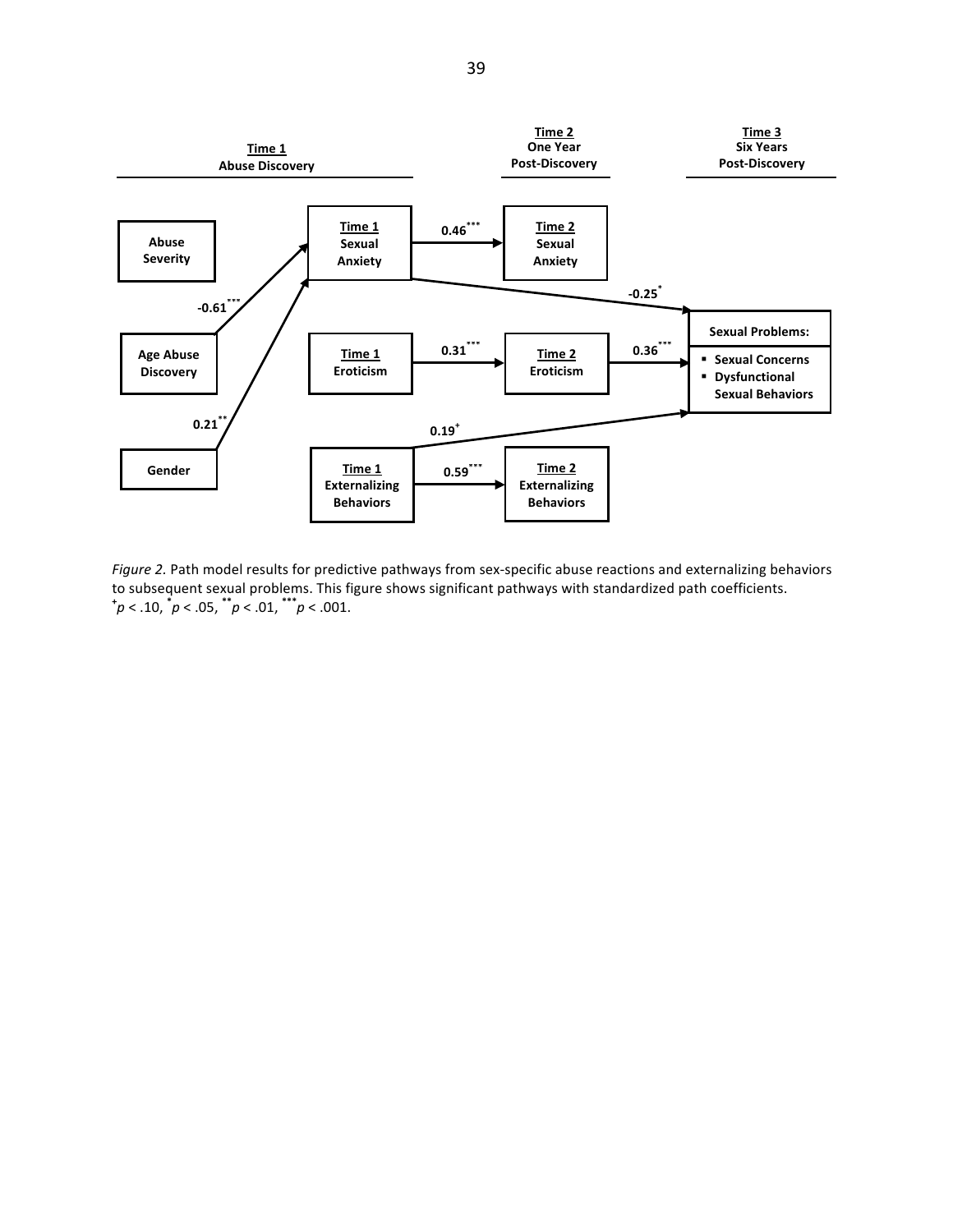## **APPFNDIX B**

## **MEASURES**

# Children's Impact of Traumatic Events Scale-Revised (CITES-R; Wolfe et al., 1991) Sex-Specific Abuse Reactions-Self-report

The following instructions are read to the child prior to administration of the questionnaire:

I am going to ask you several questions about what happened between you and (perpetrator). I am NOT going to ask you to describe what happened; instead, I want to know YOUR thoughts and feelings about what happened. I will read a sentence and you can tell me whether or not it is very true, somewhat true, or not true. There are no right or wrong answers to the questions I will be asking. Some of the questions may cause you to remember things that were unpleasant. If you feel very uncomfortable answering any question, let me know, and I can move on to another question.

# Eroticism:

- $\circ$  I think about sex even when I don't want to
- $\circ$  I have more sexual feelings than my friends
- $\circ$  I like to look at naked people
- $\circ$  I have sexual feelings seeing people kiss

## Sexual Anxiety:

- o Thinking about sex upsets me
- $\circ$  I get frightened when I think about sex
- $\circ$  Sex is dirty
- $\circ$  I hope I never have to think about sex again
- $\circ$  I wish there was no such thing as sex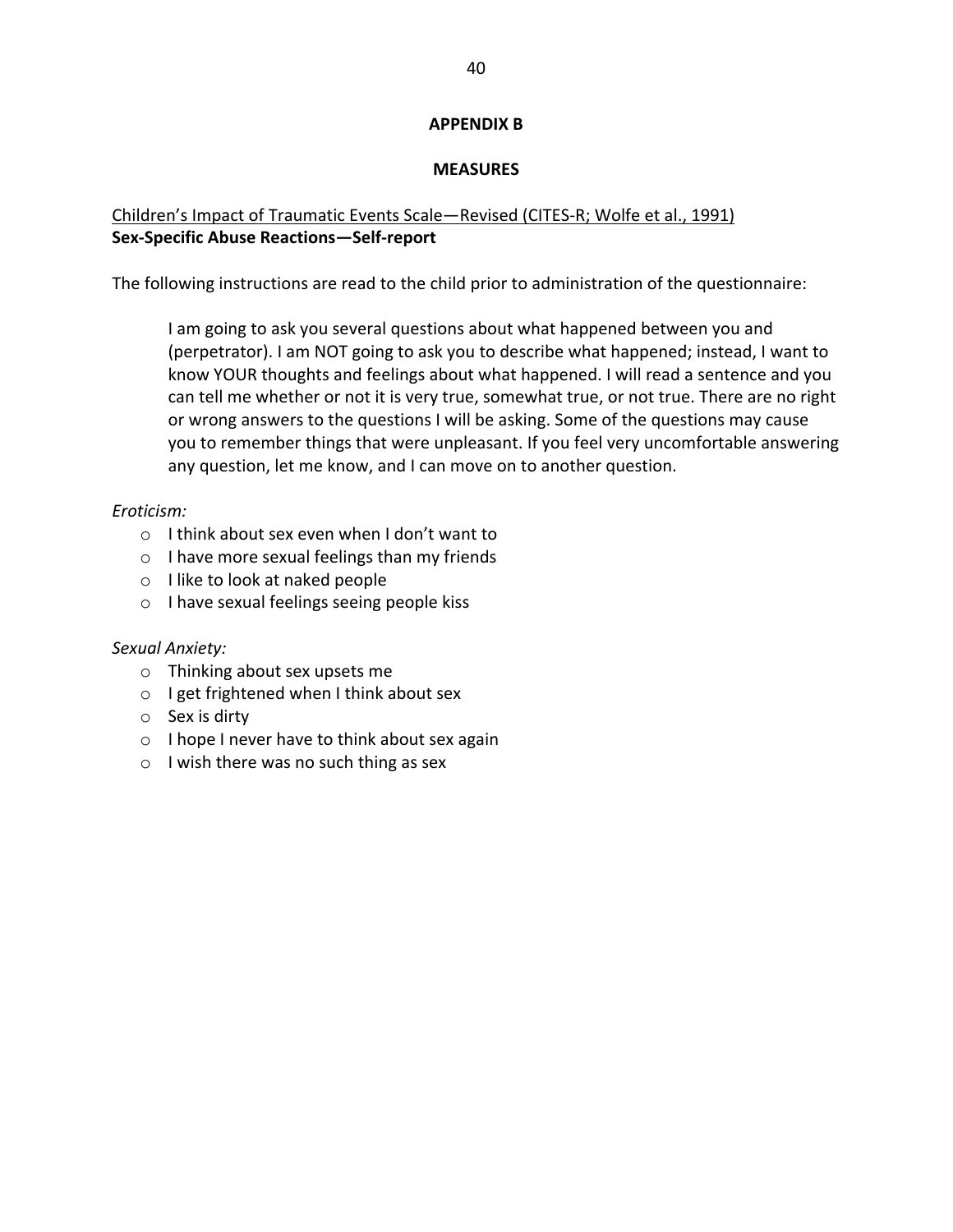# Child Behavior Checklist Ages 4-18 (CBCL; Achenbach, 1991) **Externalizing Behavior Problems-Parent-report**

Instructions: Instructions: Below is a list of items that describe children and youth. For each item that describes your child now or within the past 6 months, please circle the 2 if the item is very true or often true of your child. Circle the 1 if the item is somewhat or sometimes true of your child. If the item is not true of your child, circle the 0. Please answer all items as well as you can, even if some do not seem to apply to your child.

# **Rule-Breaking Behavior**

- Doesn't seem to feel guilty after misbehaving
- Hangs around with others who get in trouble
- Lying or cheating
- Prefers being with older kids
- Runs away from home
- · Sets fires
- Sexual problems
- Steals at home
- Steals outside the home
- Swearing or obscene language
- Thinks about sex too much
- Truancy, skips school
- Uses alcohol or drugs for nonmedical purposes
- Vandalism

# **Aggressive Behavior**

- Argues a lot
- Cruelty, bullying, or meanness to others
- Demands a lot of attention
- Destroys his/her own things
- Destroys things belowing to his/her family or others
- Disobedient at home
- Disobedient at school
- Gets in many fights
- Physically attacks people
- Screams a lot
- Stubborn, sullen, or irritable
- Sudden changes in mood or feelings
- $\bullet$  Sulks a lot
- Suspicious
- Teases a lot
- Temper tantrums or hot temper
- Threatens people
- Unusually loud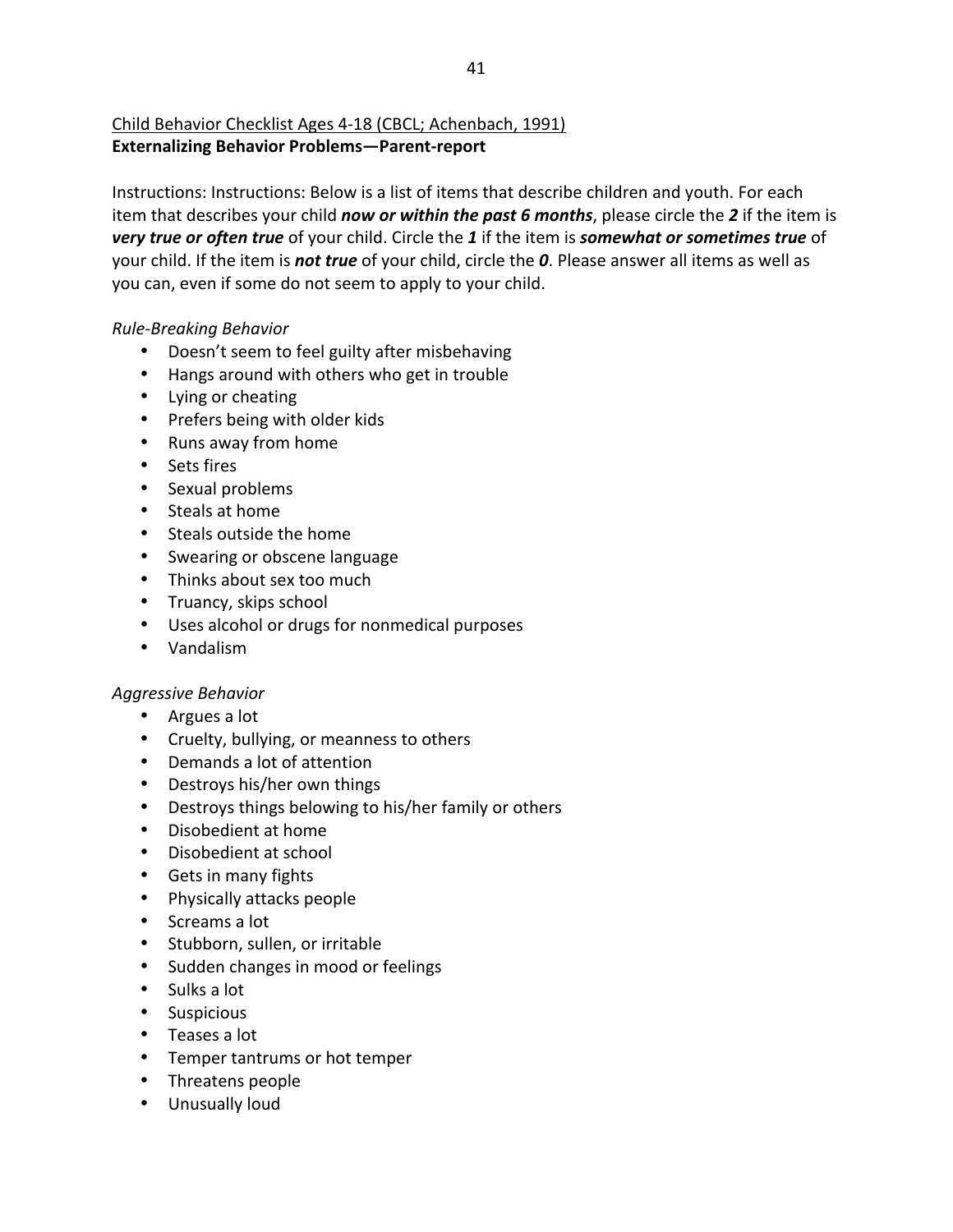# Teacher Report Form Ages 4-18 (TRF; Achenbach, 1991) **Externalizing Behavior Problems-Teacher-report**

Instructions: Instructions: Below is a list of items that describe children and youth. For each item that describes the child now or within the past 6 months, please circle the 2 if the item is very true or often true of the child. Circle the 1 if the item is somewhat or sometimes true of the child. If the item is not true of the child, circle the 0. Please answer all items as well as you can, even if some do not seem to apply to the child.

# **Rule-Breaking Behavior**

- Doesn't seem to feel guilty after misbehaving
- Hangs around with others who get in trouble
- Lying or cheating
- Prefers being with older kids
- Steals
- Swearing or obscene language
- Thinks about sex too much
- Tardy
- Truancy, skips school
- Uses alcohol or drugs for nonmedical purposes

# **Aggressive Behavior**

- Argues a lot
- Defiant
- Cruelty, bullying, or meanness to others
- Demands a lot of attention
- Destroys his/her own things
- Destroys things belowing to his/her family or others
- Disobedient at school
- Gets in many fights
- Physically attacks people
- Screams a lot
- Explosive
- Frustrated
- Stubborn
- Sudden changes in mood or feelings
- $\bullet$  Sulks a lot
- Suspicious
- $\bullet$  Teases a lot
- Temper tantrums or hot temper
- Threatens people
- Unusually loud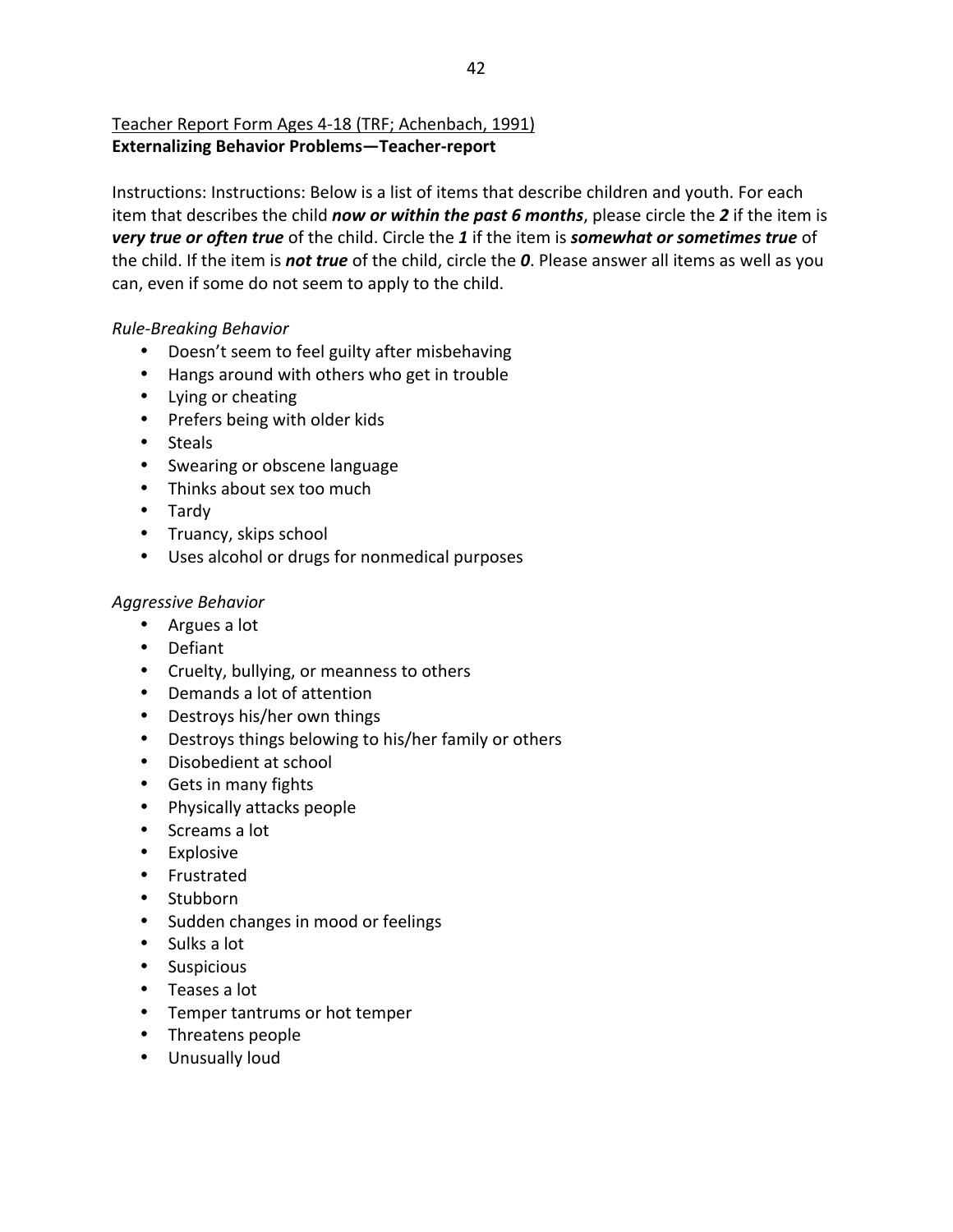# Trauma Symptom Inventory (TSI; Briere, 1995) **Sexual Problems-Self-report**

Instructions: In the last 6 months, how often have you experienced: (On a scale of 0-3,  $0 =$ "never" and  $3 =$ "often")

## Sexual Concerns:

- $\circ$  Not being satisfied with your sex life
- $\circ$  Bad thoughts of feelings during sex
- o Confusion about your sexual feelings
- o Sexual thoughts or feelings when you thought you shouldn't have them
- $\circ$  Problems in your sexual relations with another person
- O Wishing you could stop thinking about sex
- $\circ$  Sexual problems
- o Feeling ashamed about your sexual feelings or behavior
- o Wishing you didn't have any sexual feelings

## **Dysfunctional Sexual Behavior:**

- o Having sex with someone you hardly knew
- Getting into trouble because of sex
- o Having sex or being sexual to keep from feeling lonely or sad
- o Flirting or "coming on" to someone to get attention
- O Using sex to feel powerful or important
- Acting "sexy" even though you didn't really want sex
- o Using sex to get love or attention
- o Wanting to have sex with someone who you knew was bad for you
- o Having sex that had to be kept a secret from other people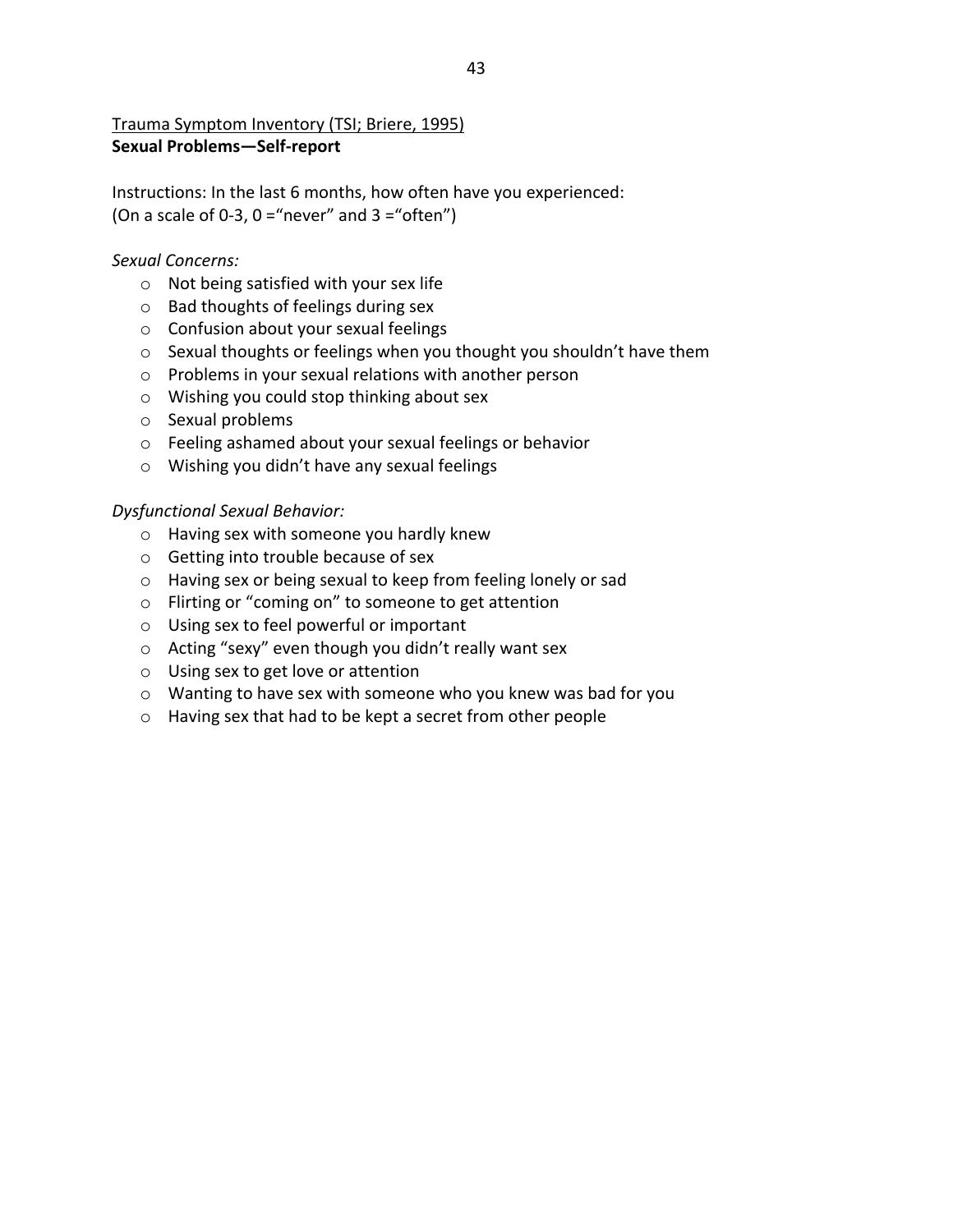#### **REFERENCES**

- Achenbach, T. M. (1991). Integrative guide for the 1991 CBCL/4-18, YSR, and TRF Profiles. Burlington, VT: University of Vermont, Department of Psychiatry.
- The Alan Guttmacher Institute. (2002). In their own right: Addressing the sexual and

reproductive health needs of American men. New York: AGI, 2002. Retrieved on 12/8/10

from http://www.guttmacher.org/presentations/itor slides US.html

- Arata, C. M. (2000). From child victim to adult victim: A model for predicting sexual revictimization. Child Maltreatment, 5, 28-38.
- Auslander, B. A., Rosenthal, S. L., & Blythe, M. J. (2006). Sexual development and behaviors of adolescents. Psychiatric Annals, 36, 694-702.
- Beitchman, J. H., Zucker, K. J., Hood, J. E., DaCosta, G. A., Akman, D., & Cassavia, E. (1992). A review of the long-term effects of child sexual abuse. Child Abuse & Neglect, 16, 101-118.
- Briere, J. (1995). Trauma Symptom Inventory: Professional manual. Odessa, FL: Psychological Assessment Resources.
- Briere, J., Elliott, D. M., Harris, K., & Cotman, A. (1995). Trauma Symptom Inventory: Psychometrics and association with childhood and adult victimization in clinical samples. Journal of Interpersonal Violence, 10, 387-401.
- Brown, L. K., Kessel, S. M. S., Lourie, K. J., Ford, H. H., & Lipsitt, L. P. (1997). Influence of sexual abuse on HIV-related attitudes and behaviors in adolescent psychiatric inpatients. Journal of the American Academy of Child & Adolescent Psychiatry, 36, 316-322.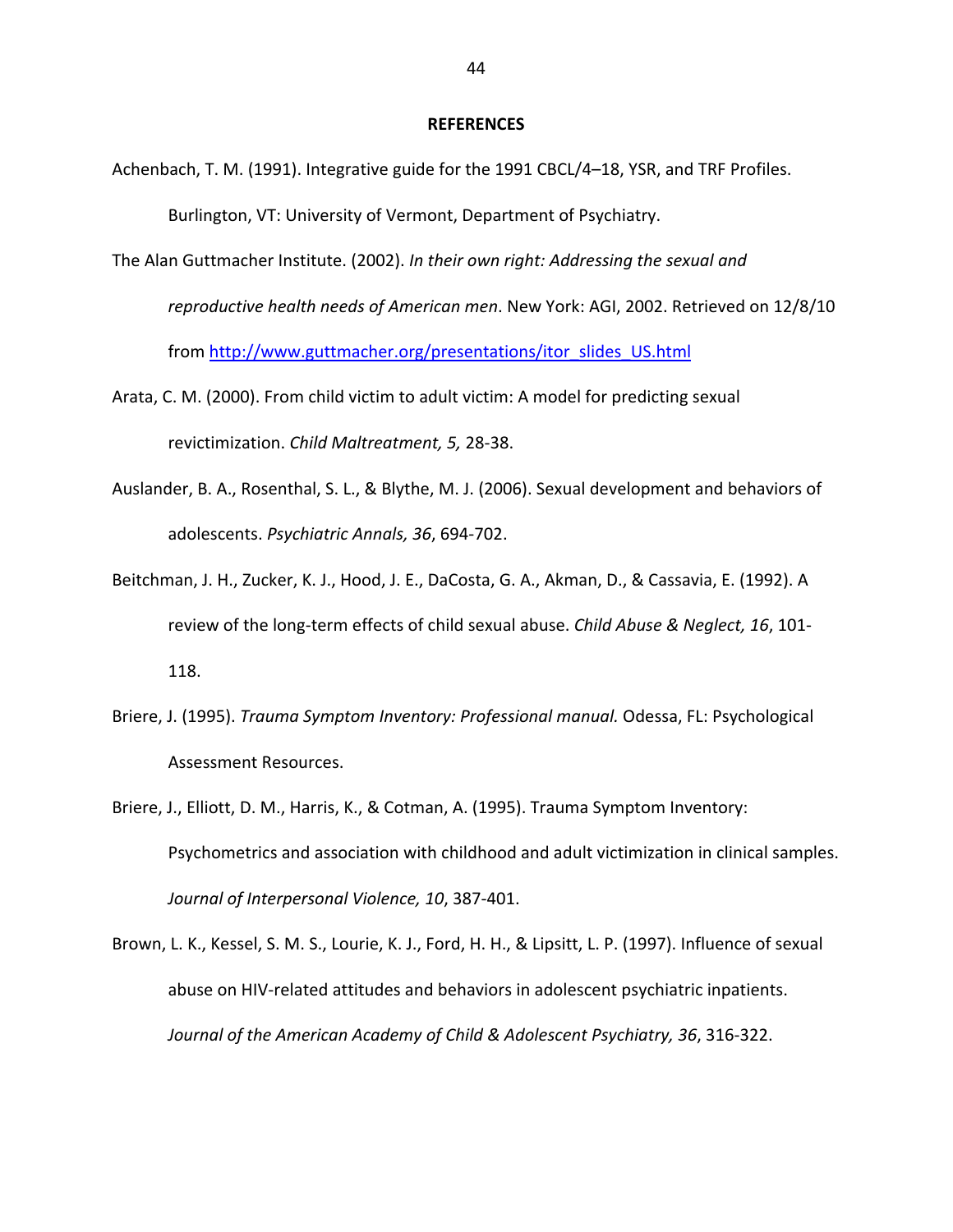Caminis, A., Henrich, C., Ruchkin, V., Schwab-Stone, M., & Martin, A. (2007). Psychosocial predictors of sexual initiation and high-risk sexual behaviors in early adolescence. Child and Adolescent Psychiatry and Mental Health, 1, 14.

Carver, K., Joyner, K., & Udry, J. R. (2003). National estimates of adolescent romantic relationships. In P. Florsheim (Ed.), Adolescent romantic relationships and sexual behavior: Theory, research, and practical implications (pp. 291-329). New York: **Cambridge University Press.** 

Centers for Disease Control and Prevention. (2009). Sexually transmitted diseases in the United States, 2008: National surveillance data for chlamydia, gonorrhea, and syphilis. Retrieved on 12/1/10 from http://www.cdc.gov/std/stats08/trends.htm

Centers for Disease Control and Prevention. (2006). Youth risk behavior surveillance-United States, 2005. Surveillance Summaries. MMWR; 55 (No. SS-5). Retrieved on 12/8/10 from http://www.cdc.gov/mmwr/preview/mmwrhtml/ss5505a1.htm

Centers for Disease Control and Prevention. (2005). Sexual behavior and selected health measures: Men and women 15-44 years of age, United States, 2002. Advance Data from Vital and Health Statistics, No. 362. Retrieved 12/8/10 from http://cdc.gov/nchs/nsfg/abc list s.htm#oralsexmalefemale

Davila, J., Stroud, C. B., Miller, M. R., & Steinberg, S. J. (2007). Commentary: Defining and understanding adolescent romantic competence: Progress, challenges, and implications. Journal of Clinical Child and Adolescent Psychology, 36, 534-540.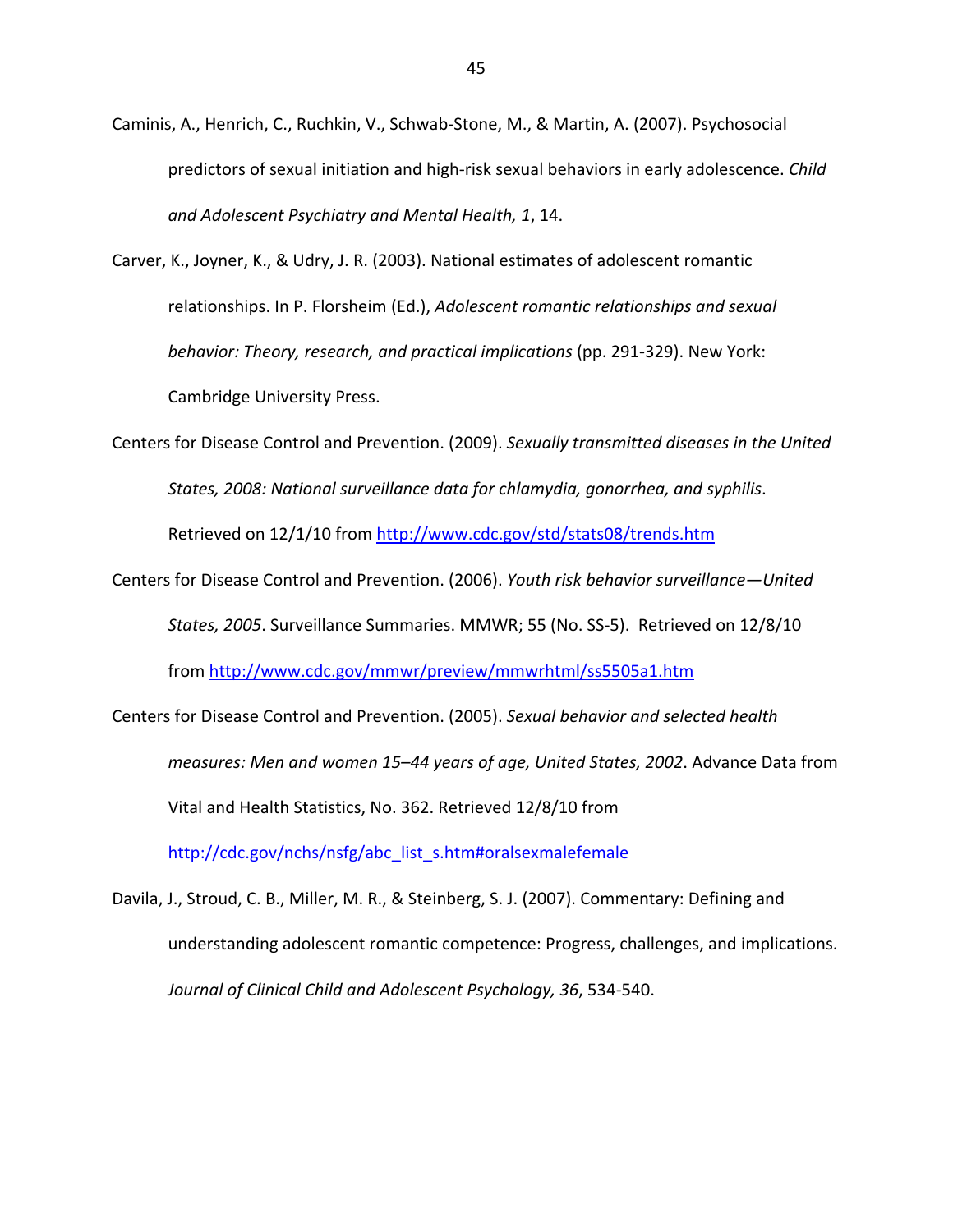- Deblinger, E., McLeer, S. V., Atkins, M. S., Ralphe, D., & Foa, E. (1989). Post-traumatic stress in sexually abused, physically abused, and nonabused children. Child Abuse & Neglect, 13, 403-408.
- Elliot, D. S., & Morse, B. J. (1987). Drug use, delinguency, and sexual activity. In C. Jones & E. McAnarney (Eds.), Drug abuse and adolescent sexual activity, pregnancy, and parenthood (pp. 32-60). Washington, DC: US Government Printing Office.
- Feiring, C., Simon, V. A., & Cleland, C. M. (2009). Childhood sexual abuse, stigmatization, internalizing symptoms, and the development of sexual difficulties and dating aggression. Journal of Consulting and Clinical Psychology, 77, 127-137.
- Fergusson, D. M., Horwood, L. J., & Ridder, E. M. (2005). Show me the child at seven: The consequences of conduct problems in childhood for psychosocial functioning in adulthood. Journal of Child Psychology and Psychiatry, 46, 837-849.
- Finkelhor, D. (1979). What's wrong with sex between adults and children? Ethics and the problem of sexual abuse. American Journal of Orthopsychiatry, 49, 692-697.
- Finkelhor, D., & Browne, A. (1985). The traumatic impact of child sexual abuse: A conceptualization. American Journal of Orthopsychiatry, 55, 530-541.
- Furman, W., Brown, B. B., & Feiring, C. (Eds.). (1999). The development of romantic relationships in adolescence. New York: Cambridge University Press.
- Furman, W., & Simon, V. A. (2006). Actor and partner effects of adolescents' romantic working models and styles on interactions with romantic partners. Child Development, 77, 588-604.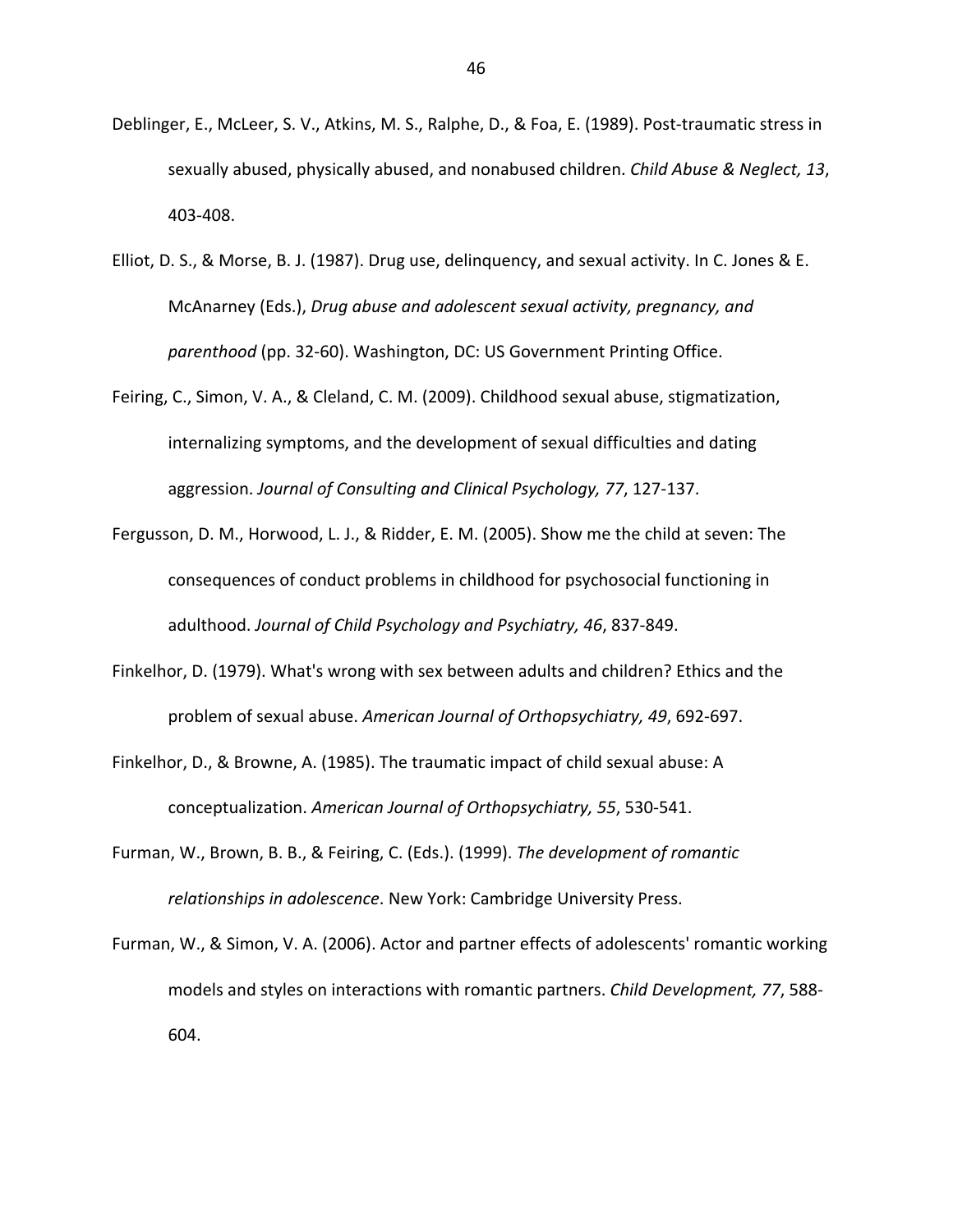- Furman, W., & Wehner, E. A. (1999). The Behavioral Systems Questionnaire-Revised. Unpublished measure, University of Denver, Denver, CO.
- Garnefski, N, & Diekestra, R. F. W. (1997). Child sexual abuse and emotional and behavioural problems in adolescence: Gender differences. Journal of the American Academy of Child Psychiatry, 36, 323-329.
- Greenberg, J. B. (2001). Childhood sexual abuse and sexually transmitted diseases in adults: A review of and implications for STD/HIV programmes. International Journal of STD & AIDS, 12, 777-783.
- Herman, J., Russell, D., & Trocki, K. (1986). Long-term effects of incestuous abuse in childhood. The American Journal of Psychiatry, 143, 1293-1296.
- Houck, C. D., Nugent, N. R., Lescano, C. M., Peters, A., Brown, L. K. (2009). Sexual abuse and sexual risk behavior: Beyond the impact of psychiatric problems. Journal of Pediatric Psychology, 35, 473-483.
- Hu, L., & Bentler, P. M. (1995). Evaluating model fit. In R. H. Hoyle (Eds.) Structural equations modeling: concepts, issues, and applications (pp. 76-99). Thousand Oaks, CA: Sage Publications, Inc.
- Hu, L., & Bentler, P. M. (1999). Cutoff criteria for fit indexes in covariance structure analysis: Conventional criteria versus new alternatives. Structural Equation Modeling, 6, 1-55.
- Jessor, R. (1991). Risk behavior in adolescence: A psychosocial framework for understanding and action. Journal of Adolescent Health, 12, 597-605.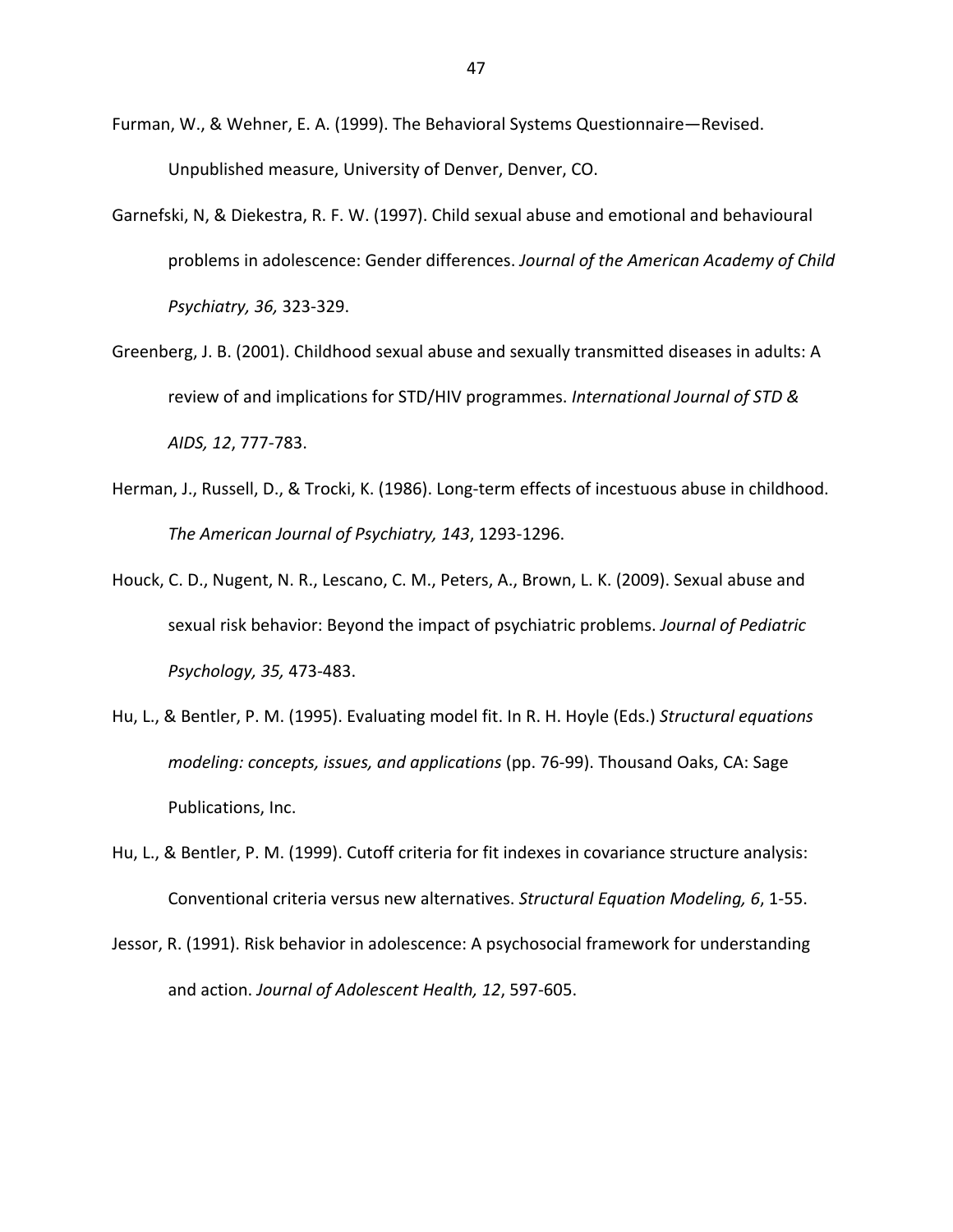- Kendall-Tackett, K. A., Williams, L. M., & Finkelhor, D. (1993). Impact of sexual abuse on children: A review and synthesis of recent empirical studies. Psychological Bulletin, 113, 164-180.
- Kraemer, H. C., Stice, E., Kazdin, A., Offord, D., & Kupfer, D. (2001). How do risk factors work together? Mediators, moderators, and independent, overlapping, and proxy risk factors. The American Journal of Psychiatry, 158, 848-856.
- Lanctot, N., & Smith, C. A. (2001). Sexual activity, pregnancy, and deviance in a representative urban sample of African American girls. Journal of Youth and Adolescence, 30, 349-372.
- Laursen, B., & Williams, V. A. (1997). Perceptions of interdependence and closeness in family and peer relationships among adolescents with and without romantic partners. In S. Shulman & W. A. Collins (Eds.), Romantic relationships in adolescence: Developmental perspectives (pp. 3-20). San Francisco, CA: Jossey-Bass.
- MacKinnon, D. P., Lockwood, C. M., & Williams, J. (2004). Confidence limits for the indirect effect: Distribution of the product and resampling methods. Multivariate Behavioral Research, 39, 99-128.
- Merrill, L. L., Guimond, J. M., Thomsen, C. J., & Milner, J. S. (2003). Child sexual abuse and number of sexual partners in young women: The role of abuse severity, coping style, and sexual functioning. Journal of Consulting and Clinical Psychology, 71, 987-996.
- Meston, C. M., Rellini, A. H., & Heiman, J. R. (2006). Women's history of sexual abuse, their sexuality, and sexual self-schemas. Journal of Consulting and Clinical Psychology, 74, 229-236.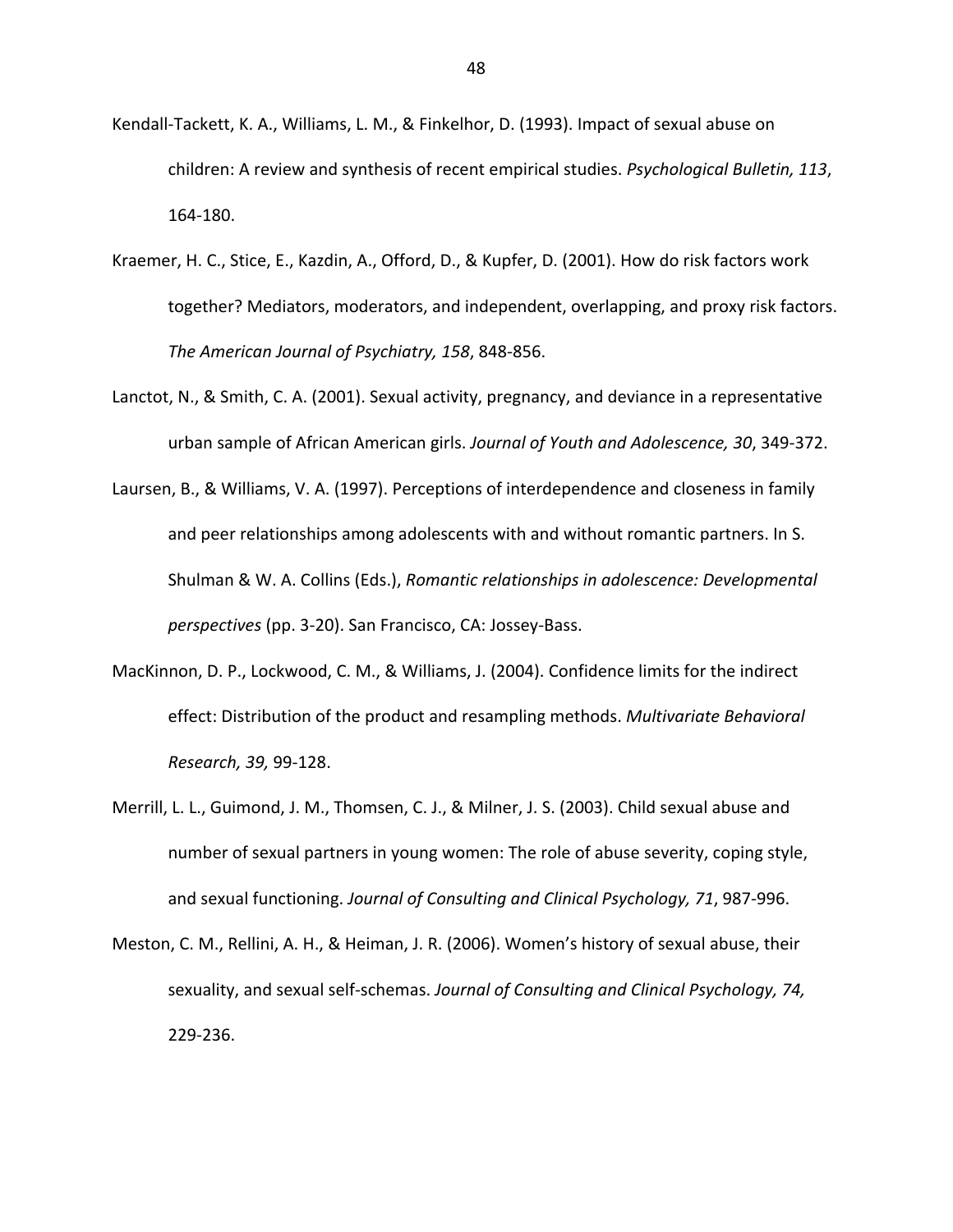- Muthén, L. K., & Muthén, B. O. (1998-2010). Mplus user's quide. Sixth edition. Los Angeles, CA: Muthén & Muthén.
- Noll, J. G., Trickett, P. K., & Putnam, F. W. (2003). A prospective investigation of the impact of childhood sexual abuse on the development of sexuality. Journal of Consulting and Clinical Psychology, 71, 575-586.
- O'Sullivan, L. F., Cheng, M. M., Harris, K. M., & Brooks-Gunn, J. (2007). I wanna hold your hand: The progression of social, romantic, and sexual events in adolescent relationships. Perspectives on Sexual and Reproductive Health, 39, 100-107.
- Putnam, F. W. (2003). Ten-year research update review: Child sexual abuse. Journal of the American Academy of Child and Adolescent Psychiatry, 42, 269-278.
- Ramrakha, S., Bell, M. L., Paul, C., Dickson, N., Moffitt, T. E., & Caspi, A. (2007). Childhood behavior problems linked to sexual risk taking in young adulthood: A birth cohort study. Journal of the American Academy of Child and Adolescent Psychiatry, 46, 1272-1279.
- Saunders, B. E., Villeponteaux, L. A., Lipovsky, J. A., Kilpatrick, D. G., & Veronen, L. J. (1992). Child sexual assault as a risk factor for mental disorders among women: A community survey. Journal of Interpersonal Violence, 7, 189-204.
- Schofield, H.-L., Bierman, K., Heinrichs, B., Nix, R., & Conduct Problems Prevention Research Group. (2008). Predicting early sexual activity with behavior problems exhibited at school entry and in early adolescence. Journal of Abnormal Child Psychology, 36, 1175-1188.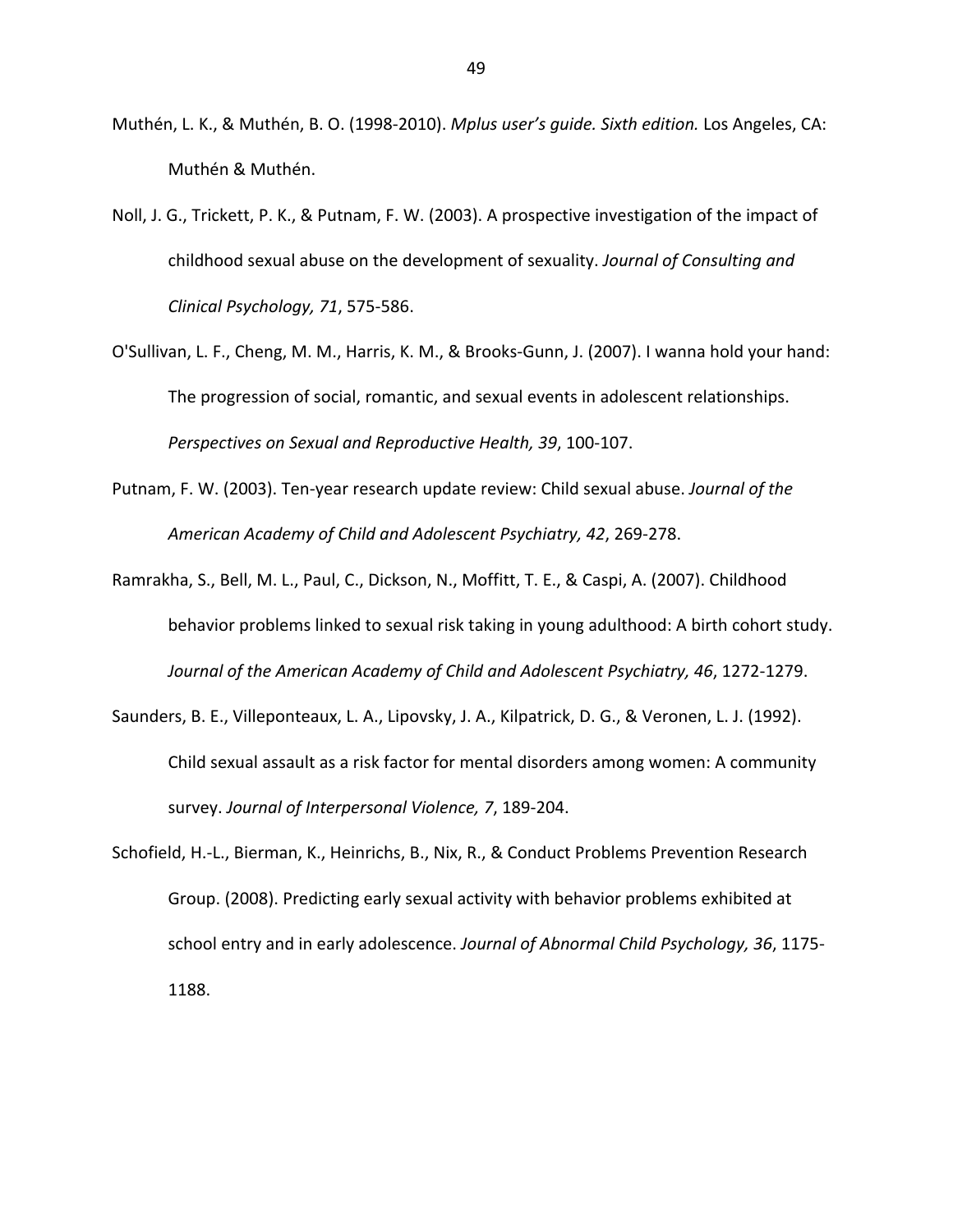- Senn, T. E., Carey, M. P., & Vanable, P. A. (2008). Childhood and adolescent sexual abuse and subsequent sexual risk behavior: Evidence from controlled studies, methodological critique, and suggestions for research. Clinical Psychology Review, 28, 711-735.
- Senn, T. E., Carey, M. P., Vanable, P. A., Coury-Doniger, P., & Urban, M. (2007). Characteristics of sexual abuse in childhood and adolescence influence sexual risk behavior in adulthood. Archives of Sexual Behavior, 36, 637-645.
- Simon, V. A., & Feiring, C. (2008). Sexual anxiety and eroticism predict the development of sexual problems in youth with a history of sexual abuse. Child Maltreatment, 13, 167-181.
- Simon, V. A., Kobielski, S. J., & Martin, S. (2008). Conflict beliefs, goals, and behavior in romantic relationships during late adolescence. Journal of Youth and Adolescence, 37, 324-335.
- Tabachnick, B. G., & Fidel, L. S. (2007). Using multivariate statistics (Fifth edition). Boston, MA: Pearson Eduction Inc.
- United States Department of Health and Human Services, Administration on Children, Youth, and Families. (2006). Child maltreatment. Retrieved on 12/1/10 from http://www.acf.hhs.gov/programs/cb/pubs/cm06/cm06.pdf
- Weinstock, H., Berman, S., & Cates, W. (2004). Sexually transmitted diseases among American youth: Incidence and prevalence estimates, 2000. Perspectives on Sexual and Reproductive Health, 36, 6-10.
- Whitbeck, L. B., Yoder, K. A., Hoyt, D. R., & Conger, R. D. (1999). Early adolescent sexual activity: A developmental study. Journal of Marriage and Family, 61, 934-946.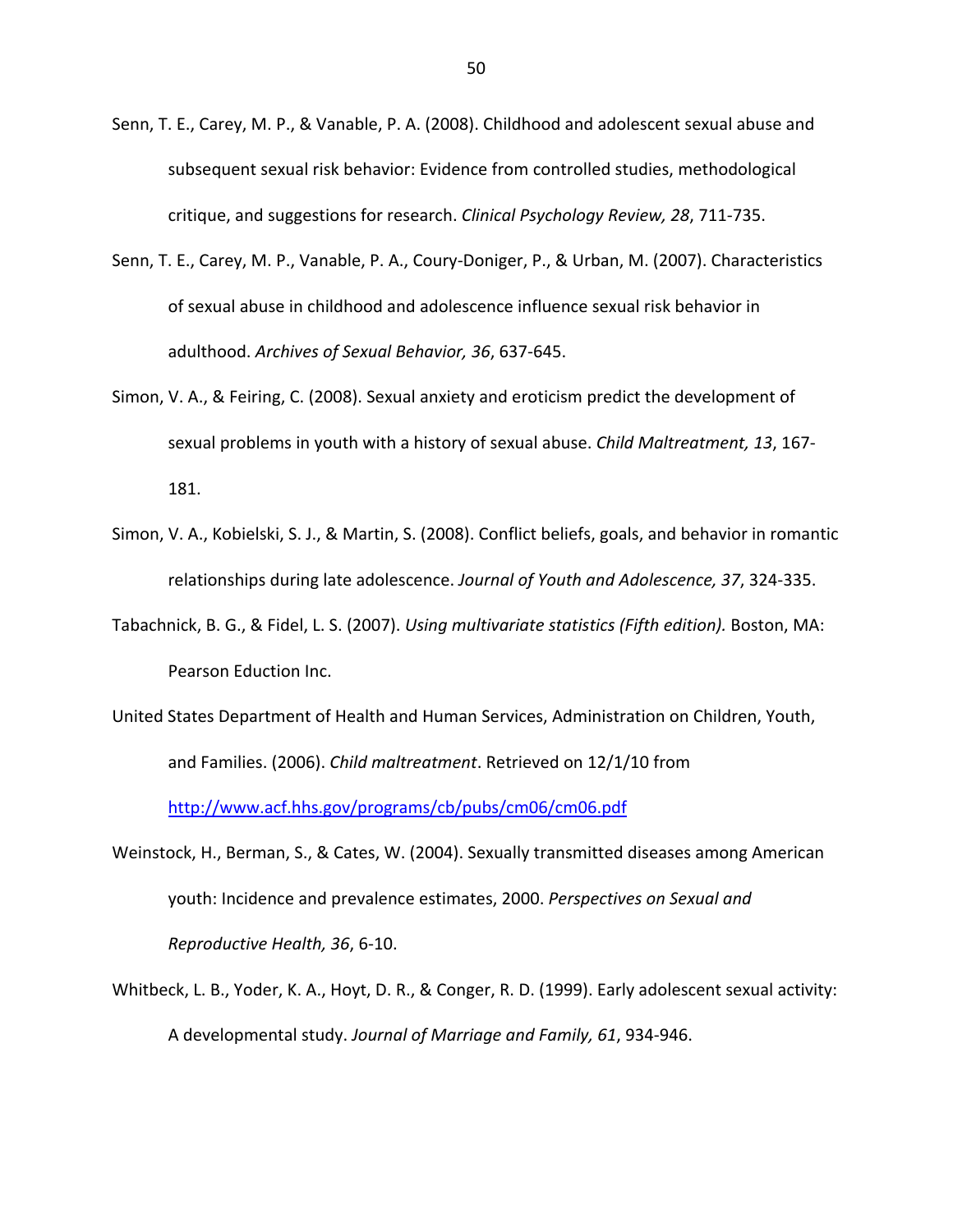- Wight, D., Parkes, A., Strange, V., Allen, E., Bonell, C., & Henderson, M. (2008). The quality of young people's heterosexual relationships: A longitudinal analysis of characteristics shaping subjective experience. Perspectives on Sexual and Reproductive Health, 40, 226-237.
- Wolfe, V. V., Gentile, C., Michienzi, T., Sas, L., & Wolfe, D. A. (1991). The Children's Impact of Traumatic Events Scale: A measure of post-sexual-abuse PTSD symptoms. Behavioral Assessment, 13, 359-383.
- Woodward, L. J., & Fergusson, D. M. (1999). Early conduct problems and later risk of teenage pregnancy in girls. Developmental Psychopathology, 11, 127-141.

Yates, A. (1982). Children eroticized by incest. American Journal of Psychiatry, 139, 482-485.

Zimmer-Gembeck, M. J., & Helfand, M. (2008). Ten years of longitudinal research on U.S. adolescent sexual behavior: Developmental correlates of sexual intercourse, and the importance of age, gender and ethnic background. Developmental Review, 28, 153-224.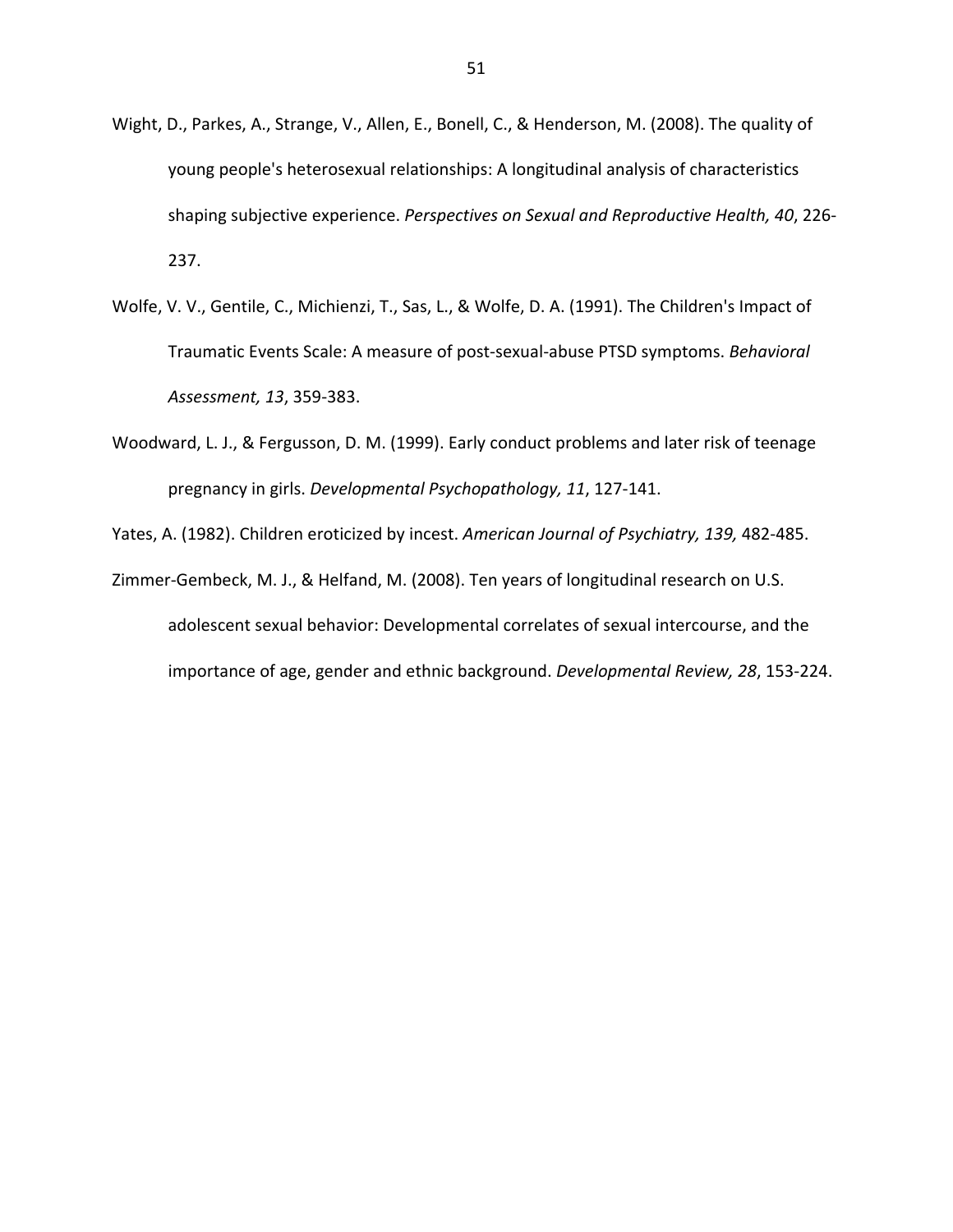#### **ABSTRACT**

## PATHWAYS FROM CHILD SEXUAL ABUSE TO ADOLESCENT SEXUAL PROBLEMS: THE ROLES OF SEX-SPECIFIC ABUSE REACTIONS AND EXTERNALIZING BEHAVIORS

bv

## **SARAH R. SHAIR**

#### August 2012

Advisor: Dr. Valerie A. Simon

**Major: Psychology (Clinical)** 

Degree: Master of Arts

Potential pathways from child sexual abuse (CSA) to later sexual problems were examined in a prospective longitudinal study of 121 ethnically diverse adolescents with confirmed cases of CSA. Participants were assessed at abuse discovery, when they were 7 to 15 years old, and again one and six years later. Initial sexually anxious abuse reactions predicted lower levels of subsequent sexual problems, while the persistence of eroticized reactions predicted higher levels. Externalizing behaviors immediately following abuse discovery were marginally significant predictors of later sexual problems. Abuse severity was not predictive of sexual problems. Overall, results from this study highlight the importance of sex-specific abuse reactions in predicting subsequent sexual difficulties in adolescent survivors of sexual abuse. Interventions that target cognitive distortions surrounding intimacy and facilitate healthy romantic relationship functioning may be effective in preventing and alleviating sexual problems among CSA youth.